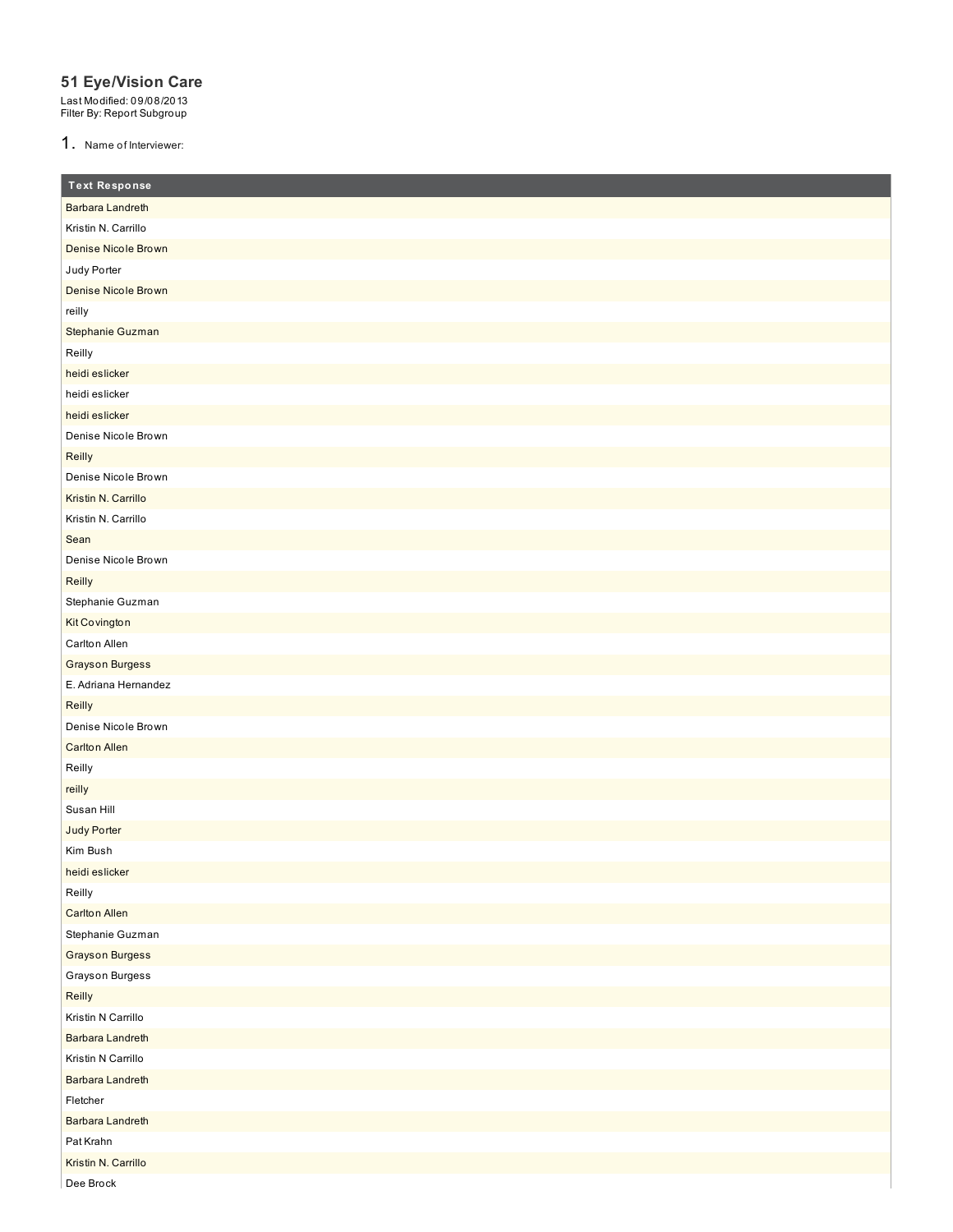| Kristin N. Carrillo<br>Kristin N. Carrillo<br><b>Chuck Winston</b><br>jessica barkell<br>Reilly<br>Kim Bush<br>Reilly<br>Denise Nicole Brown<br><b>Denise Nicole Brown</b><br>Kristin N. Carrillo<br>Kristin N. Carrillo<br>Kristin N. Carrillo<br>Kristin N. Carrillo<br>Chuck Winston<br><b>Chuck Winston</b><br>Kristin N. Carrillo<br>Stephanie Guzman<br>Terri O'Sullivan<br>heidi eslicker<br>heidi eslicker |
|--------------------------------------------------------------------------------------------------------------------------------------------------------------------------------------------------------------------------------------------------------------------------------------------------------------------------------------------------------------------------------------------------------------------|
|                                                                                                                                                                                                                                                                                                                                                                                                                    |
|                                                                                                                                                                                                                                                                                                                                                                                                                    |
|                                                                                                                                                                                                                                                                                                                                                                                                                    |
|                                                                                                                                                                                                                                                                                                                                                                                                                    |
|                                                                                                                                                                                                                                                                                                                                                                                                                    |
|                                                                                                                                                                                                                                                                                                                                                                                                                    |
|                                                                                                                                                                                                                                                                                                                                                                                                                    |
|                                                                                                                                                                                                                                                                                                                                                                                                                    |
|                                                                                                                                                                                                                                                                                                                                                                                                                    |
|                                                                                                                                                                                                                                                                                                                                                                                                                    |
|                                                                                                                                                                                                                                                                                                                                                                                                                    |
|                                                                                                                                                                                                                                                                                                                                                                                                                    |
|                                                                                                                                                                                                                                                                                                                                                                                                                    |
|                                                                                                                                                                                                                                                                                                                                                                                                                    |
|                                                                                                                                                                                                                                                                                                                                                                                                                    |
|                                                                                                                                                                                                                                                                                                                                                                                                                    |
|                                                                                                                                                                                                                                                                                                                                                                                                                    |
|                                                                                                                                                                                                                                                                                                                                                                                                                    |
|                                                                                                                                                                                                                                                                                                                                                                                                                    |
| Kit Covington                                                                                                                                                                                                                                                                                                                                                                                                      |
| heidi eslicker                                                                                                                                                                                                                                                                                                                                                                                                     |
| <b>Carlton Allen</b>                                                                                                                                                                                                                                                                                                                                                                                               |
| Carlton Allen                                                                                                                                                                                                                                                                                                                                                                                                      |
| <b>Carlton Allen</b>                                                                                                                                                                                                                                                                                                                                                                                               |
| Barbara Landreth                                                                                                                                                                                                                                                                                                                                                                                                   |
| <b>Barbara Landeth</b>                                                                                                                                                                                                                                                                                                                                                                                             |
| Barbara Landreth                                                                                                                                                                                                                                                                                                                                                                                                   |
| <b>Barbara Landreth</b>                                                                                                                                                                                                                                                                                                                                                                                            |
| Barbara Landreth                                                                                                                                                                                                                                                                                                                                                                                                   |
| Denise Nicole Brown                                                                                                                                                                                                                                                                                                                                                                                                |
| Denise Nicole Brown                                                                                                                                                                                                                                                                                                                                                                                                |
| Denise Nicole Brown                                                                                                                                                                                                                                                                                                                                                                                                |
| Stephanie Guzman                                                                                                                                                                                                                                                                                                                                                                                                   |
| Chuck Winston                                                                                                                                                                                                                                                                                                                                                                                                      |
| Denise Nicole Brown                                                                                                                                                                                                                                                                                                                                                                                                |
| Value<br>Statistic                                                                                                                                                                                                                                                                                                                                                                                                 |
| 84<br><b>Total Responses</b>                                                                                                                                                                                                                                                                                                                                                                                       |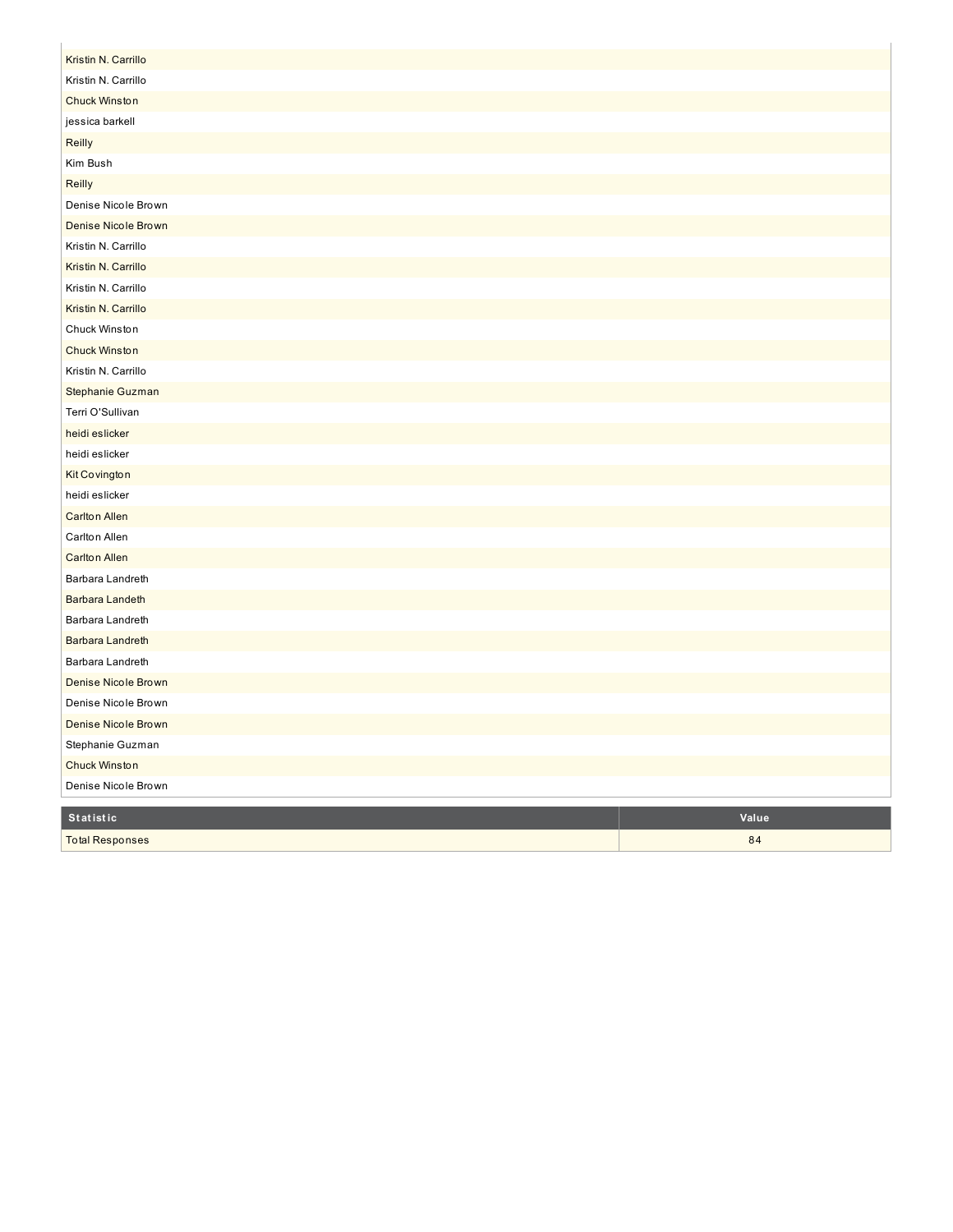2. My name is (name of interviewer), and I am a/an (student, volunteer, staff member) at (name of institution/facility). I am inviting you to participate in a research study. Involvement in the study is voluntary, so you may choose to participate or not. I am going to explain the study to you. Please feel free to ask any questions that you may have about the research; I will be happy to explain anything in greater detail. I am interested in learning more about your family's resources and needs. You will be asked to answer survey questions that include education, employment, housing, healthcare, and other basic needs. This will take approximately 30 - 45 minutes of your time. All information will be kept anonymous. This means that your name will not appear anywhere and no one except me will know about your specific answers. The benefit of this research is that you will be helping the East Texas Human Needs Network to better understand our community needs, the resources available, and the services that are still needed. This information will help us to work together to address services that are needed the most. There are no risks to you for participating in this study, and no penalty for not participating. If you do not wish to continue, you have the right to stop, at any time.Before we begin, I want to make sure that you understand the information I have told you about this project and your rights. Please tell me in your own words what you understand about this project and your rights as a participant. (if they are unsure or unclear about any elements of information, tell them again, and ask again that they tell you what they understand.)Now that you understand the study, are you willing to help me with this survey?

| Ħ | Answer                    | Bar <sup>'</sup> | Response | $\%$  |
|---|---------------------------|------------------|----------|-------|
|   | Yes                       |                  | 134      | 99%   |
| b | No                        |                  |          | 1%    |
| 6 | Already completed. Where? |                  |          | $0\%$ |
|   | Total                     |                  | 135      |       |

| Already completed. Where? |                |  |  |
|---------------------------|----------------|--|--|
| Statistic                 | Value          |  |  |
| <b>Min Value</b>          | $\overline{4}$ |  |  |
| Max Value                 | 5              |  |  |
| Mean                      | 4.01           |  |  |
| Variance                  | 0.01           |  |  |
| <b>Standard Deviation</b> | 0.09           |  |  |
| <b>Total Responses</b>    | 135            |  |  |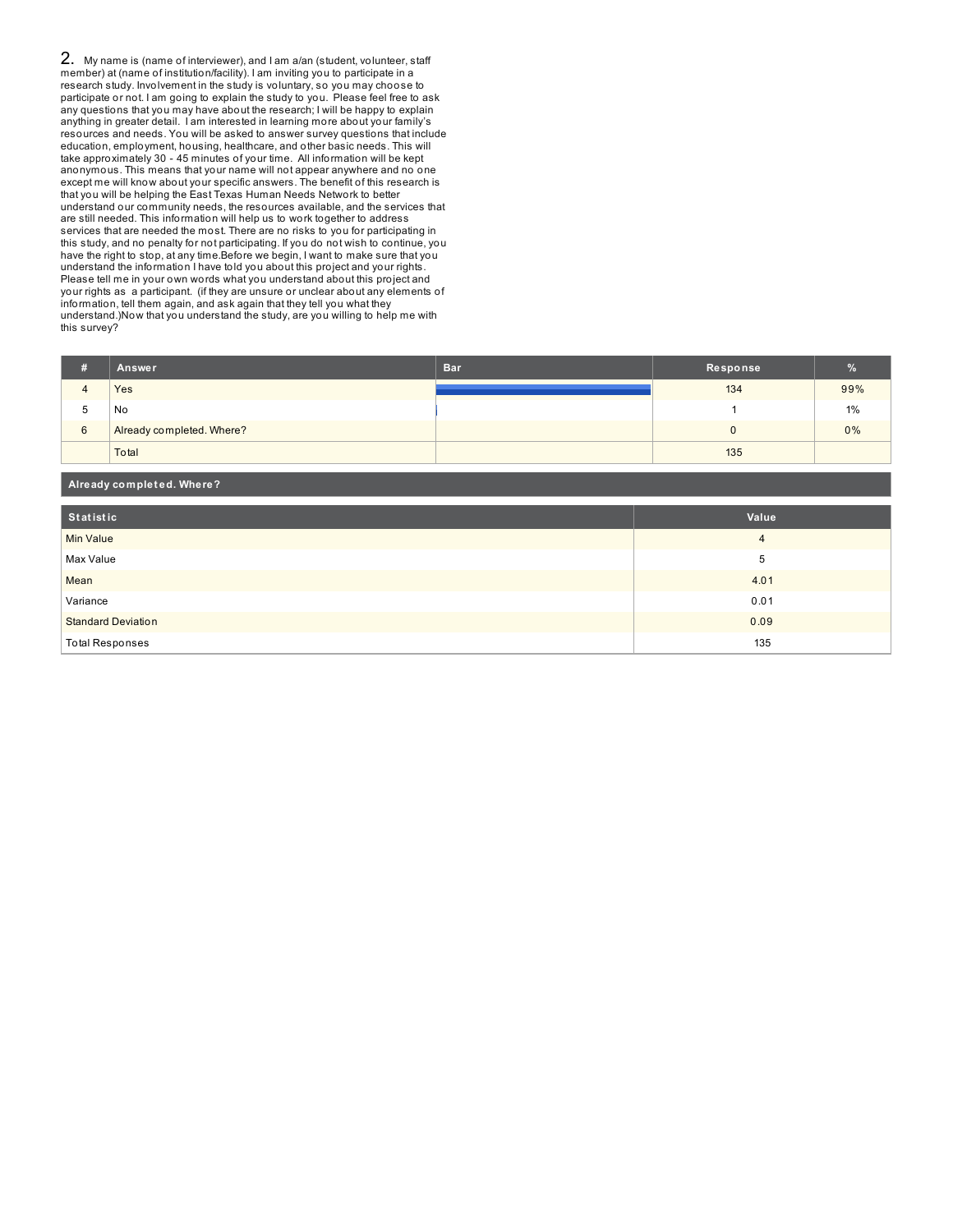## 3. Today's date?

| <b>Text Response</b> |
|----------------------|
| 06/19/13             |
| 06/19/13             |
| 06/19/13             |
| 06/19/13             |
| 06/19/13             |
| 06/19/13             |
| 06/19/13             |
| 06/20/13             |
| 06/19/13             |
| 06/19/13             |
| 06/19/13             |
| 06/19/13             |
| 06/19/13             |
| 06/19/13             |
| 06/20/13             |
| 06/20/13             |
| 06/20/13             |
| 06/21/13             |
| 06/21/13             |
| 06/21/13             |
| 06/21/13             |
| 06/21/13             |
| 06/21/13             |
| 06/24/13             |
| 06/24/13             |
| 06/24/13             |
| 06/24/13             |
| 06/24/13             |
| 06/25/13             |
| 06/25/13             |
| 06/25/13             |
| 06/25/13             |
| 06/25/13             |
| 06/25/13             |
| 06/25/13             |
| 06/25/13             |
| 06/26/13             |
| 06/26/13             |
| 06/26/13             |
| 06/26/13             |
| 06/26/13             |
| 06/27/13             |
| 06/27/13             |
| 06/27/13             |
| 06/27/13             |
| 06/27/13             |
| 06/27/13             |
| 06/27/13             |
| 06/29/13             |
| 07/01/13             |
| 07/02/13             |
| 07/02/13             |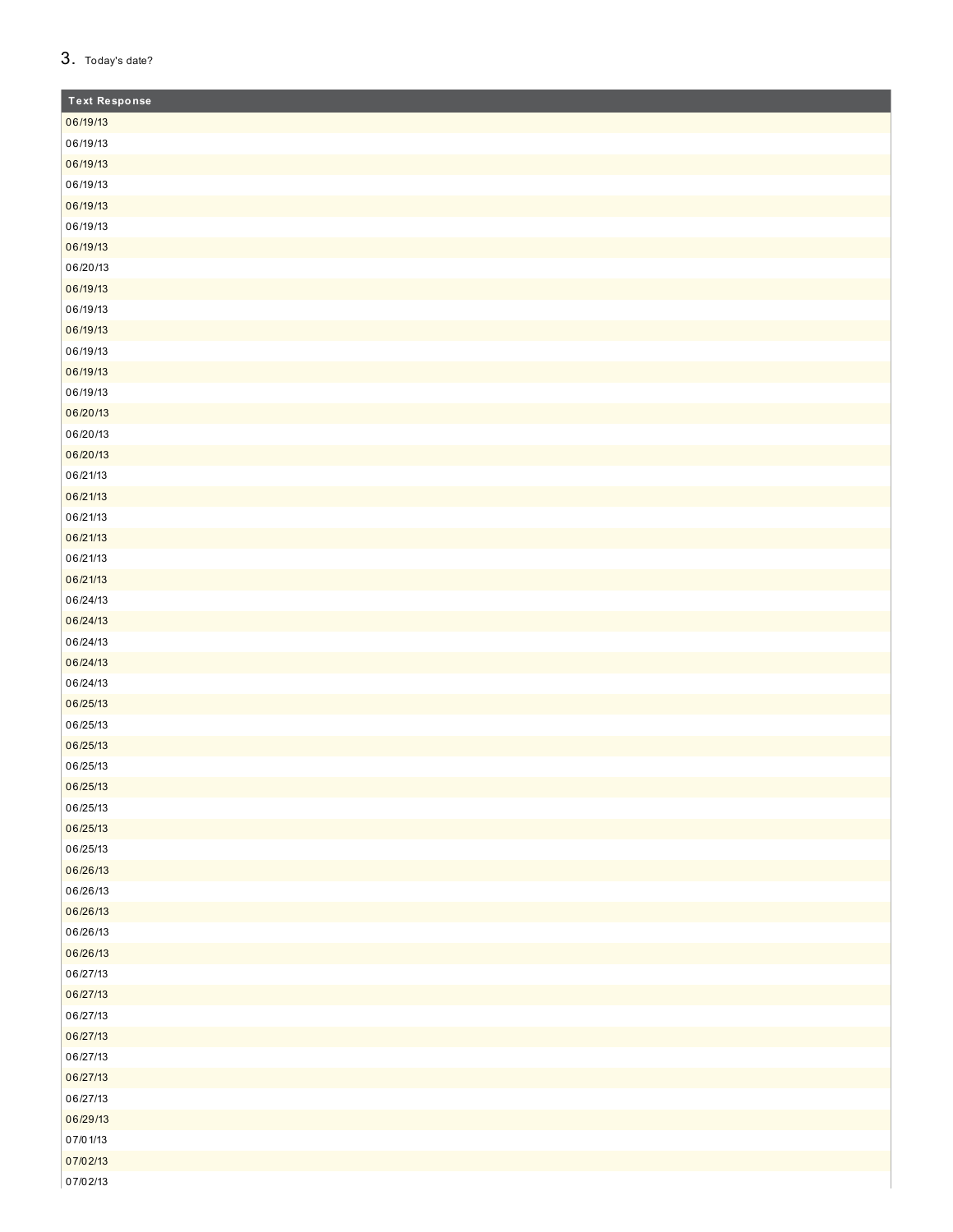| 07/03/13                                                            |       |
|---------------------------------------------------------------------|-------|
| 07/03/13                                                            |       |
| 07/03/13                                                            |       |
| 07/03/13                                                            |       |
| 07/04/13                                                            |       |
| 07/04/13                                                            |       |
| 07/11/13                                                            |       |
| 07/05/13                                                            |       |
| 07/05/13                                                            |       |
| 07/05/13                                                            |       |
| 07/06/13                                                            |       |
| 07/08/13                                                            |       |
| 07/08/13                                                            |       |
| 07/08/13                                                            |       |
| 07/08/13                                                            |       |
| 07/09/13                                                            |       |
| 07/09/13                                                            |       |
| 07/09/13                                                            |       |
| 07/09/13                                                            |       |
| 07/09/13                                                            |       |
| 07/09/13                                                            |       |
| 07/10/13                                                            |       |
| 07/10/13                                                            |       |
| 07/10/13                                                            |       |
| 07/10/13                                                            |       |
| 07/10/13                                                            |       |
| 07/10/13                                                            |       |
| 07/11/13                                                            |       |
| 07/10/13                                                            |       |
| 07/11/13                                                            |       |
| 07/11/13                                                            |       |
| 07/11/13                                                            |       |
| 07/11/13                                                            |       |
| 07/12/13                                                            |       |
| 07/12/13                                                            |       |
| 07/12/13                                                            |       |
| 07/13/13                                                            |       |
| 07/13/13                                                            |       |
| 07/13/13                                                            |       |
| 07/13/13                                                            |       |
| 07/13/13                                                            |       |
| 07/13/13                                                            |       |
| 07/15/13                                                            |       |
| 07/15/13                                                            |       |
| 07/22/13                                                            |       |
| 07/15/13                                                            |       |
| 07/15/13                                                            |       |
| 07/16/13                                                            |       |
| This table has more than 100 rows. Click here to view all responses |       |
| Statistic                                                           | Value |
| <b>Total Responses</b>                                              | 134   |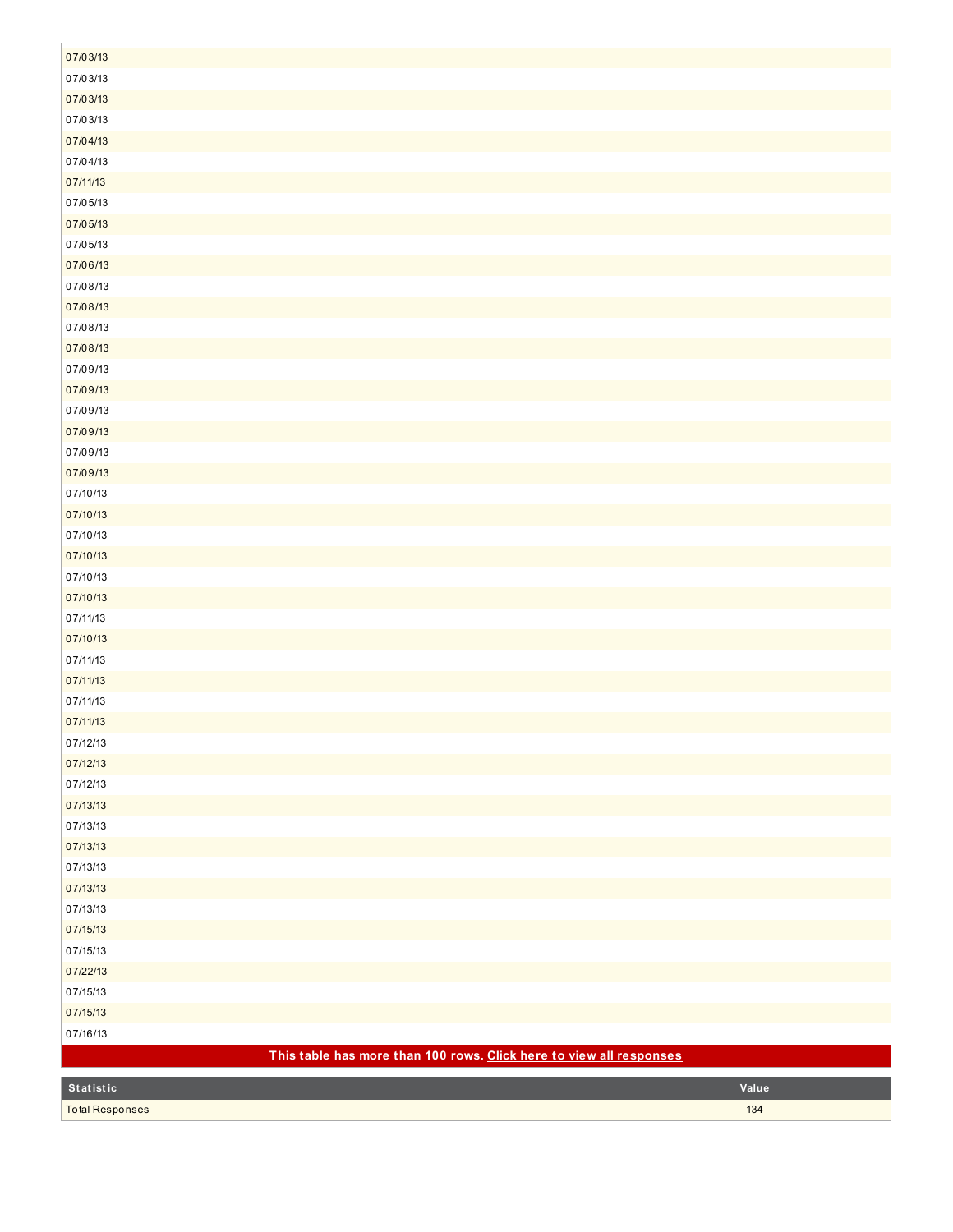## 4. Location of interview:

| #              | Answer                            | <b>Bar</b> | Response        | %     |
|----------------|-----------------------------------|------------|-----------------|-------|
| $\mathbf{1}$   | Allegiance Home Health            |            | 3               | 2%    |
| $\overline{2}$ | Andrews Center                    |            | 13              | 10%   |
| 3              | <b>ETCADA</b>                     |            | $\mathbf 0$     | 0%    |
| $\overline{4}$ | <b>ETCIL</b>                      |            | $\mathbf 0$     | $0\%$ |
| 5              | <b>ETMC</b>                       |            | $5\phantom{.0}$ | 4%    |
| 6              | Gateway to Hope                   |            | 23              | 17%   |
| $\overline{7}$ | <b>Literacy Council of Tyler</b>  |            | 26              | 19%   |
| 8              | Mission Tyler / Hunger for Love   |            | 13              | 10%   |
| 9              | New Creation Foundation           |            | $\mathbf{0}$    | $0\%$ |
| 10             | PATH                              |            | 21              | 16%   |
| 11             | <b>Salvation Army</b>             |            | $\mathbf{0}$    | $0\%$ |
| 12             | <b>Total Healthcare Center</b>    |            |                 | $1\%$ |
| 13             | <b>UT Health Northeast</b>        |            | 14              | 10%   |
| 14             | Veterans and Community Roundtable |            | $\mathbf 0$     | 0%    |
| 15             | Other                             |            | 16              | 12%   |
|                | Total                             |            | 135             |       |

Other

| <b>East Texas Crisis Center</b> |
|---------------------------------|
| East Texas Crisis Center        |
| <b>East Texas Crisis Center</b> |
| East Texas Crisis Center        |
| <b>ETCC</b>                     |
| <b>ETCC</b>                     |
| <b>ETCC</b>                     |
| <b>ETCC</b>                     |
| <b>ETCC</b>                     |
| <b>ETCC</b>                     |
| <b>ETCC</b>                     |
| Veteran's Home on Pegues        |
| <b>ETCC</b>                     |
| Fresh Start veterans group home |
| <b>ETCC</b>                     |
| <b>ETCC</b>                     |

| Statistic                 | Value |
|---------------------------|-------|
| <b>Min Value</b>          |       |
| Max Value                 | 15    |
| Mean                      | 8.31  |
| Variance                  | 14.92 |
| <b>Standard Deviation</b> | 3.86  |
| <b>Total Responses</b>    | 135   |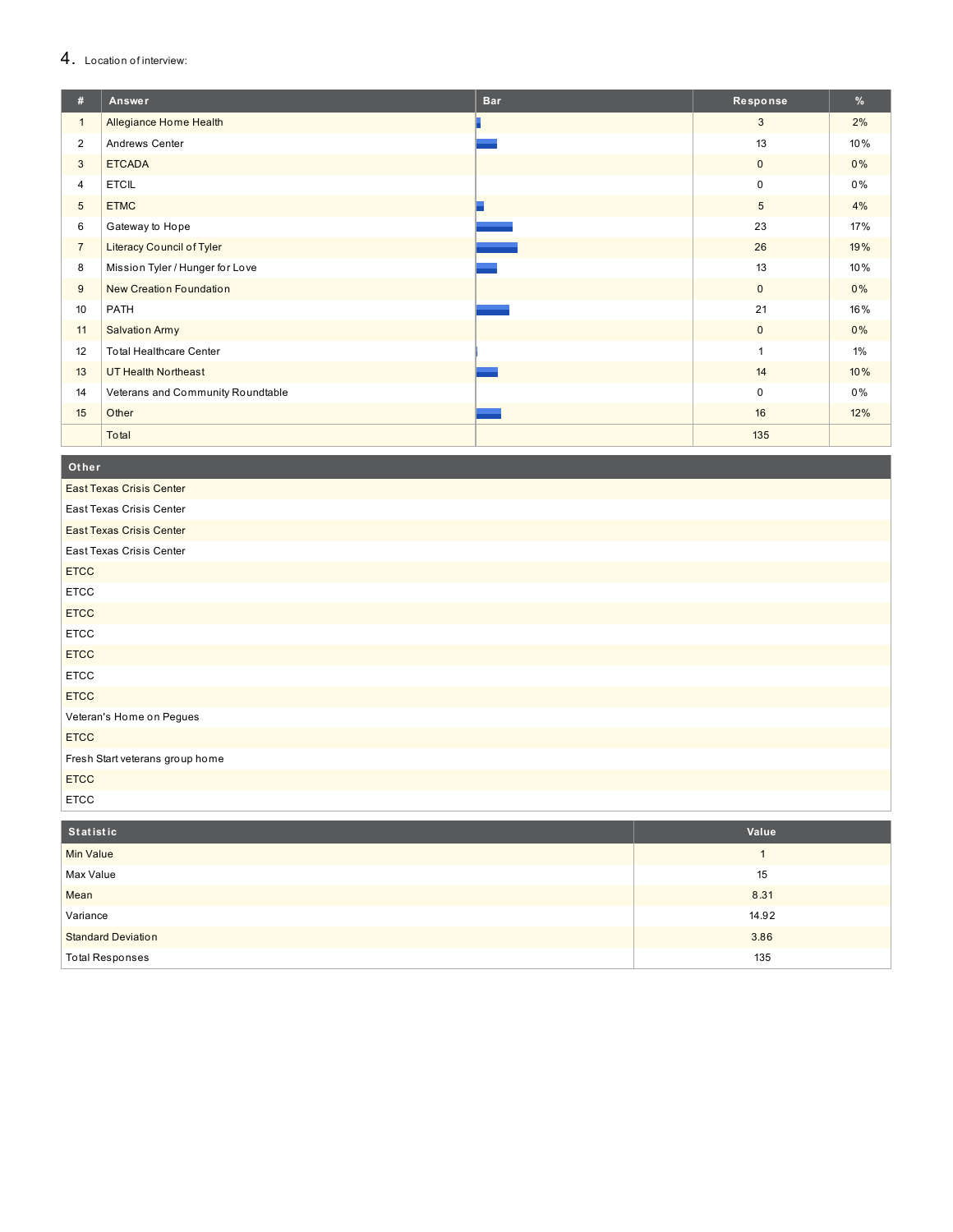## 5. What is your age?

| <b>Text Response</b> |  |
|----------------------|--|
| 34                   |  |
| ${\bf 74}$           |  |
| 29                   |  |
| $31$                 |  |
| 37                   |  |
| $40\,$               |  |
| 68                   |  |
| $8\,8$               |  |
| 26                   |  |
| $27\,$               |  |
| $73\,$               |  |
| ${\bf 76}$           |  |
| $43\,$               |  |
| $43\,$               |  |
| ${\bf 28}$           |  |
| $\bf 48$             |  |
| $51\,$               |  |
| $36\,$               |  |
| 41                   |  |
| ${\bf 24}$           |  |
| $27\,$               |  |
| $39\,$               |  |
| 65                   |  |
| ${\bf 59}$           |  |
| 60                   |  |
| ${\bf 51}$           |  |
| $52\,$               |  |
| $19$                 |  |
| 42                   |  |
| ${\bf 75}$<br>36     |  |
| $27\,$               |  |
| 47                   |  |
| $42\,$               |  |
| $21$                 |  |
| $\bf 45$             |  |
| 55                   |  |
| ${\bf 24}$           |  |
| $35\,$               |  |
| $40\,$               |  |
| 38                   |  |
| $\bf 48$             |  |
| 38                   |  |
| $41\,$               |  |
| 46                   |  |
| 54                   |  |
| $40\,$               |  |
| ${\bf 53}$           |  |
| $22\,$               |  |
| ${\bf 50}$           |  |
| 84                   |  |
| ${\bf 28}$           |  |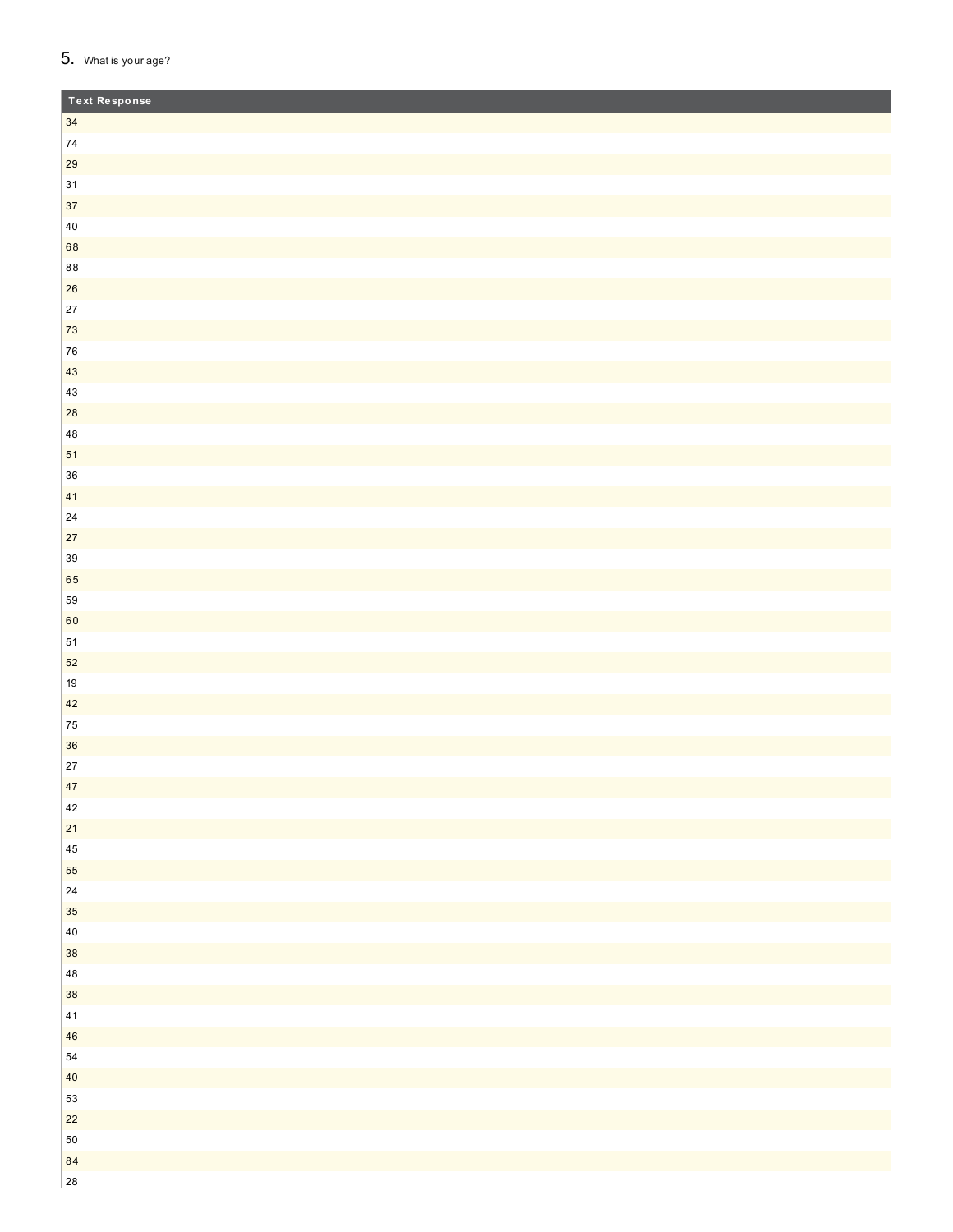| $\bf 48$                                                            |       |
|---------------------------------------------------------------------|-------|
| 55                                                                  |       |
| $21$                                                                |       |
| $35\,$                                                              |       |
| 56                                                                  |       |
| $34\,$                                                              |       |
| $32\,$                                                              |       |
| ${\bf 26}$                                                          |       |
| ${\bf 50}$                                                          |       |
| $57\,$                                                              |       |
| $39\,$                                                              |       |
| ${\bf 54}$                                                          |       |
| 58                                                                  |       |
| 42                                                                  |       |
| 49                                                                  |       |
| $38\,$                                                              |       |
| $71$                                                                |       |
| 53                                                                  |       |
| 69                                                                  |       |
| ${\bf 78}$                                                          |       |
| 49                                                                  |       |
| $50\,$                                                              |       |
| 49                                                                  |       |
| 32                                                                  |       |
| 35                                                                  |       |
| $20\,$                                                              |       |
| 86                                                                  |       |
| ${\bf 75}$                                                          |       |
| $49\,$                                                              |       |
| 55                                                                  |       |
| 68                                                                  |       |
| $42\,$                                                              |       |
| 68                                                                  |       |
| 29                                                                  |       |
| 56                                                                  |       |
| $32\,$                                                              |       |
| 58                                                                  |       |
| ${\bf 57}$                                                          |       |
| $23\,$                                                              |       |
| 53                                                                  |       |
| 58                                                                  |       |
| $37\,$                                                              |       |
| 42                                                                  |       |
| $38\,$                                                              |       |
| $30\,$                                                              |       |
| ${\bf 51}$                                                          |       |
| ${\bf 26}$                                                          |       |
| $47\,$                                                              |       |
| This table has more than 100 rows. Click here to view all responses |       |
| Statistic                                                           | Value |
| <b>Total Responses</b>                                              | 134   |
|                                                                     |       |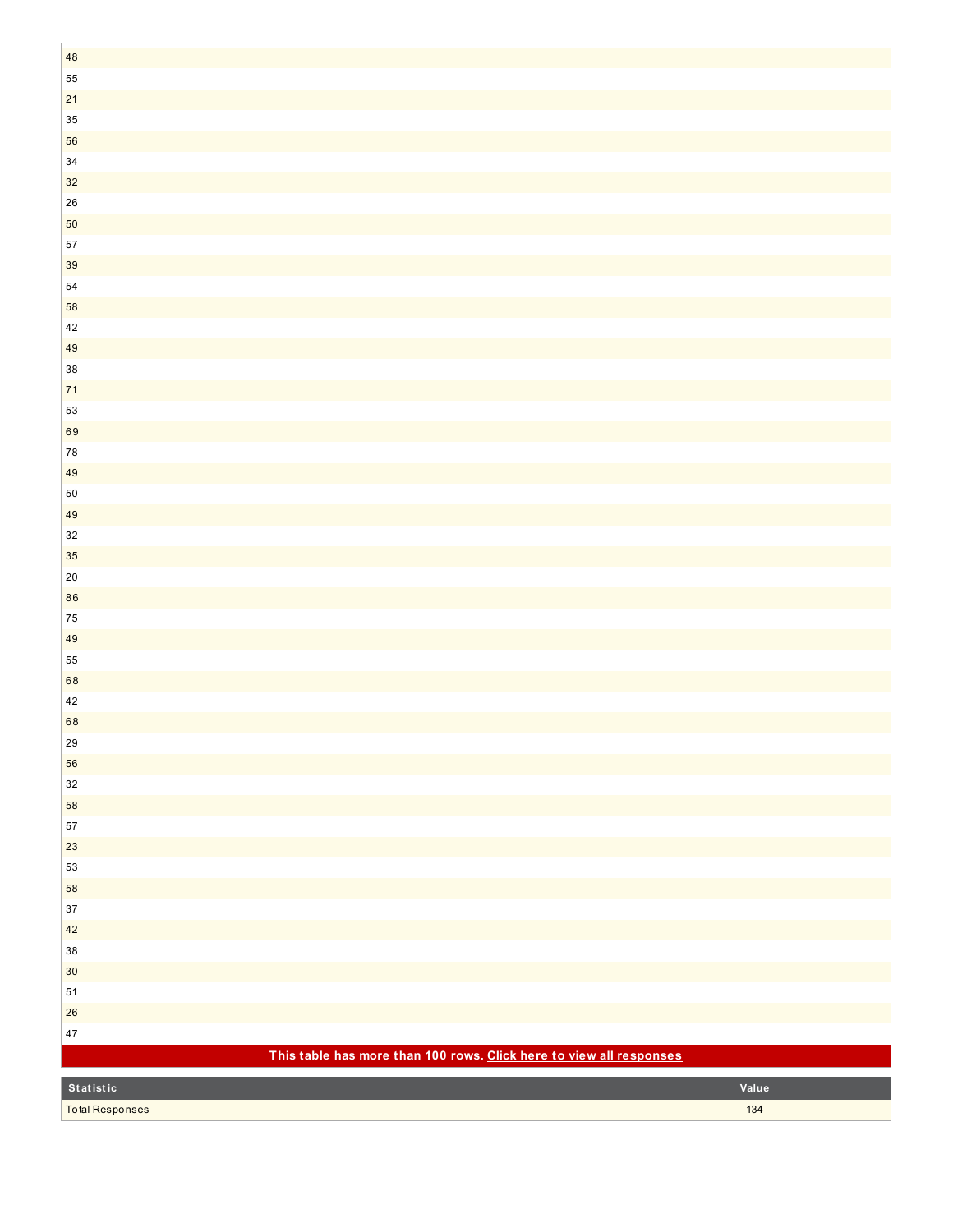#### $6.$  How far did you go in School?

| #                | Answer                     | <b>Bar</b> | Response       | %     |
|------------------|----------------------------|------------|----------------|-------|
| $\mathbf{1}$     | 8th grade or less          |            | 14             | 10%   |
| $\overline{2}$   | Associate's Degree         |            | $\overline{7}$ | 5%    |
| 3                | <b>Bachelor's Degree</b>   |            | $\overline{7}$ | 5%    |
| $\overline{4}$   | Did not attend school      |            | $\mathbf 0$    | $0\%$ |
| $5\phantom{.0}$  | Doctoral Degree            |            | $\mathbf{0}$   | $0\%$ |
| 6                | GED                        |            | 15             | 11%   |
| $\overline{7}$   | <b>High School Diploma</b> |            | 33             | 24%   |
| 8                | Master's Degree            |            | $\overline{4}$ | 3%    |
| 9                | Other?                     |            | $\overline{2}$ | $1\%$ |
| 10 <sup>10</sup> | Professional Certification |            | $\overline{1}$ | 1%    |
| 11               | Some College               |            | 25             | 19%   |
| 12               | Some High School           |            | 26             | 19%   |
| 13               | <b>Trade School</b>        |            | $\overline{1}$ | $1\%$ |
|                  | Total                      |            | 135            |       |

#### **O t h e r ?**

Certified Nurse/Med Aide, Certified Phlebotomy

graduated and 2 years of nursing LVN

| Statistic                 | Value |
|---------------------------|-------|
| <b>Min Value</b>          |       |
| Max Value                 | 13    |
| Mean                      | 7.63  |
| Variance                  | 13.88 |
| <b>Standard Deviation</b> | 3.73  |
| <b>Total Responses</b>    | 135   |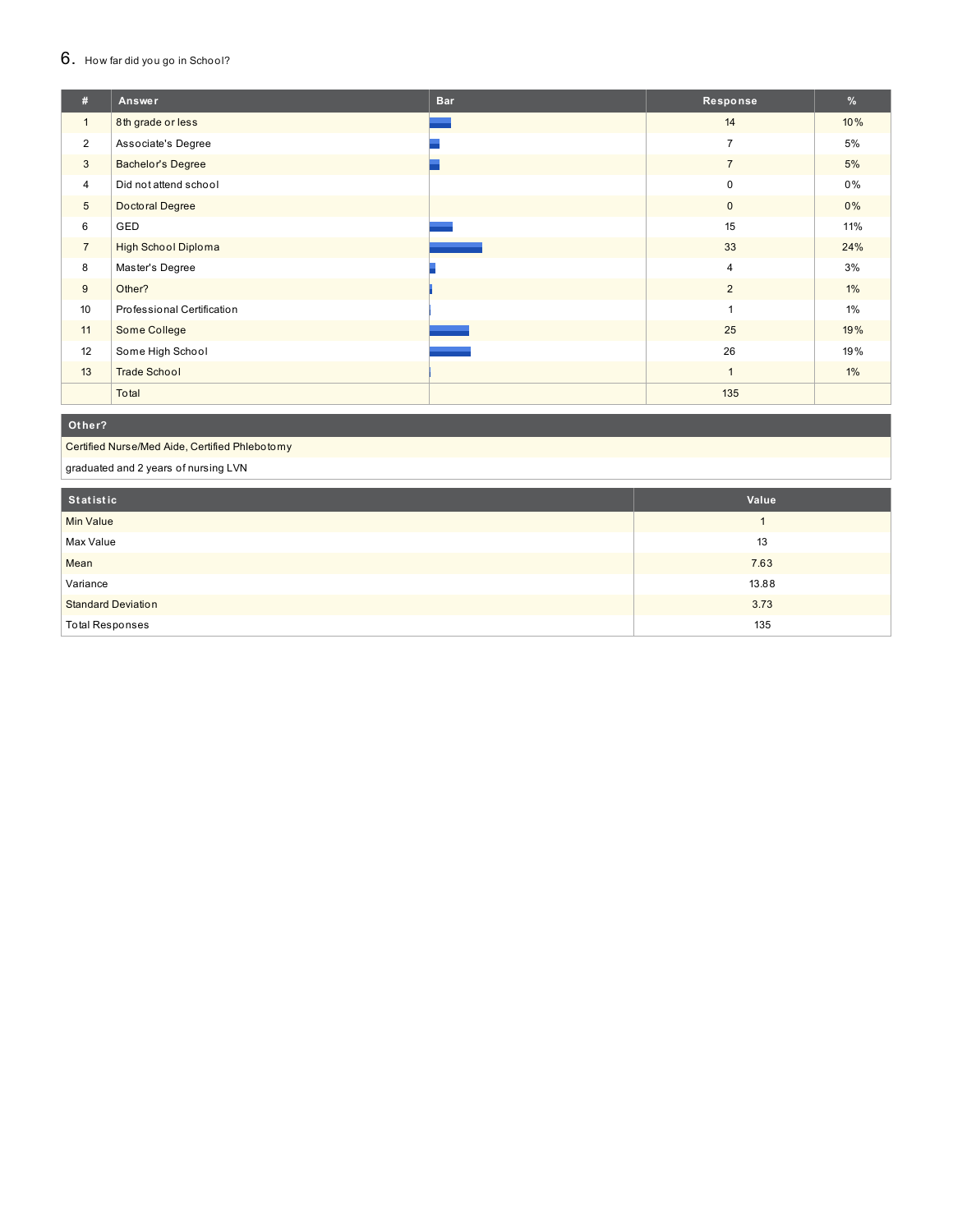# 7. <sup>I</sup> am going to read you <sup>a</sup> list of agencies in our community. Please tell me if each one is providing you and your family with help?

| #               | Answer                                   | <b>Bar</b> | Response       | %     |
|-----------------|------------------------------------------|------------|----------------|-------|
| $\mathbf{1}$    | <b>Andrew's Center</b>                   |            | 34             | 26%   |
| $\overline{2}$  | Benevolence Center (East Erwin Church)   |            | 13             | 10%   |
| 3               | <b>Bethesda Clinic</b>                   |            | 23             | 17%   |
| 4               | Community Health Clinic (Glenwood)       |            | 8              | 6%    |
| $5\phantom{.0}$ | <b>Cornerstone Assistance Network</b>    |            | $\overline{4}$ | 3%    |
| 6               | East Texas Center for Independent Living |            | $\mathbf{1}$   | $1\%$ |
| $\overline{7}$  | <b>East Texas Crisis Center</b>          |            | 18             | 14%   |
| 8               | Goodwill                                 |            | 19             | 14%   |
| 9               | <b>Literacy Council</b>                  |            | 8              | 6%    |
| 10              | Loaves & Fishes (Christ Episcopal)       |            | 12             | 9%    |
| 11              | Meals on Wheels                          |            | 9              | 7%    |
| 12              | <b>Parents Services</b>                  |            | 1              | 1%    |
| 13              | <b>PATH</b>                              |            | 62             | 47%   |
| 14              | Salvation Army                           |            | 41             | 31%   |
| 15              | St. Paul Children's Foundation           |            | 25             | 19%   |
| 16              | St. Vincent de Paul (Cathedral)          |            | 28             | 21%   |
| 17              | <b>Tyler AIDS Services</b>               |            | $\overline{2}$ | 2%    |
| 18              | <b>Transportation Agency</b>             |            | 22             | 17%   |
| 19              | Other (please specify)                   |            | 17             | 13%   |
| 20              | <b>NONE</b>                              |            | 21             | 16%   |

| <b>Transportation Agency</b>                                                                                    | Other (please specify)                                                               |
|-----------------------------------------------------------------------------------------------------------------|--------------------------------------------------------------------------------------|
|                                                                                                                 | Literacy Council of Tyler                                                            |
|                                                                                                                 | <b>DARS</b>                                                                          |
|                                                                                                                 | Literacy council of tyler                                                            |
|                                                                                                                 | <b>Mission Tyler</b>                                                                 |
|                                                                                                                 | <b>Gateway To Hope</b>                                                               |
|                                                                                                                 | a church but I can't think of the name, it's right down the road from<br><b>PATH</b> |
|                                                                                                                 | <b>First Baptist Church</b>                                                          |
|                                                                                                                 | Aldridge center                                                                      |
|                                                                                                                 | <b>UT Health Northeast</b>                                                           |
| bus                                                                                                             | crc county rehab center                                                              |
|                                                                                                                 | Home Health Care                                                                     |
|                                                                                                                 | Gateway to Hope                                                                      |
|                                                                                                                 | <b>Food Bank</b>                                                                     |
|                                                                                                                 | The VA                                                                               |
| Medicaid transportation through Andrews center                                                                  | Ut tyler family practice                                                             |
|                                                                                                                 | My church- in Flint (something like Shraunerback-he wasn't sure how<br>to spell it.  |
|                                                                                                                 | food stamps                                                                          |
| <b>JARC</b>                                                                                                     |                                                                                      |
| Andrew's Center and Medical Trans in Canton (Angela)                                                            |                                                                                      |
| <b>Bus Pass</b>                                                                                                 |                                                                                      |
| Andrew's Center Transportation                                                                                  |                                                                                      |
| <b>Tyler Paratransit</b>                                                                                        |                                                                                      |
| Jarc                                                                                                            |                                                                                      |
| Yellow Cab gives me a discount, Andrew's Center helps me get to doctor's appointments and<br>psych appointments |                                                                                      |
| <b>Tyler Transit</b>                                                                                            |                                                                                      |
| Medicaid                                                                                                        |                                                                                      |
| <b>Tyler transit</b>                                                                                            |                                                                                      |
| GoBus                                                                                                           |                                                                                      |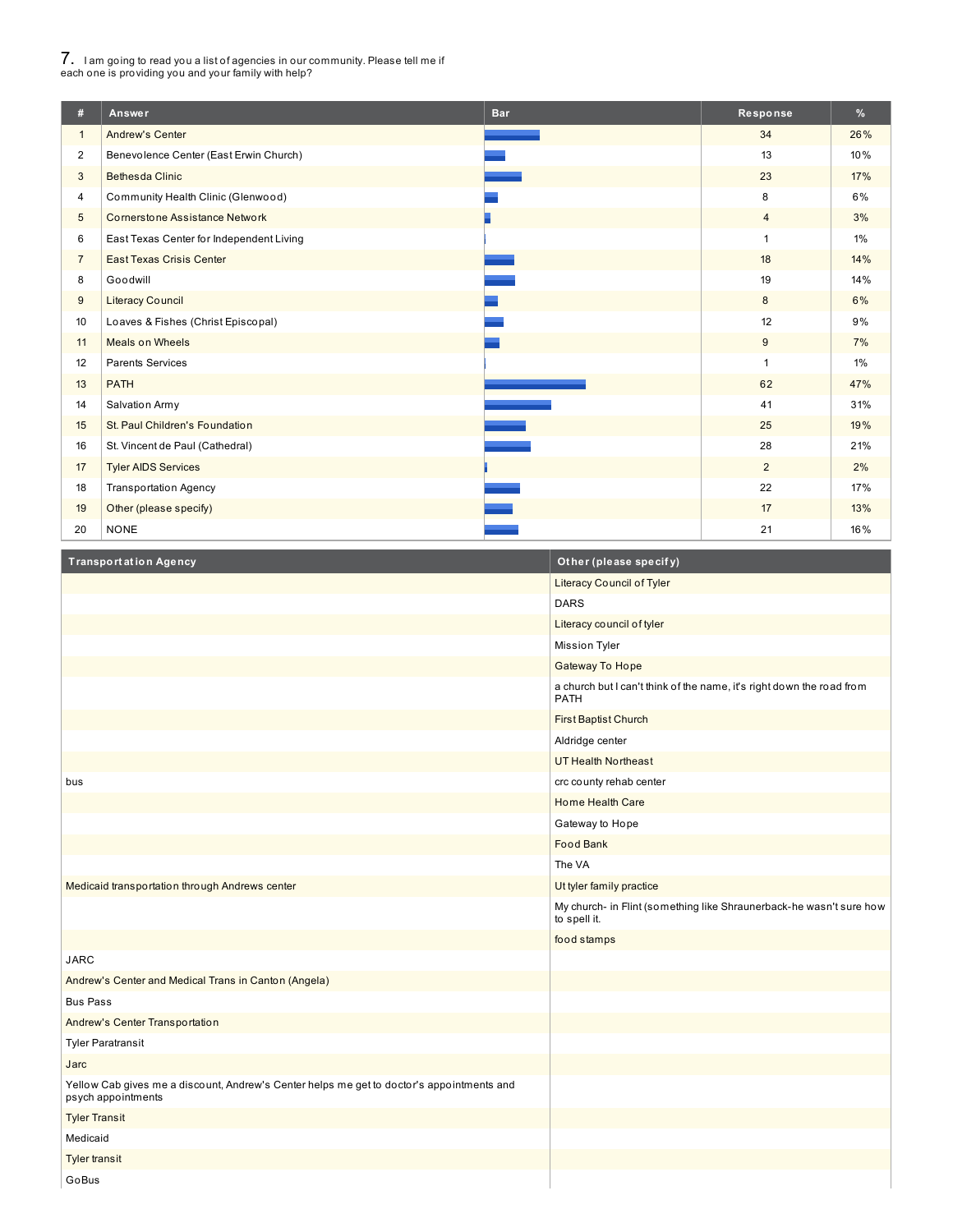| <b>Tyler Transit</b>       |  |
|----------------------------|--|
| Togo bus for royal transit |  |
| Van in group home          |  |
| Andrew's center transport  |  |
| Andrews center transport   |  |
| Medical Transportation     |  |
| <b>Tyler Transit</b>       |  |
| <b>Bus System</b>          |  |

| Statistic              | Value |
|------------------------|-------|
| <b>Min Value</b>       |       |
| Max Value              | 20    |
| <b>Total Responses</b> | 132   |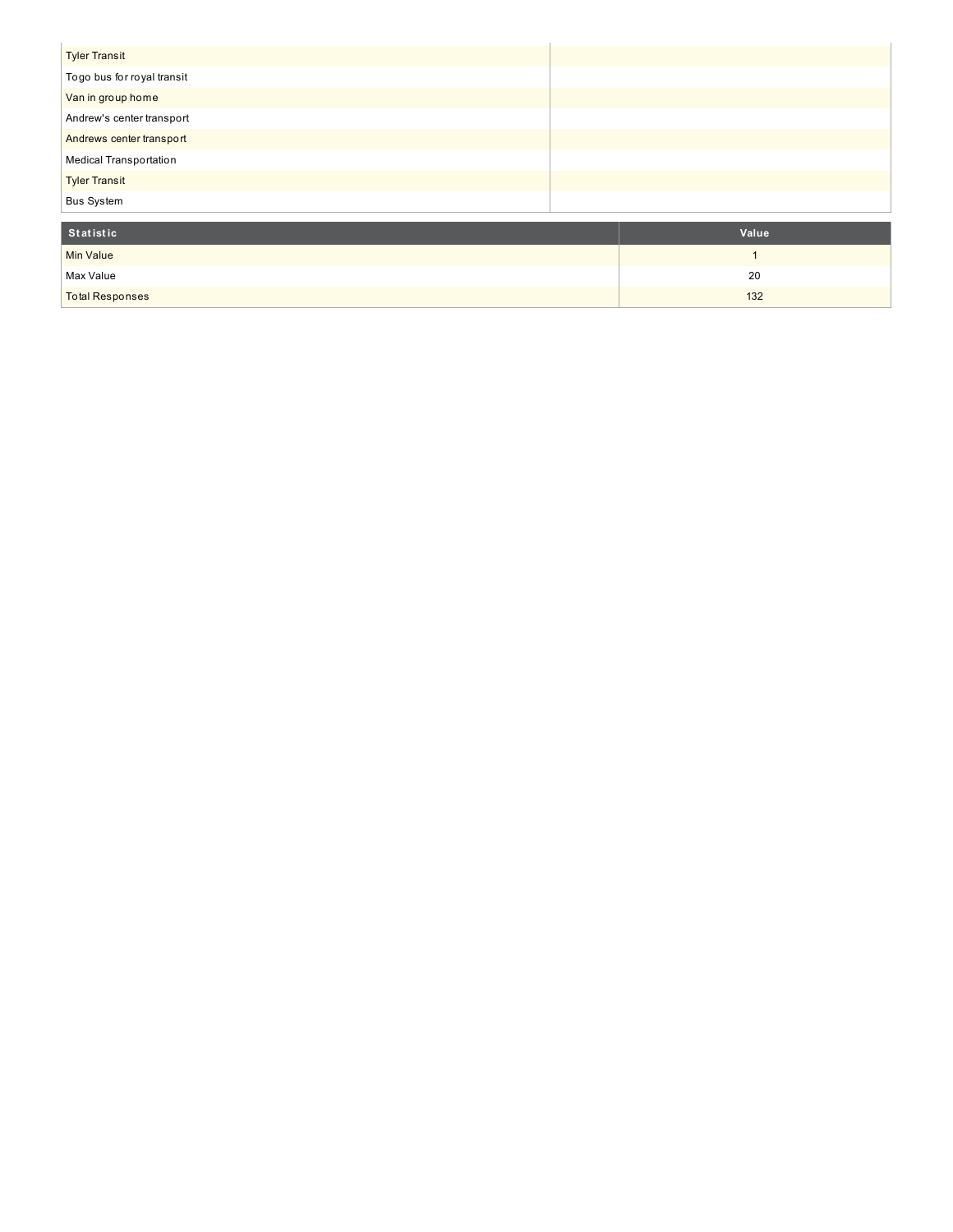#### 8. Are you able to work?

| #                         | <b>Answer</b> | <b>Bar</b>     |     | Response | $\frac{9}{6}$ |
|---------------------------|---------------|----------------|-----|----------|---------------|
| $\mathbf{1}$              | Yes           |                |     | 85       | 63%           |
| 2                         | No            |                |     | 50       | 37%           |
|                           | Total         |                | 135 |          |               |
|                           |               |                |     |          |               |
| Statistic                 |               |                |     | Value    |               |
| <b>Min Value</b>          |               |                |     |          |               |
| Max Value                 |               | $\overline{2}$ |     |          |               |
| Mean                      | 1.37          |                |     |          |               |
| Variance                  |               | 0.23           |     |          |               |
| <b>Standard Deviation</b> |               | 0.48           |     |          |               |
| <b>Total Responses</b>    |               | 135            |     |          |               |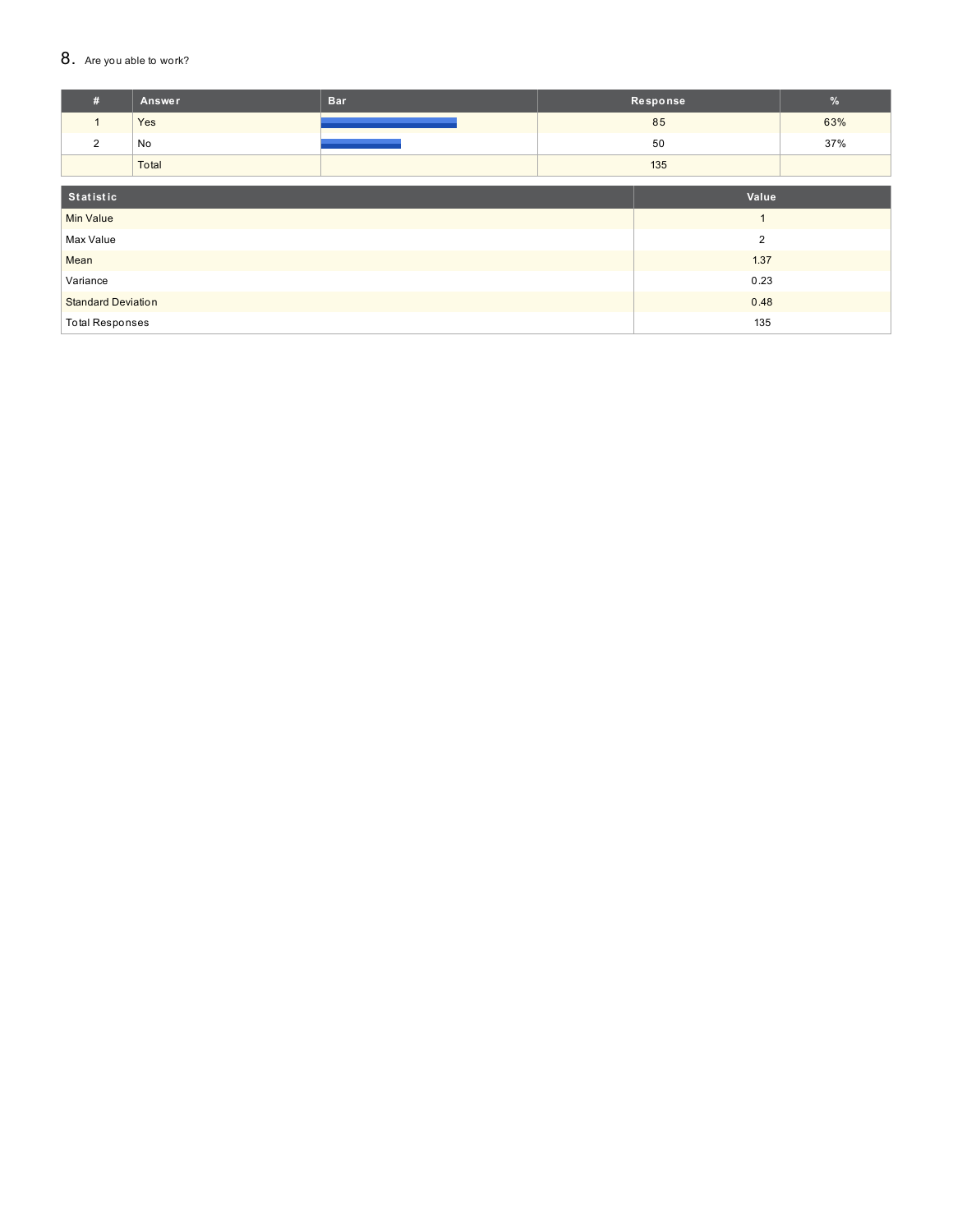#### $9.$  What is your employment status?

| #               | Answer               | <b>Bar</b> | Response       | %   |
|-----------------|----------------------|------------|----------------|-----|
|                 | Full time            |            | 14             | 16% |
| 2               | Part time            |            | 20             | 24% |
| 3               | Seasonal             |            | $\mathbf 0$    | 0%  |
| $\overline{4}$  | Unemployed           |            | 44             | 52% |
| $5\phantom{.0}$ | Not working, retired |            | $\overline{ }$ | 8%  |
|                 | Total                |            | 85             |     |
| Statistic       |                      | Value      |                |     |
| $\cdots$        |                      |            | $\sim$ $\sim$  |     |

| Min Value                 |      |
|---------------------------|------|
| Max Value                 |      |
| Mean                      | 3.12 |
| Variance                  | 1.75 |
| <b>Standard Deviation</b> | 1.32 |
| <b>Total Responses</b>    | 85   |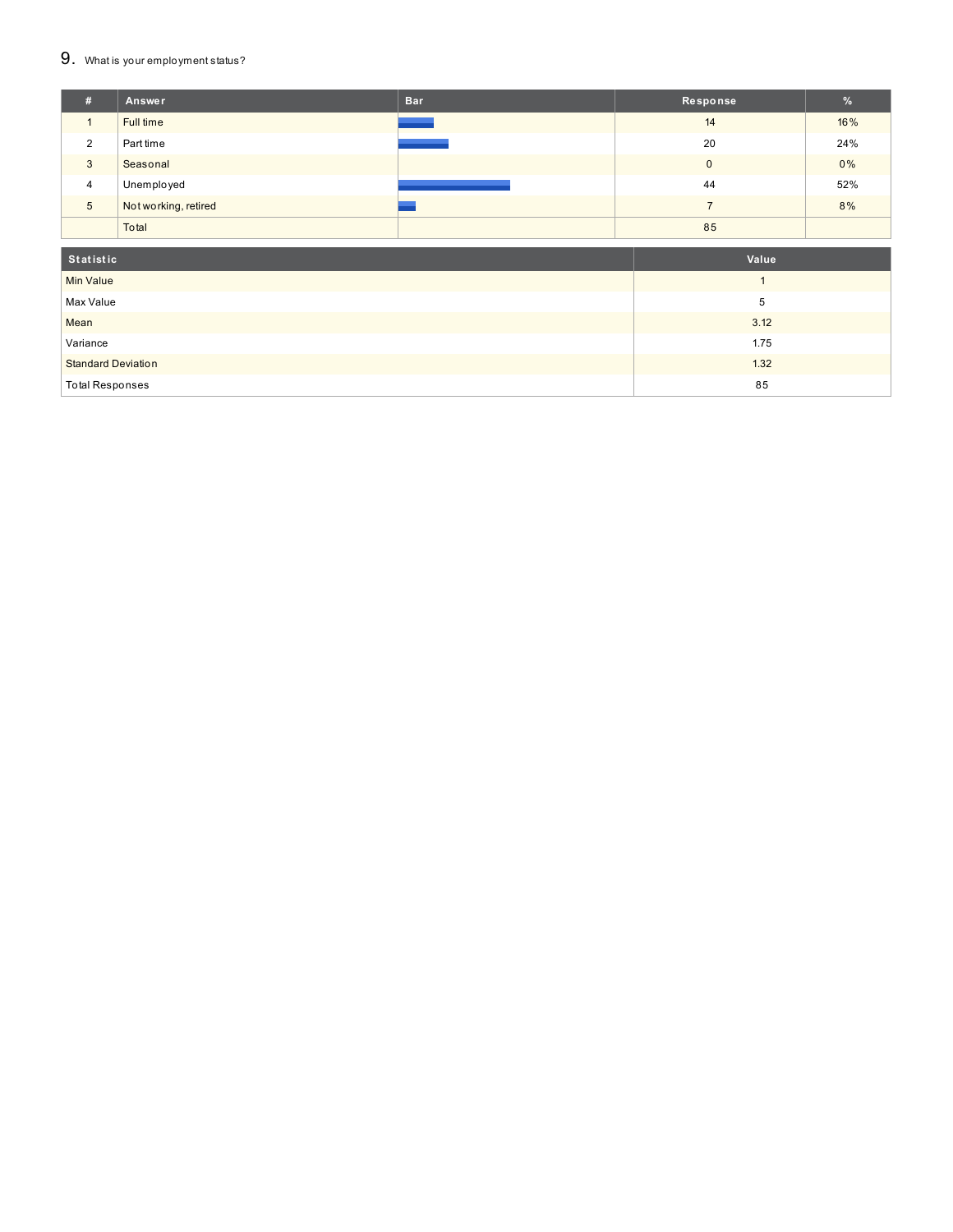#### 10. Are you satisfied with your job?

| #                           | <b>Answer</b> | <b>Bar</b> |  | Response | $\frac{9}{6}$ |
|-----------------------------|---------------|------------|--|----------|---------------|
| $\mathbf{1}$                | Yes           |            |  | 29       | 74%           |
| 2                           | No            |            |  | 10       | 26%           |
|                             | Total         |            |  | 39       |               |
|                             |               |            |  |          |               |
| Statistic                   |               |            |  | Value    |               |
| <b>Min Value</b>            |               |            |  |          |               |
| $\overline{2}$<br>Max Value |               |            |  |          |               |
| Mean                        | 1.26          |            |  |          |               |
| Variance                    | 0.20          |            |  |          |               |
| <b>Standard Deviation</b>   |               | 0.44       |  |          |               |
| <b>Total Responses</b>      |               | 39         |  |          |               |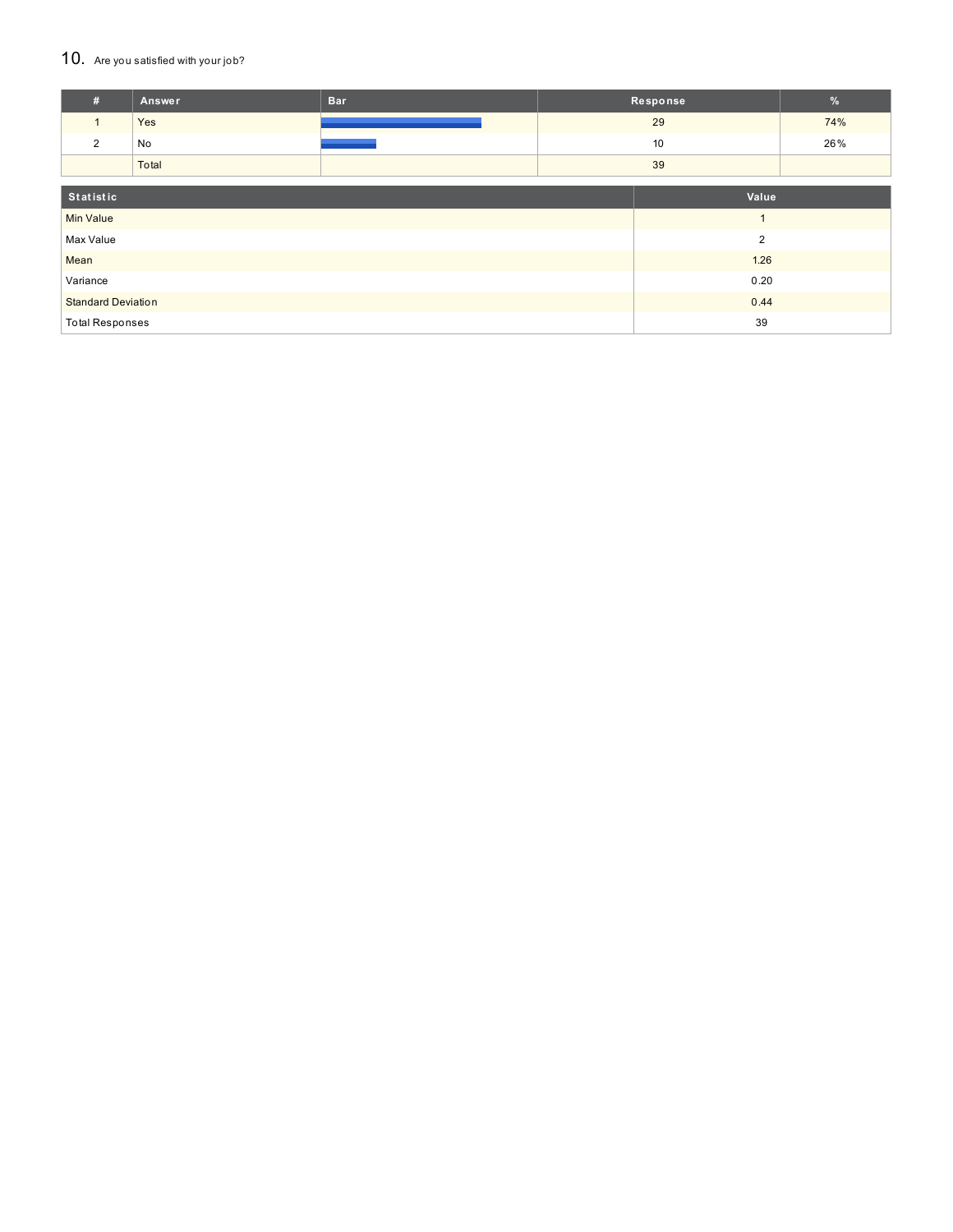## 11. Are you currently looking for work?

| #                                 | Answer         | <b>Bar</b> |    | Response       | $\frac{9}{6}$ |
|-----------------------------------|----------------|------------|----|----------------|---------------|
| $\mathbf{1}$                      | Yes            |            |    | 37             | 80%           |
| 2                                 | No             |            |    | 9              | 20%           |
|                                   | Total          |            | 46 |                |               |
|                                   |                |            |    |                |               |
| Statistic                         |                |            |    | Value          |               |
| <b>Min Value</b>                  |                |            |    | $\overline{ }$ |               |
| Max Value                         | $\overline{2}$ |            |    |                |               |
| Mean                              |                | 1.20       |    |                |               |
| Variance                          | 0.16           |            |    |                |               |
| <b>Standard Deviation</b><br>0.40 |                |            |    |                |               |
| <b>Total Responses</b><br>46      |                |            |    |                |               |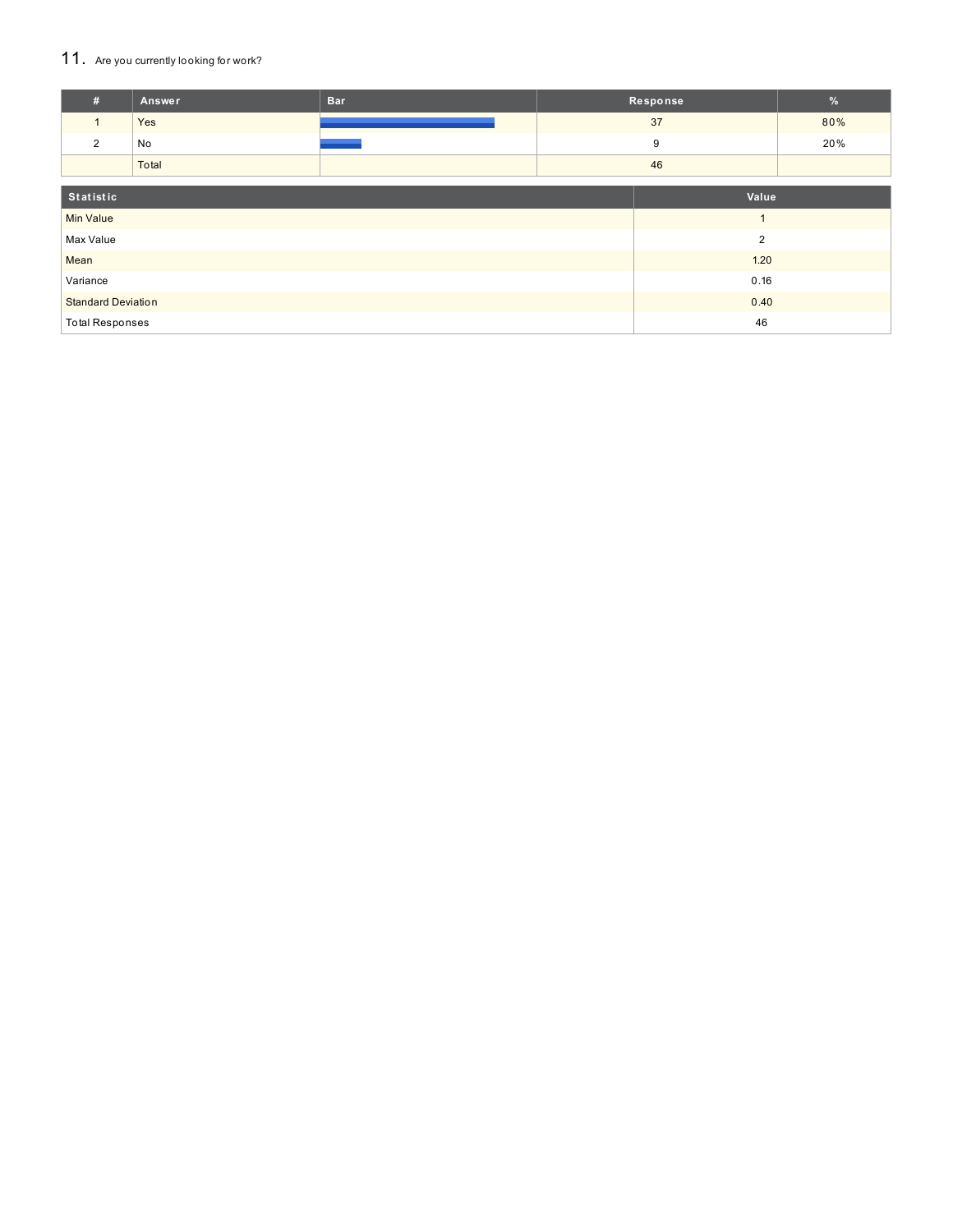**12.** If you are unemployed, please tell me about the reasons that you are unemployed. (Don't read the list, just check all that apply based on what they tell you. If legal difficulties are mentioned, ask if you can read a

| #                       | Answer                                              | <b>Bar</b> | Response       | %   |
|-------------------------|-----------------------------------------------------|------------|----------------|-----|
| $\mathbf{1}$            | Attempting to flee domestic abuse or sexual assault |            | 3              | 7%  |
| $\overline{\mathbf{c}}$ | Criminal Background                                 |            | 2              | 4%  |
| 3                       | Criminal background: Misdemeanor                    |            | 2              | 4%  |
| 4                       | Criminal background: felony                         |            | 3              | 7%  |
| 5                       | Criminal background: deferred adjudication          |            | $\mathbf{0}$   | 0%  |
| 6                       | Criminal background: probation                      |            | 0              | 0%  |
| $\overline{7}$          | Criminal background: awaiting outcome               |            | $\mathbf 0$    | 0%  |
| 8                       | Domestic violence/sexual assault victim             |            | 3              | 7%  |
| 9                       | Drug/alcohol problem                                |            | $\mathbf{1}$   | 2%  |
| 10                      | Lack childcare                                      |            | $\mathbf 0$    | 0%  |
| 11                      | Lack permanent address                              |            | 3              | 7%  |
| 12                      | Lack proper clothing                                |            | $\overline{5}$ | 11% |
| 13                      | Lack skills/education                               |            | 13             | 29% |
| 14                      | Lack transportation                                 |            | 9              | 20% |
| 15                      | <b>Lack US documents</b>                            |            | $\mathbf{1}$   | 2%  |
| 16                      | Language barrier                                    |            | $\overline{4}$ | 9%  |
| 17                      | <b>Layoff or Downsizing</b>                         |            | $\sqrt{5}$     | 11% |
| 18                      | Learning/developmental disability                   |            | $\mathbf{1}$   | 2%  |
| 19                      | Mental health problem                               |            | 3              | 7%  |
| 20                      | Other health issues                                 |            | 2              | 4%  |
| 21                      | Permanent physical disability                       |            | $\overline{2}$ | 4%  |
| 22                      | Sexual orientation or gender identity               |            | $\overline{1}$ | 2%  |
| 23                      | Temporary physical disability                       |            | $\mathbf{1}$   | 2%  |
| 24                      | Unaccompanied youth                                 |            | $\mathbf 0$    | 0%  |
| 25                      | Other (please specify)                              |            | 21             | 47% |

## **Ot her (please specif y)**

| age and lack of verifiable credentials                                                            |              |
|---------------------------------------------------------------------------------------------------|--------------|
| el horario de trabajo es el mismo del horario de la escuela de ingles                             |              |
| <b>Recently Relocated</b>                                                                         |              |
| economy                                                                                           |              |
| on SSI, can only work certain amount                                                              |              |
| looking for job                                                                                   |              |
| Applying but not being hired                                                                      |              |
| not able to find anything                                                                         |              |
| scheduling conflicts                                                                              |              |
| Transportation                                                                                    |              |
| Looking for job                                                                                   |              |
| o worker's comp right now                                                                         |              |
| Full-time student                                                                                 |              |
| Looking for job                                                                                   |              |
| <b>Retired</b>                                                                                    |              |
| Currently seeking employment                                                                      |              |
| Employer passed away and she didn't look for a job after that                                     |              |
| Health reasons                                                                                    |              |
| Ex wife took my baby girl from me and I haven't been able to get myself back together since then. |              |
| Relocation                                                                                        |              |
| lack of birth certificate                                                                         |              |
|                                                                                                   |              |
| <b>Statistic</b>                                                                                  | <b>Value</b> |
| <b>Min Value</b>                                                                                  | $\mathbf{1}$ |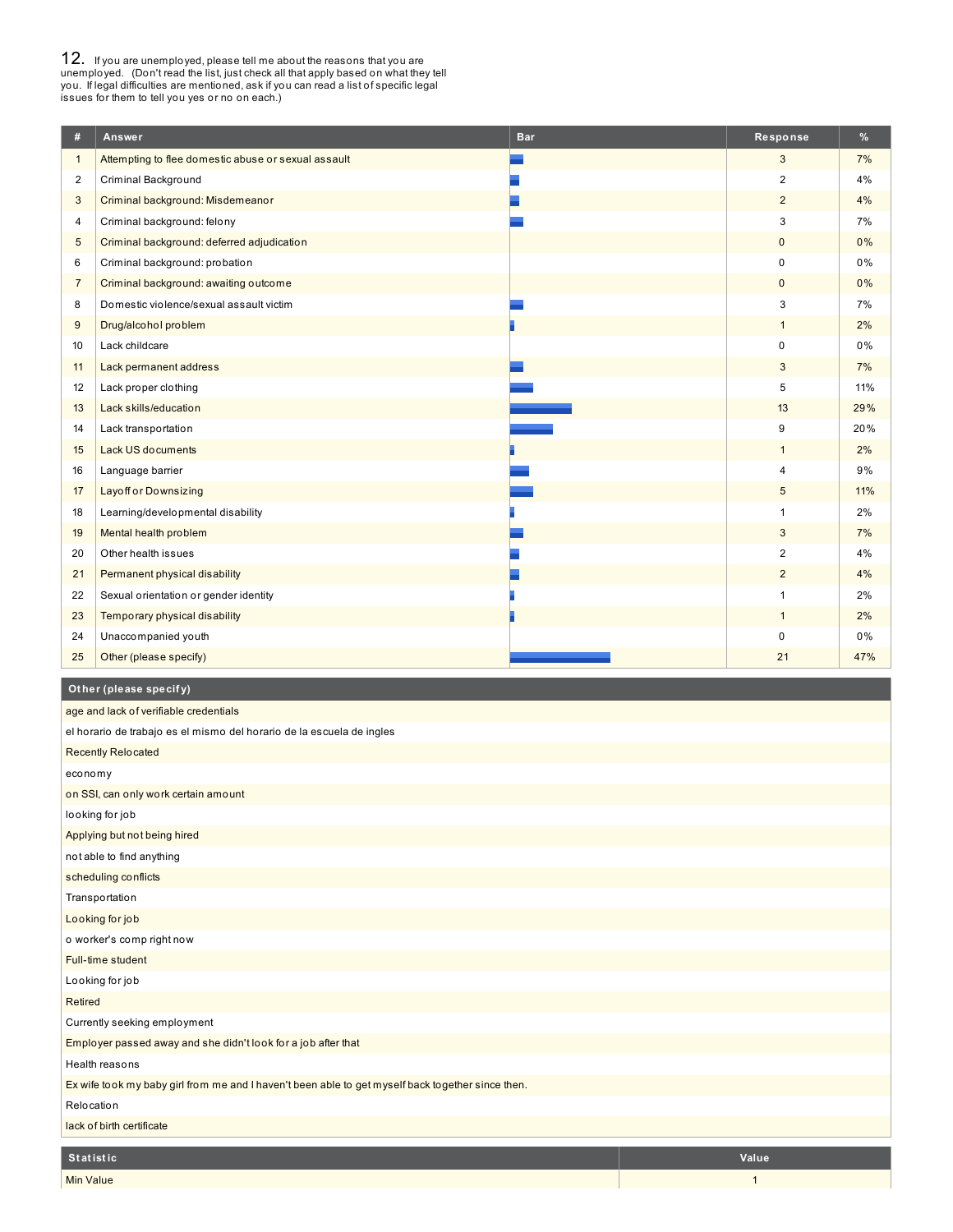| Max Value       | $\sim$     |
|-----------------|------------|
|                 | ںے         |
| Total Responses | $+$ $\sim$ |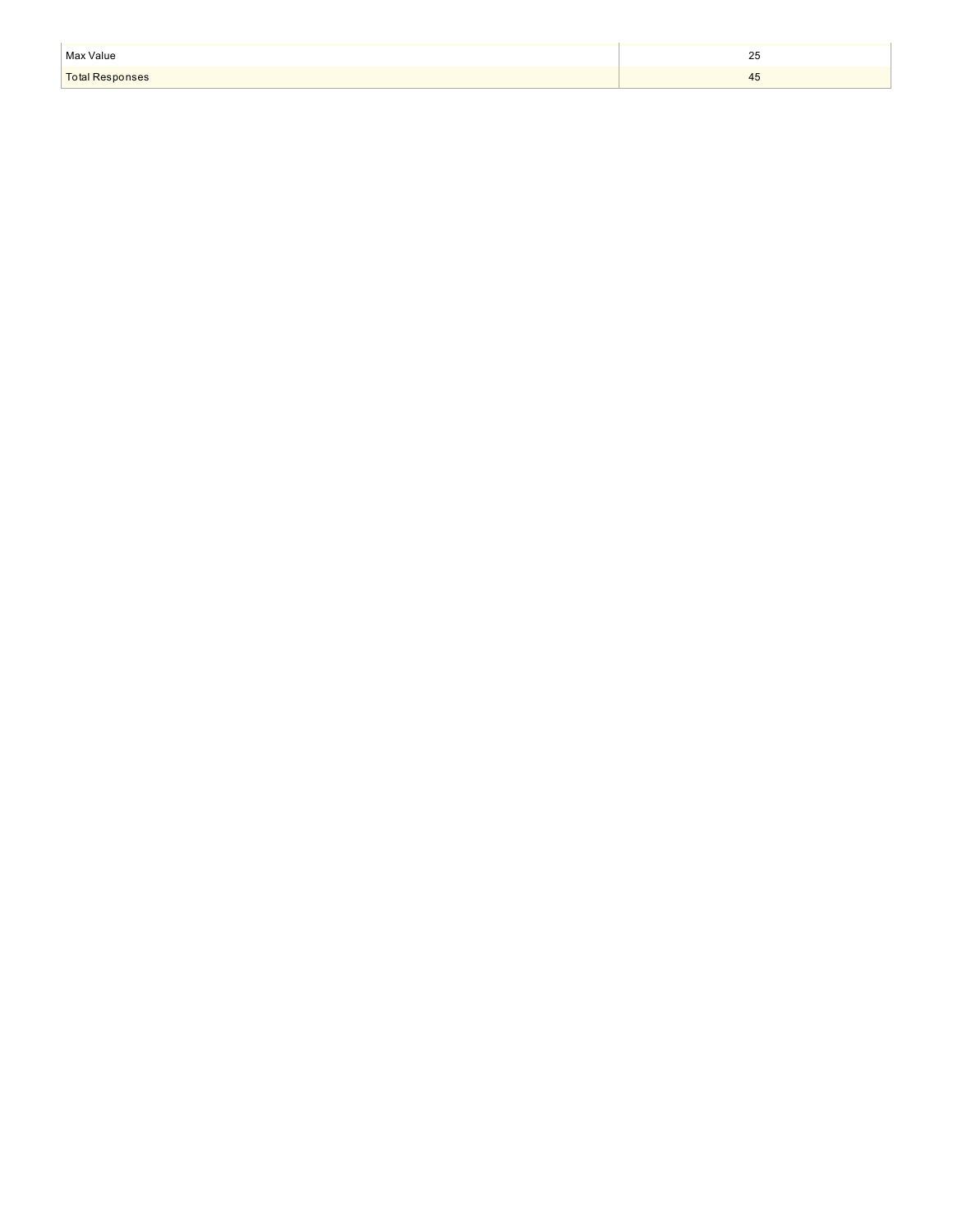# $13_\cdot$  Please tell me if you would like help with any of these job related<br>activities? (Read list and check all that apply)

| #                | Answer                     | <b>Bar</b> | Response | $\frac{9}{6}$ |
|------------------|----------------------------|------------|----------|---------------|
| $\mathbf{1}$     | Career assessment          |            | 29       | 34%           |
| $\overline{2}$   | Career/job training        |            | 43       | 51%           |
| 3                | Job search strategies      |            | 40       | 47%           |
| $\overline{4}$   | Job Interviewing skills    |            | 36       | 42%           |
| $5\phantom{.0}$  | Resume writing             |            | 38       | 45%           |
| 6                | Career Information options |            | 38       | 45%           |
| $\overline{7}$   | Work clothes               |            | 34       | 40%           |
| 8                | None                       |            | 22       | 26%           |
| <b>Statistic</b> |                            |            | Value    |               |
| <b>Min Value</b> |                            |            |          |               |

| Min Value       |    |
|-----------------|----|
| Max Value       |    |
| Total Responses | 85 |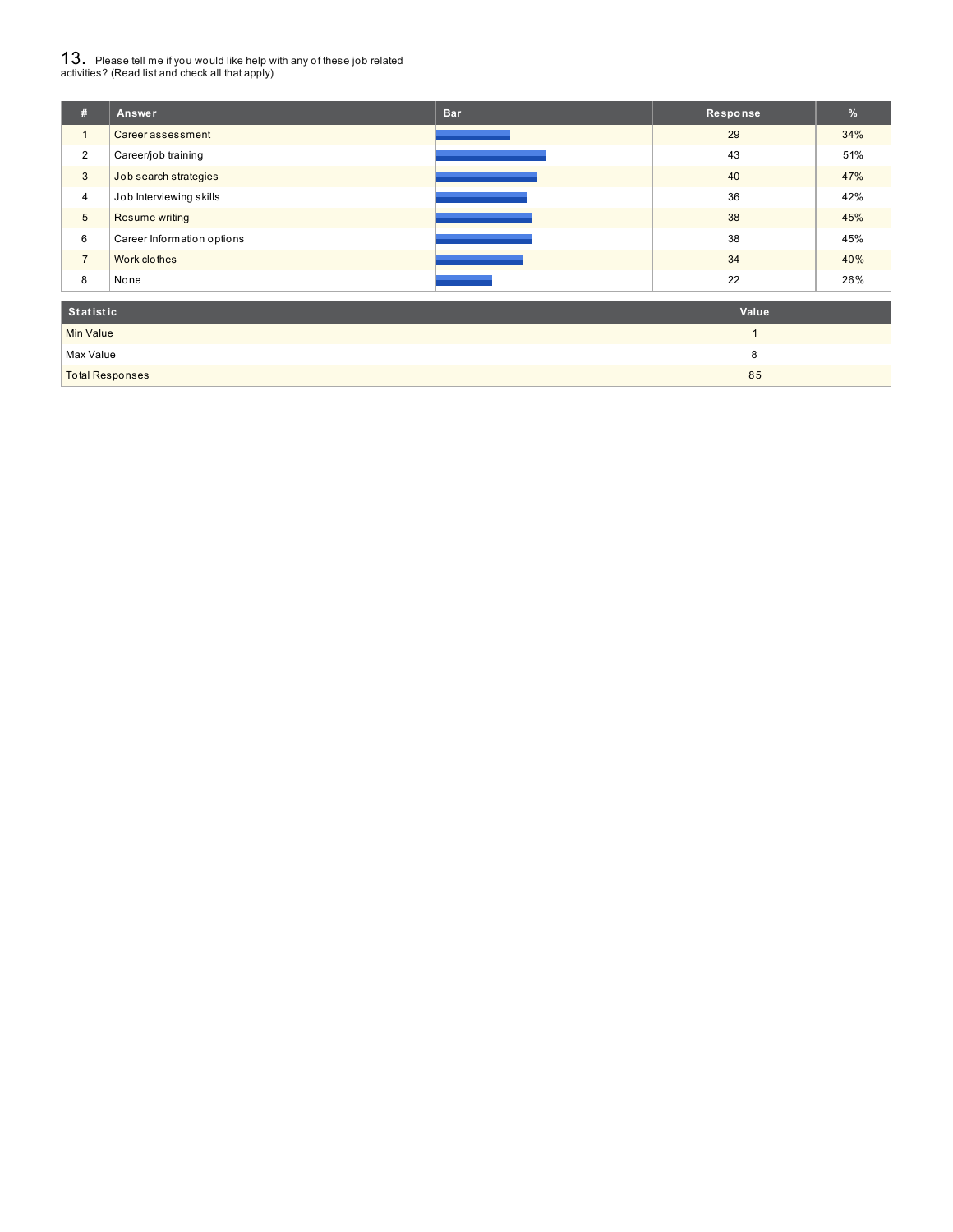#### 14. Do you have reliable telephone access?

| #                         | <b>Answer</b> | <b>Bar</b>     |     | Response | %   |
|---------------------------|---------------|----------------|-----|----------|-----|
| $\mathbf{1}$              | Yes           |                |     | 121      | 90% |
| $\overline{2}$            | No            |                |     | 14       | 10% |
|                           | Total         |                | 135 |          |     |
|                           |               |                |     |          |     |
| Statistic                 |               |                |     | Value    |     |
| <b>Min Value</b>          |               | ×              |     |          |     |
| Max Value                 |               | $\overline{2}$ |     |          |     |
| Mean                      |               | 1.10           |     |          |     |
| Variance                  |               | 0.09           |     |          |     |
| <b>Standard Deviation</b> |               | 0.31           |     |          |     |
| <b>Total Responses</b>    |               |                | 135 |          |     |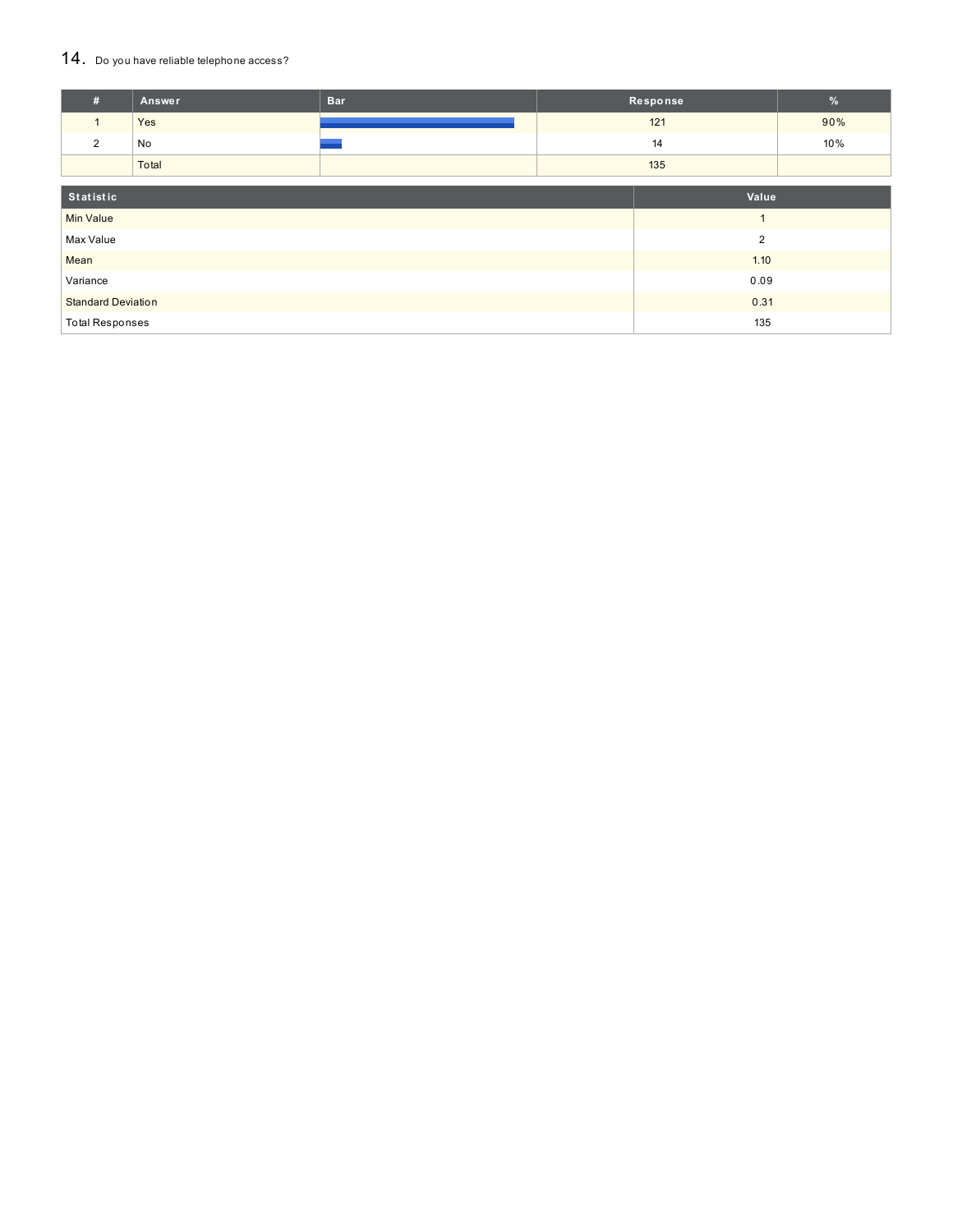#### 15. Which kinds of telephones do you have? (Mark all that apply)

| #                      | Answer     | <b>Bar</b> |     | Response | $\frac{9}{6}$ |
|------------------------|------------|------------|-----|----------|---------------|
|                        | Home phone |            | 50  |          | 42%           |
| 2                      | Cell phone |            | 101 |          | 84%           |
| 3                      | Work phone |            | 13  |          | 11%           |
| Statistic              |            | Value      |     |          |               |
| <b>Min Value</b>       |            |            |     |          |               |
| Max Value              |            | 3          |     |          |               |
| <b>Total Responses</b> |            | 120        |     |          |               |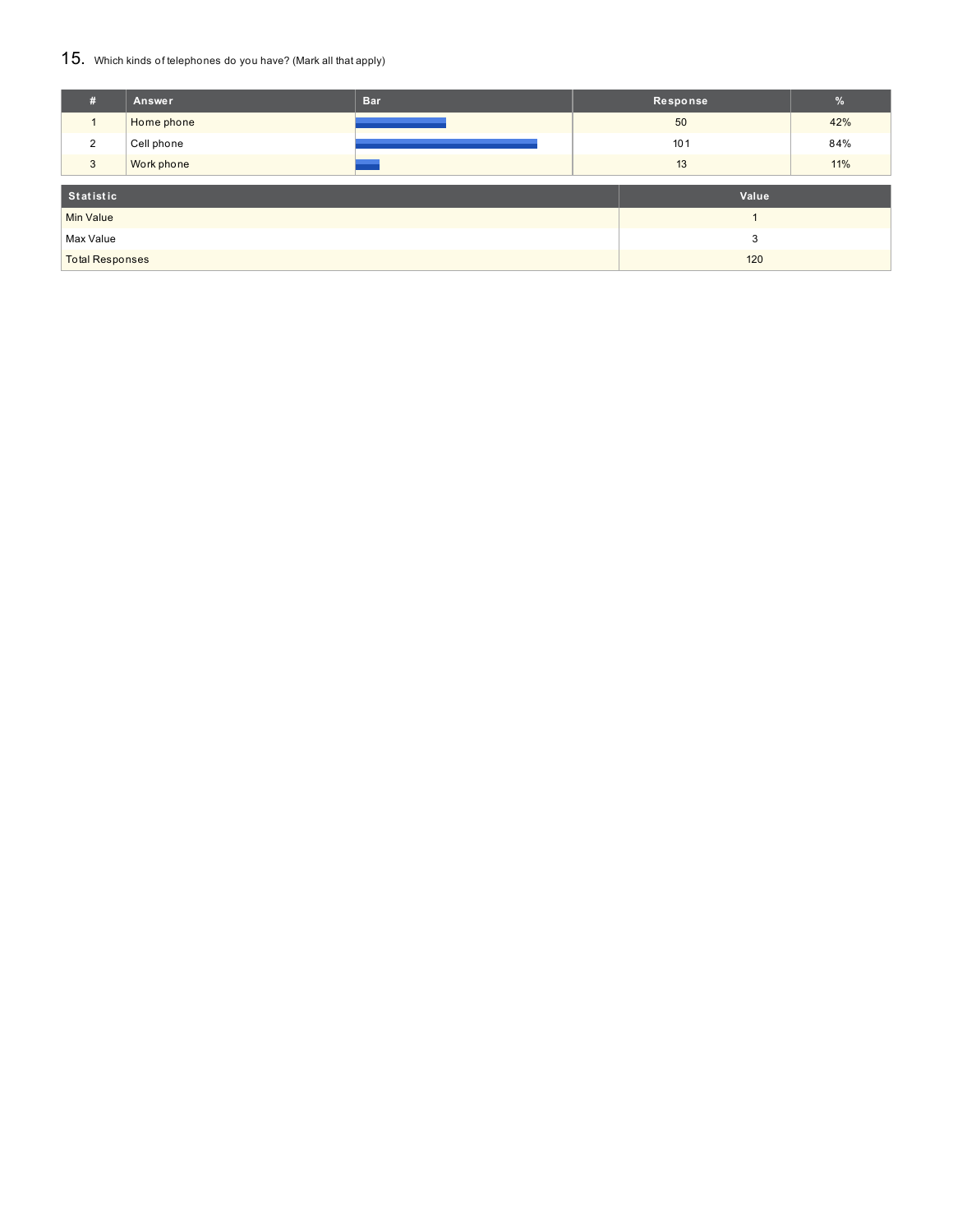#### 16. Do you have access to the Internet?

| #                         | <b>Answer</b> | <b>Bar</b>     |      | Response       | $\sqrt{2}$ |
|---------------------------|---------------|----------------|------|----------------|------------|
| $\mathbf{1}$              | Yes           |                |      | 87             | 64%        |
| 2                         | No            |                |      | 48             | 36%        |
|                           | Total         |                | 135  |                |            |
| Statistic                 |               |                |      | Value          |            |
| <b>Min Value</b>          |               |                |      | $\overline{ }$ |            |
| Max Value                 |               | $\overline{2}$ |      |                |            |
| Mean                      |               | 1.36           |      |                |            |
| Variance                  |               |                |      | 0.23           |            |
| <b>Standard Deviation</b> |               |                | 0.48 |                |            |
| <b>Total Responses</b>    |               |                | 135  |                |            |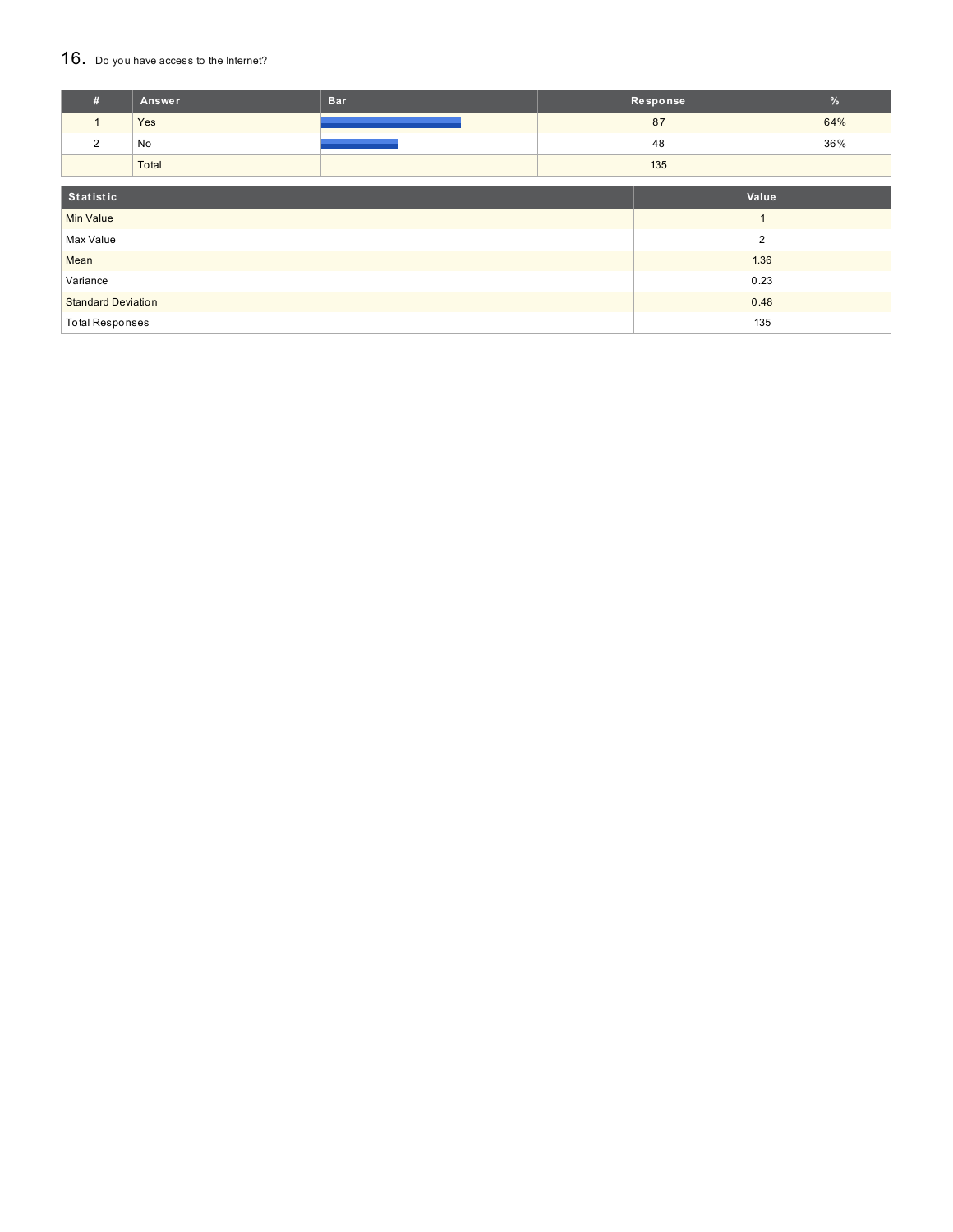## 17. Where do you usually check the internet? (Read List, check all that apply)

| #             | Answer                    | <b>Bar</b> | Response | %   |
|---------------|---------------------------|------------|----------|-----|
|               | At home                   |            | 46       | 53% |
| $\Omega$<br>∠ | At work                   |            | 9        | 10% |
| 3             | At the library            |            | 13       | 15% |
| 4             | At a friend's home        |            | 4        | 5%  |
| 5             | At a family member's home |            | 5        | 6%  |
| 6             | Other                     |            | 41       | 47% |

| Other                                              |
|----------------------------------------------------|
| Literacy Council of Tyler                          |
| <b>LCOT</b>                                        |
| <b>LCOT</b>                                        |
| On cell phone                                      |
| Literacy Council of Tyler                          |
| Gateway to Hope                                    |
| <b>LCOT</b>                                        |
| Texas workforce                                    |
| Gateway                                            |
| Texas workforce                                    |
| wireless cellular network                          |
| Gateway to Hope                                    |
| <b>ETCC Computer Lab</b>                           |
| gateway to hope                                    |
| cell phone or mother-in-law's house in Lindale     |
| atschool                                           |
| Gateway to Hope                                    |
| Gateway to Hope                                    |
| Texas Workforce Commission, Gateway to Hope        |
| Celular                                            |
| Gateway to Hope                                    |
| the workforce center                               |
| <b>UT Tyler</b>                                    |
| Gateway to hope                                    |
| My cell phone or Gateway let's us for job searches |
| Cell phone                                         |
| cell phone                                         |
| Gateway                                            |
| Wireless network                                   |
| Gateway to Hope                                    |
| Veterans home                                      |
| On cell phone                                      |
| dont know how to work it                           |
| gateway to hope                                    |
| Cell phone                                         |
| Gateway of Hope                                    |
| Gateway to Hope                                    |
| Gateway to Hope                                    |
| Gateway to Hope                                    |
| cell                                               |

Gateway to Hope

| Statistic | Value |
|-----------|-------|
| Min Value |       |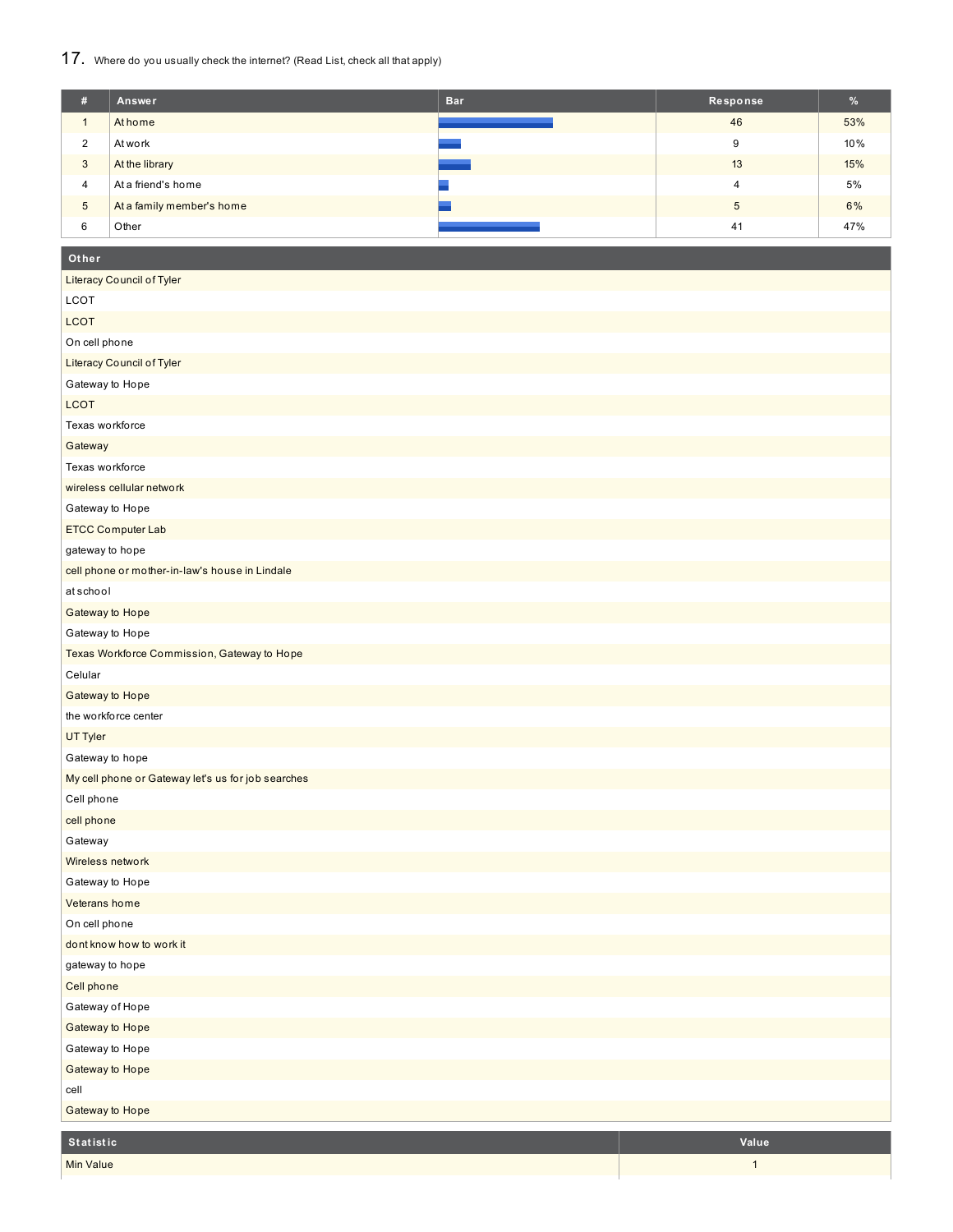| Max Value              |              |
|------------------------|--------------|
| <b>Total Responses</b> | $\mathbf{o}$ |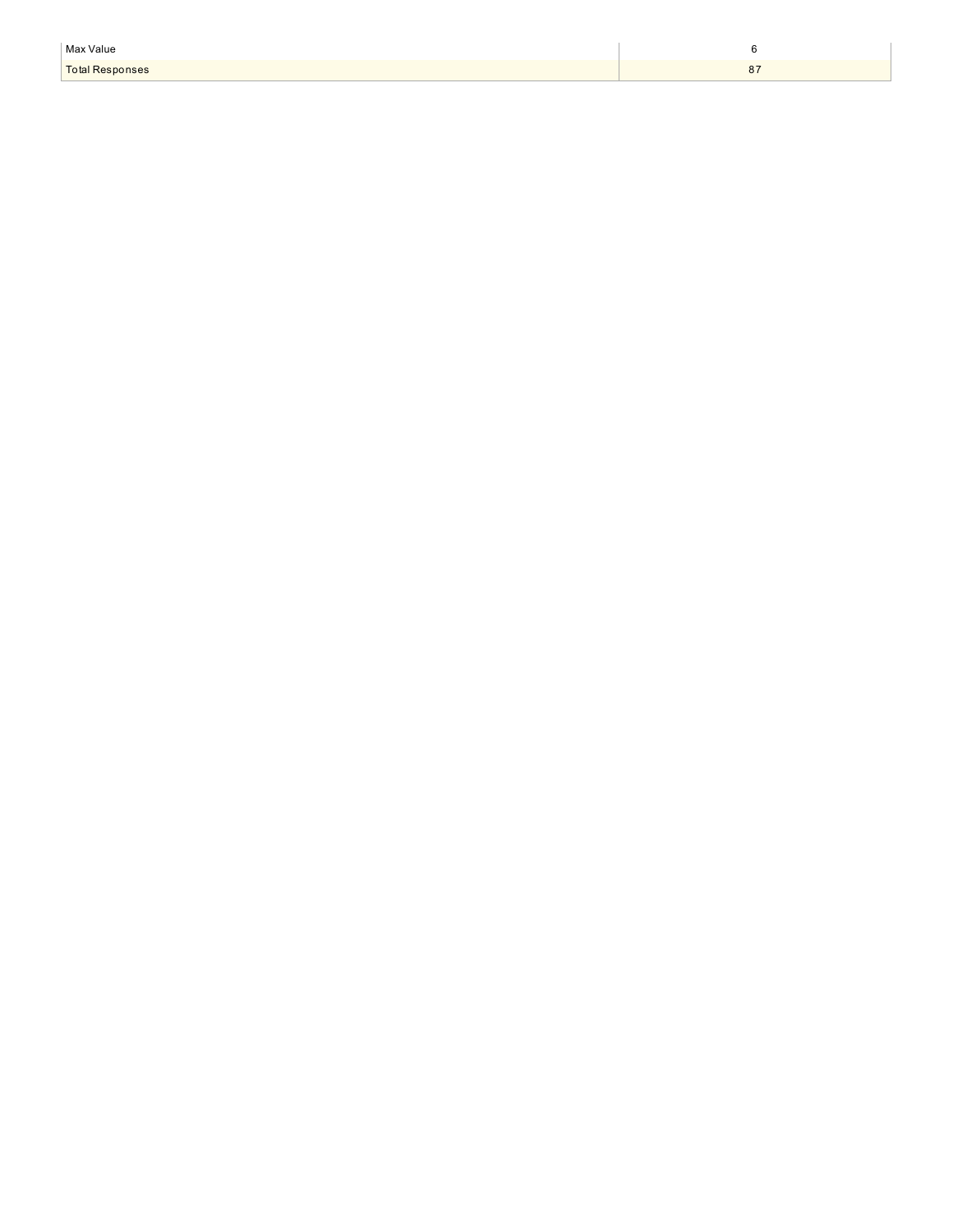#### 18. What is your Zip code?

| <b>Text Response</b> |
|----------------------|
| 75708                |
| 75703                |
| 75702                |
| 75708                |
| 75702                |
| 75701                |
| 75702                |
| 75792                |
| 75706                |
| 75702                |
| 75702                |
| 75704                |
| 75701                |
| 75792                |
| 75701                |
| 75701                |
| 75702                |
| 75706                |
| 75704                |
| 75706                |
| 75711                |
| 75702                |
| 75701                |
| 75702                |
| 75702                |
| 75701                |
| 75702                |
| 75708                |
| 75702                |
| 75707                |
| 75702                |
| 75702                |
| 75701                |
| 75701                |
| 75702                |
| 75704                |
| 75702                |
| 75703                |
| 75706                |
| 75701                |
| 75702                |
| 75703                |
| 75701                |
| 75711                |
| 75701                |
| 75701                |
| 75756                |
| 75706                |
| 75711                |
| 75702                |
| 75704                |
| 75702                |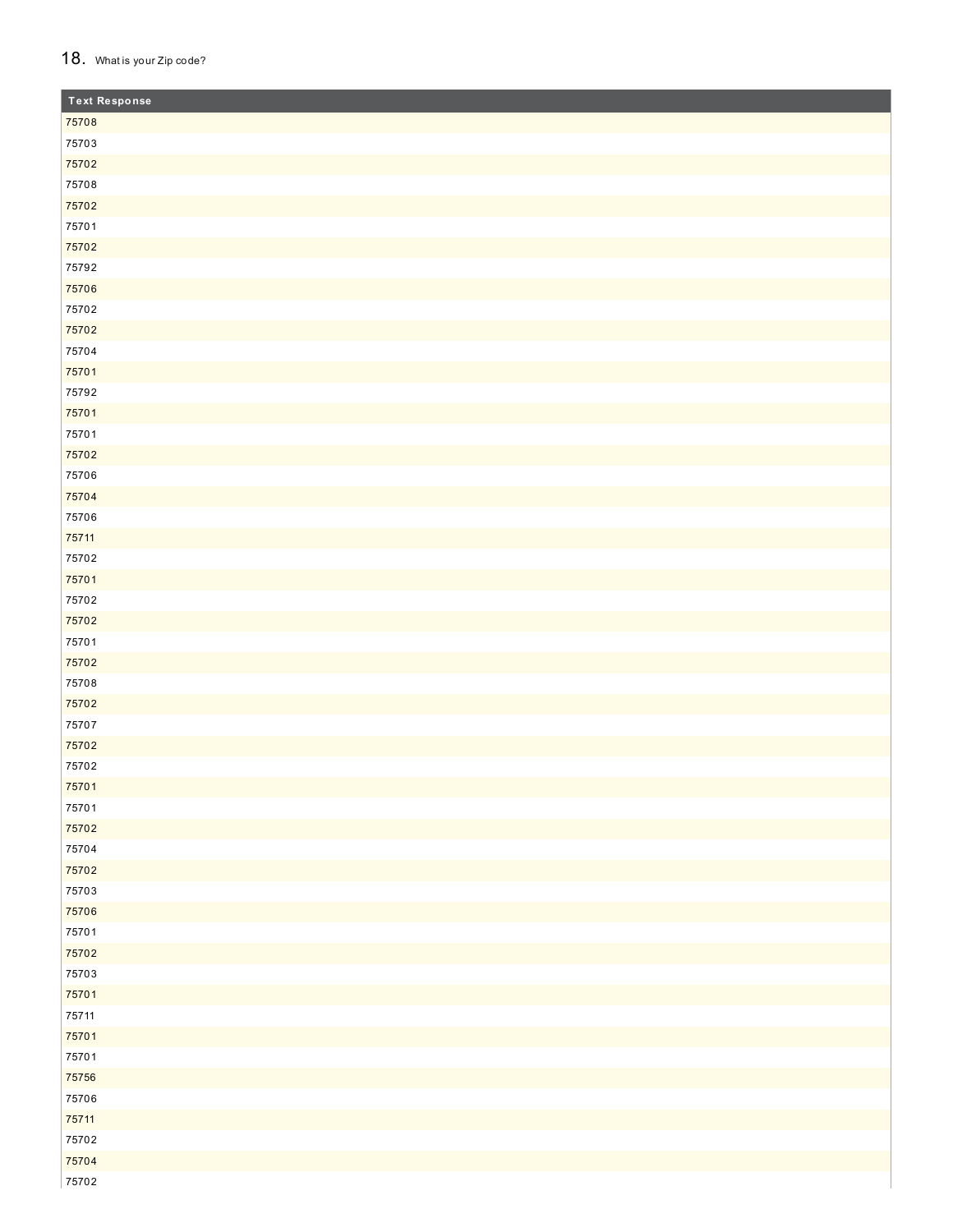| 75771                                                               |       |  |  |
|---------------------------------------------------------------------|-------|--|--|
| 75704                                                               |       |  |  |
| 75711                                                               |       |  |  |
| 75707                                                               |       |  |  |
| 75702                                                               |       |  |  |
| 75702                                                               |       |  |  |
| 75771                                                               |       |  |  |
| 75703                                                               |       |  |  |
| 75701                                                               |       |  |  |
| 75702                                                               |       |  |  |
| 75702                                                               |       |  |  |
| 75701                                                               |       |  |  |
| 75701                                                               |       |  |  |
| 75702                                                               |       |  |  |
| 75701                                                               |       |  |  |
| 75702                                                               |       |  |  |
| 75701                                                               |       |  |  |
| 75703                                                               |       |  |  |
| 75454                                                               |       |  |  |
| 75652                                                               |       |  |  |
| 75771                                                               |       |  |  |
| 75771                                                               |       |  |  |
| 75702                                                               |       |  |  |
| 75770                                                               |       |  |  |
| 75702                                                               |       |  |  |
| 75703                                                               |       |  |  |
| 75703                                                               |       |  |  |
| 75703                                                               |       |  |  |
| unknown                                                             |       |  |  |
| 75702                                                               |       |  |  |
| 75701                                                               |       |  |  |
| 75704                                                               |       |  |  |
| 75707                                                               |       |  |  |
| 75708                                                               |       |  |  |
| 75708                                                               |       |  |  |
| 75702                                                               |       |  |  |
| 75701<br>75702                                                      |       |  |  |
| 75702                                                               |       |  |  |
| 75703                                                               |       |  |  |
| 75702                                                               |       |  |  |
| 74703                                                               |       |  |  |
| 75703                                                               |       |  |  |
| 75702                                                               |       |  |  |
| 75701                                                               |       |  |  |
| 75758                                                               |       |  |  |
| 75702                                                               |       |  |  |
| Not sure, currently staying with salvation army in tyler.           |       |  |  |
| This table has more than 100 rows. Click here to view all responses |       |  |  |
|                                                                     |       |  |  |
| Statistic                                                           | Value |  |  |
| <b>Total Responses</b>                                              | 133   |  |  |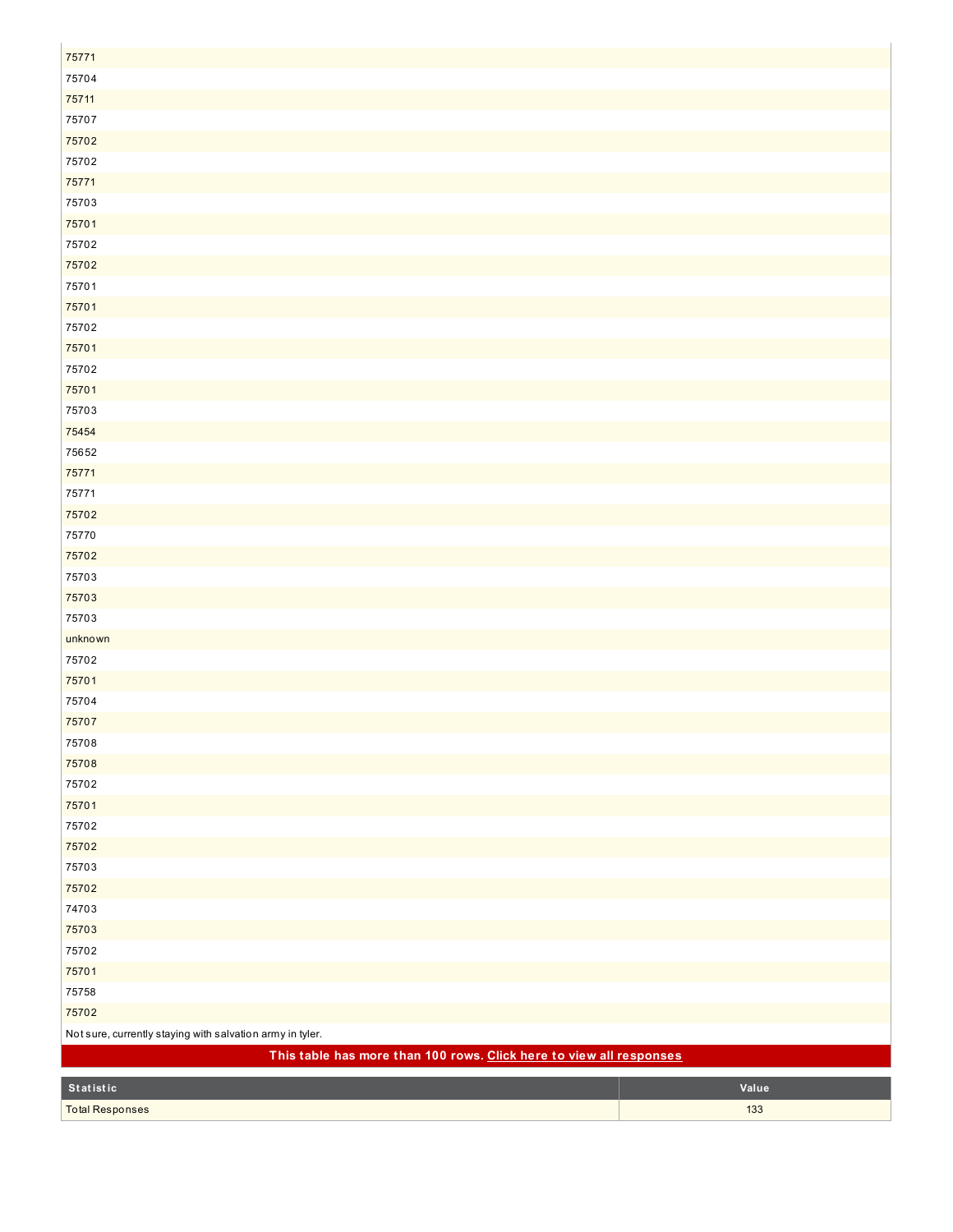## 19. In what town do you usually stay?

| #               | Answer                    | <b>Bar</b> | Response       | %     |
|-----------------|---------------------------|------------|----------------|-------|
| $\mathbf{1}$    | Arp                       |            | $\mathbf{0}$   | $0\%$ |
| $\overline{2}$  | <b>Bullard</b>            |            | 0              | $0\%$ |
| 3               | Chapel Hill               |            | $\overline{2}$ | $1\%$ |
| $\overline{4}$  | Flint                     |            | $\mathbf{1}$   | $1\%$ |
| $5\phantom{.0}$ | Gladewater                |            | $\mathbf{1}$   | $1\%$ |
| 6               | Gresham                   |            | 0              | $0\%$ |
| $\overline{7}$  | Lindale                   |            | $\overline{4}$ | 3%    |
| 8               | Mineola                   |            | 0              | 0%    |
| 9               | Noonday                   |            | $\mathbf{0}$   | 0%    |
| 10              | Outside of Smith County   |            | $\mathbf{1}$   | 1%    |
| 11              | <b>Rural Smith County</b> |            | $\mathbf{1}$   | $1\%$ |
| 12              | Smith County              |            | $\mathbf{1}$   | $1\%$ |
| 13              | Troup                     |            | $\mathbf 0$    | 0%    |
| 14              | Tyler                     |            | 109            | 81%   |
| 15              | Whitehouse                |            | $\overline{2}$ | $1\%$ |
| 16              | Winona                    |            | 5              | 4%    |
| 17              | Other                     |            | 8              | 6%    |
|                 | Total                     |            | 135            |       |

Other Brownsboro Melissa Laraue Chandler kilgore Chapel hill **Ben Wheeler** Alba

| Statistic                 | Value |
|---------------------------|-------|
| <b>Min Value</b>          | 3     |
| Max Value                 | 17    |
| Mean                      | 13.69 |
| Variance                  | 5.44  |
| <b>Standard Deviation</b> | 2.33  |
| <b>Total Responses</b>    | 135   |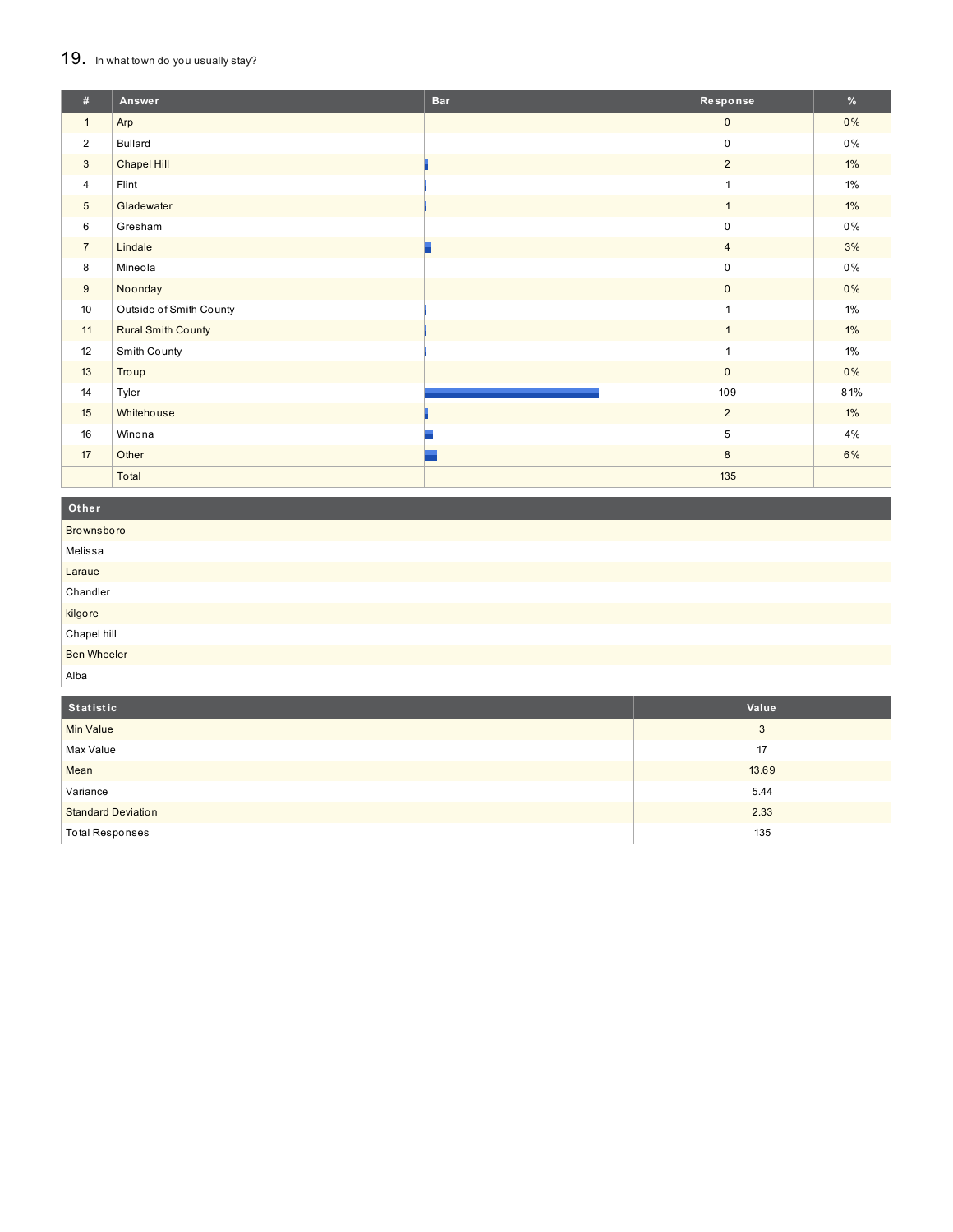## 20. What is your housing status?

| #              | Answer                                          | <b>Bar</b> | Response       | %     |
|----------------|-------------------------------------------------|------------|----------------|-------|
|                | Own                                             |            | 38             | 28%   |
| 2              | Rent                                            |            | 43             | 32%   |
| $\mathbf{3}$   | Staying with friends or family                  |            | 21             | 16%   |
| 4              | Homeless-streets/car                            |            | $\overline{7}$ | 5%    |
| 5              | Homeless - shelter                              |            | 11             | 8%    |
| 6              | Homeless - transitional housing (HUD temporary) |            | 2              | $1\%$ |
| $\overline{7}$ | Hotel/motel                                     |            | $\mathbf{1}$   | 1%    |
| 8              | Nursing/long term care                          |            | 0              | $0\%$ |
| 9              | Assisted living                                 |            | $\mathbf{0}$   | 0%    |
| 10             | Group home                                      |            | 2              | $1\%$ |
| 12             | Halfway house                                   |            | $\mathbf{1}$   | $1\%$ |
| 11             | Other                                           |            | 9              | 7%    |
|                | Total                                           |            | 135            |       |

| renting from in-laws |  |  |  |
|----------------------|--|--|--|
|                      |  |  |  |
|                      |  |  |  |
|                      |  |  |  |
| Value                |  |  |  |
|                      |  |  |  |
| 1                    |  |  |  |
| 12                   |  |  |  |
|                      |  |  |  |

| Mean                      | 3.11 |
|---------------------------|------|
| Variance                  | 7.71 |
| <b>Standard Deviation</b> | 2.78 |
| <b>Total Responses</b>    | 135  |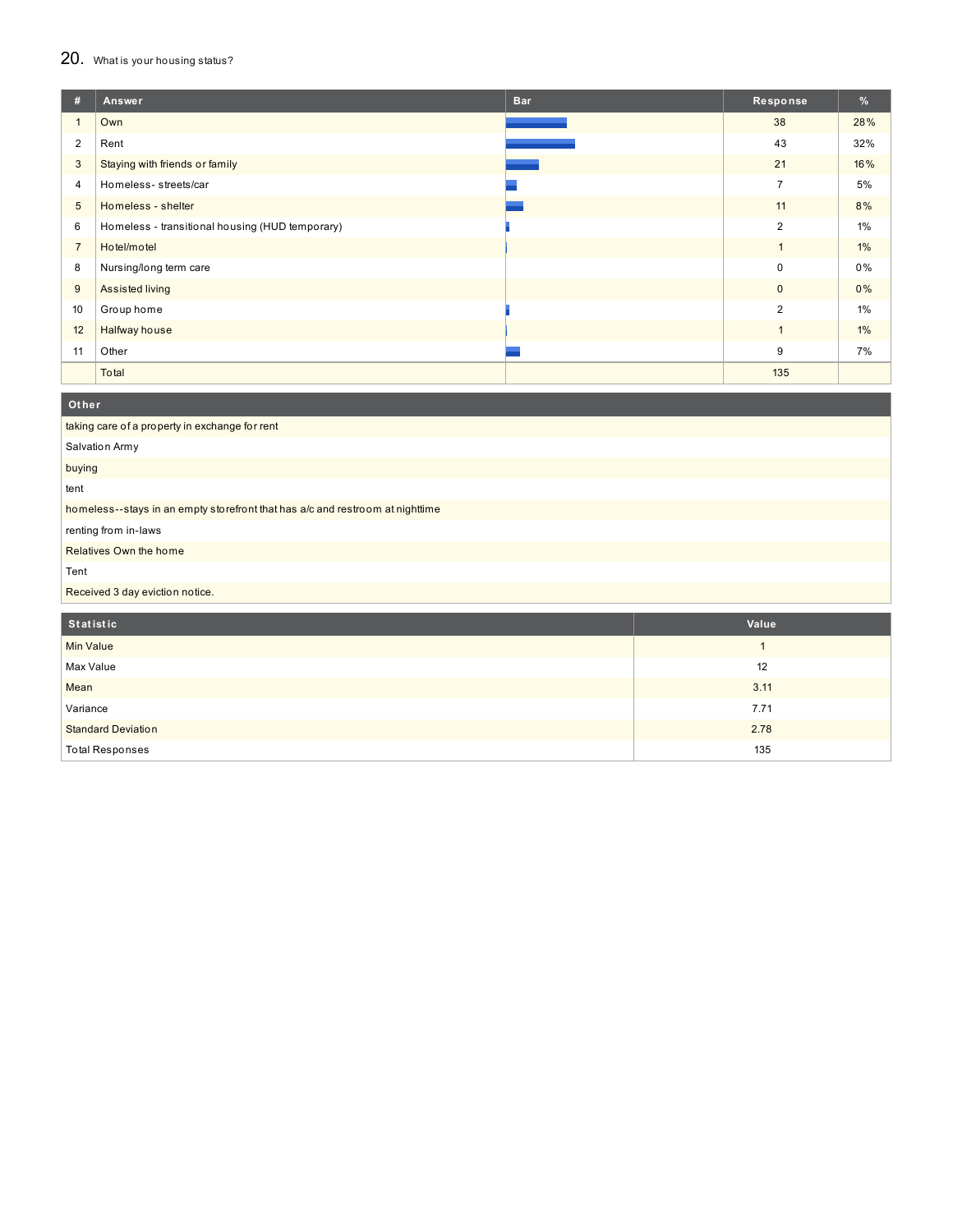## 21. Are you Hispanic or Latino

| #                         | <b>Answer</b> | <b>Bar</b> |                | Response | $\frac{9}{6}$ |
|---------------------------|---------------|------------|----------------|----------|---------------|
| $\mathbf{1}$              | Yes           |            |                | 23       | 17%           |
| 2                         | No            |            |                | 111      | 83%           |
|                           | Total         |            |                | 134      |               |
|                           |               |            |                |          |               |
| Statistic                 |               |            |                | Value    |               |
| <b>Min Value</b>          |               |            |                |          |               |
| Max Value                 |               |            | $\overline{2}$ |          |               |
| Mean                      |               |            | 1.83           |          |               |
| Variance                  |               |            | 0.14           |          |               |
| <b>Standard Deviation</b> |               |            | 0.38           |          |               |
| <b>Total Responses</b>    |               |            | 134            |          |               |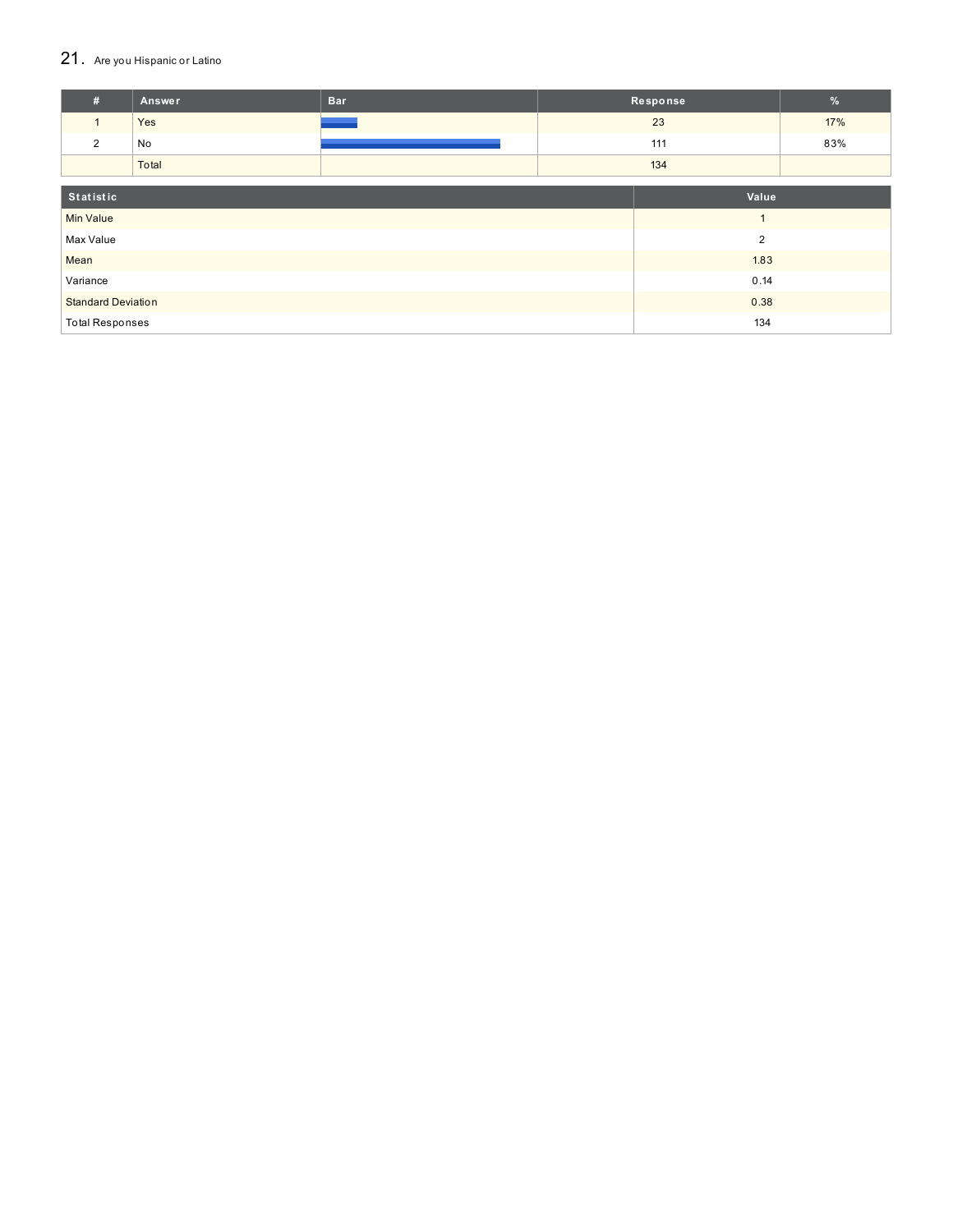## 22. What is your race

| #                | Answer                                                         | <b>Bar</b> | Response       | $\%$  |
|------------------|----------------------------------------------------------------|------------|----------------|-------|
|                  | American Indian or Alaska Native                               |            |                | $1\%$ |
| 2                | Asian                                                          |            | 2              | 1%    |
| 3                | <b>Black or African American</b>                               |            | 38             | 28%   |
| 4                | Native Hawaiian or Other Pacific Islander                      |            |                | $1\%$ |
| 5                | White                                                          |            | 82             | 61%   |
| 6                | American Indian or Alaska Native and White                     |            | 3              | 2%    |
| $\overline{7}$   | Asian and White                                                |            |                | $1\%$ |
| 8                | Black or African American and White                            |            |                | 1%    |
| 9                | American Indian or Alaska Native and Black or African American |            | $\overline{2}$ | $1\%$ |
| 10 <sup>10</sup> | Other Multiple race combinations greater than one percent      |            | 4              | 3%    |
|                  | Total                                                          |            | 135            |       |

#### Other Multiple race combinations greater than one percent

hispanic

#### hispanic and white

Mexican born in texas

| Statistic                 | Value |
|---------------------------|-------|
| Min Value                 |       |
| Max Value                 | 10    |
| Mean                      | 4.62  |
| Variance                  | 2.36  |
| <b>Standard Deviation</b> | 1.53  |
| <b>Total Responses</b>    | 135   |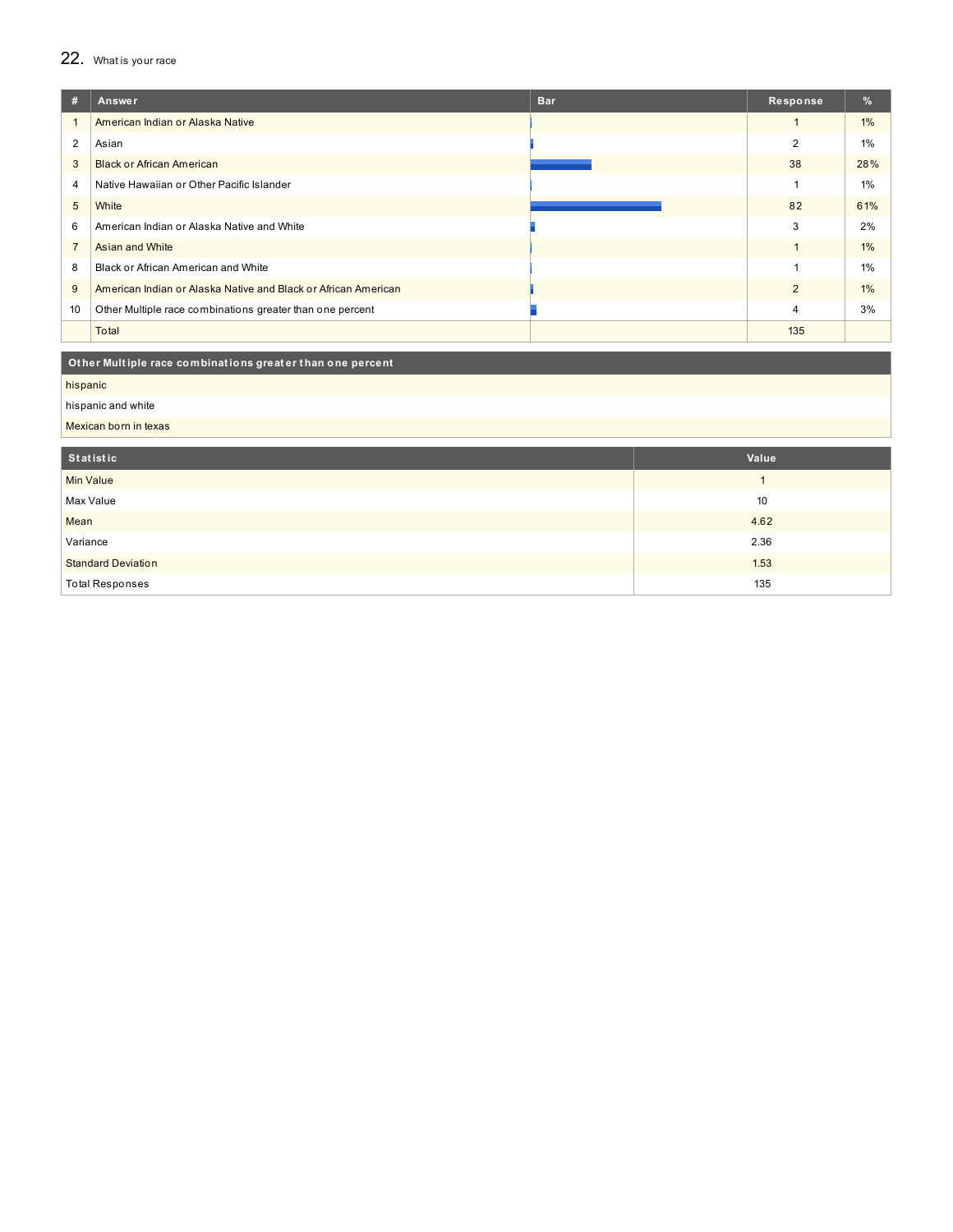## 23. What language do you speak at home?

| # | Answer                     | <b>Bar</b> | Response | %   |
|---|----------------------------|------------|----------|-----|
|   | English                    |            | 110      | 81% |
| 2 | Spanish                    |            |          | 7%  |
| 4 | <b>Spanish and English</b> |            | 10       | 7%  |
| 3 | Other (please specify)     |            | 6        | 4%  |
|   | Total                      |            | 135      |     |

## **Ot her (please specif y)**

Vietnamese

nepalies

vietnamisse

#### English and sign language

| Statistic                 | Value |
|---------------------------|-------|
| <b>Min Value</b>          |       |
| Max Value                 | 4     |
| Mean                      | 1.38  |
| Variance                  | 0.77  |
| <b>Standard Deviation</b> | 0.88  |
| <b>Total Responses</b>    | 135   |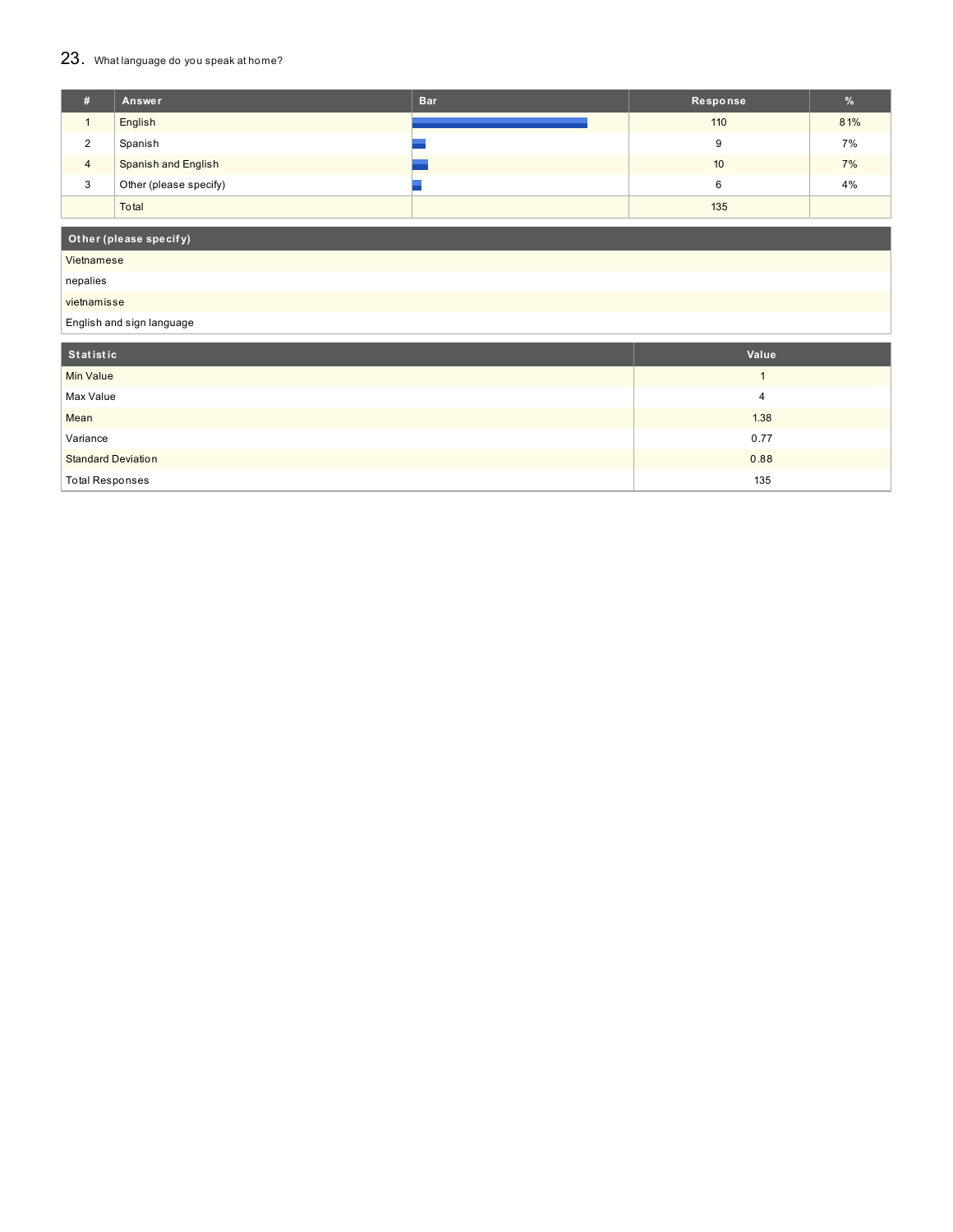#### $24.$  What is your marital status?

| #              | Answer                       | <b>Bar</b> | Response | $\frac{9}{6}$ |
|----------------|------------------------------|------------|----------|---------------|
|                | Single                       |            | 39       | 29%           |
| $\overline{2}$ | Married                      |            | 39       | 29%           |
| 3              | Widowed                      |            | 11       | 8%            |
| $\overline{4}$ | Divorced                     |            | 26       | 19%           |
| 5              | Separated                    |            | 12       | 9%            |
| 6              | Living with romantic partner |            | 8        | 6%            |
|                | Total                        |            | 135      |               |

| Statistic                 | Value |
|---------------------------|-------|
| <b>Min Value</b>          |       |
| Max Value                 | 6     |
| Mean                      | 2.68  |
| Variance                  | 2.44  |
| <b>Standard Deviation</b> | 1.56  |
| <b>Total Responses</b>    | 135   |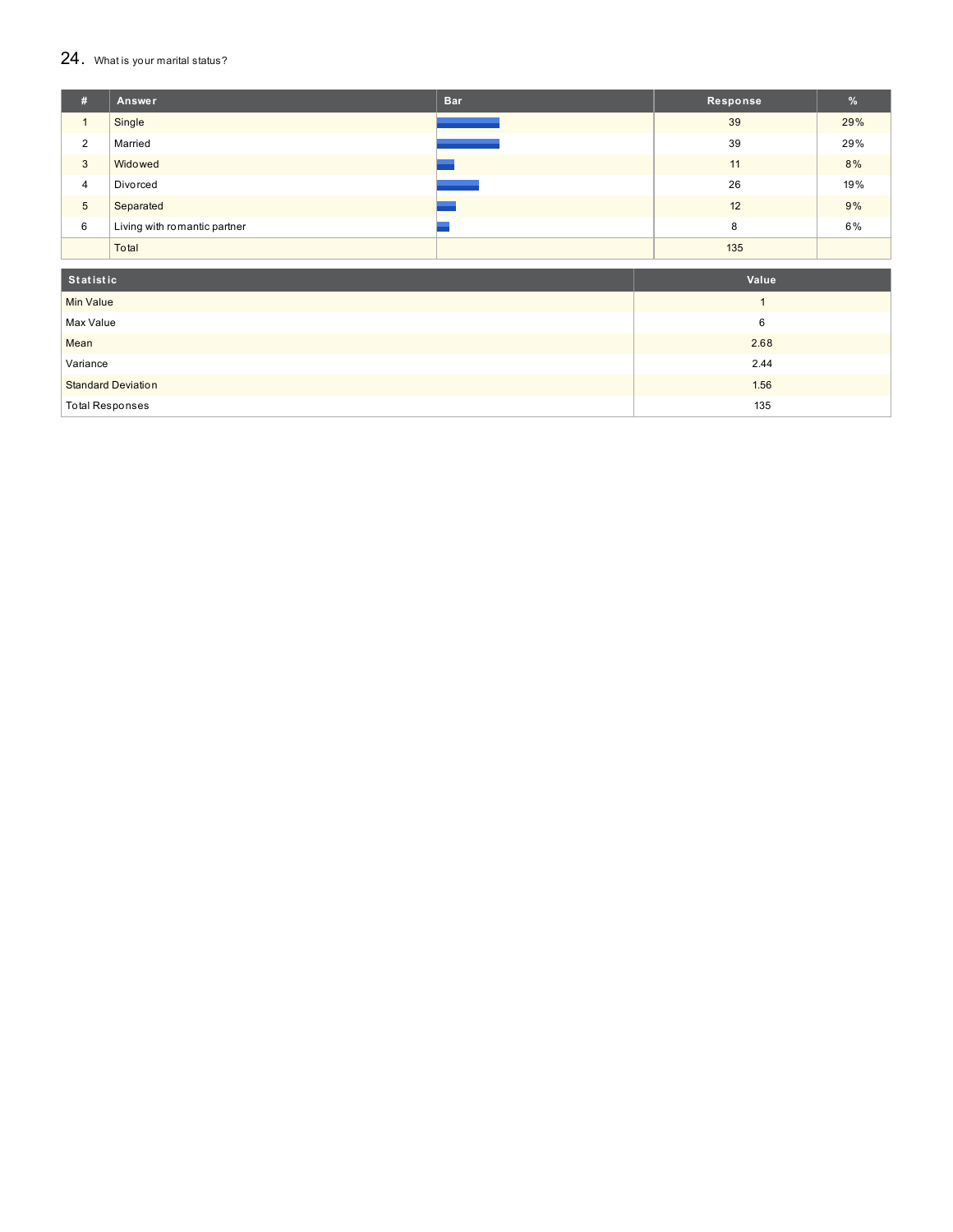## 25. Do you have minor children (under 18)?

| #                         | Answer | <b>Bar</b> | Response       |  | $\frac{9}{6}$ |
|---------------------------|--------|------------|----------------|--|---------------|
| $\mathbf{1}$              | Yes    |            | 51             |  | 38%           |
| 2                         | No     |            | 83             |  | 62%           |
|                           | Total  |            | 134            |  |               |
|                           |        |            |                |  |               |
| Statistic                 |        |            | Value          |  |               |
| <b>Min Value</b>          |        |            |                |  |               |
| Max Value                 |        |            | $\overline{2}$ |  |               |
| Mean                      |        |            | 1.62           |  |               |
| Variance                  |        |            | 0.24           |  |               |
| <b>Standard Deviation</b> |        |            | 0.49           |  |               |
| <b>Total Responses</b>    |        |            | 134            |  |               |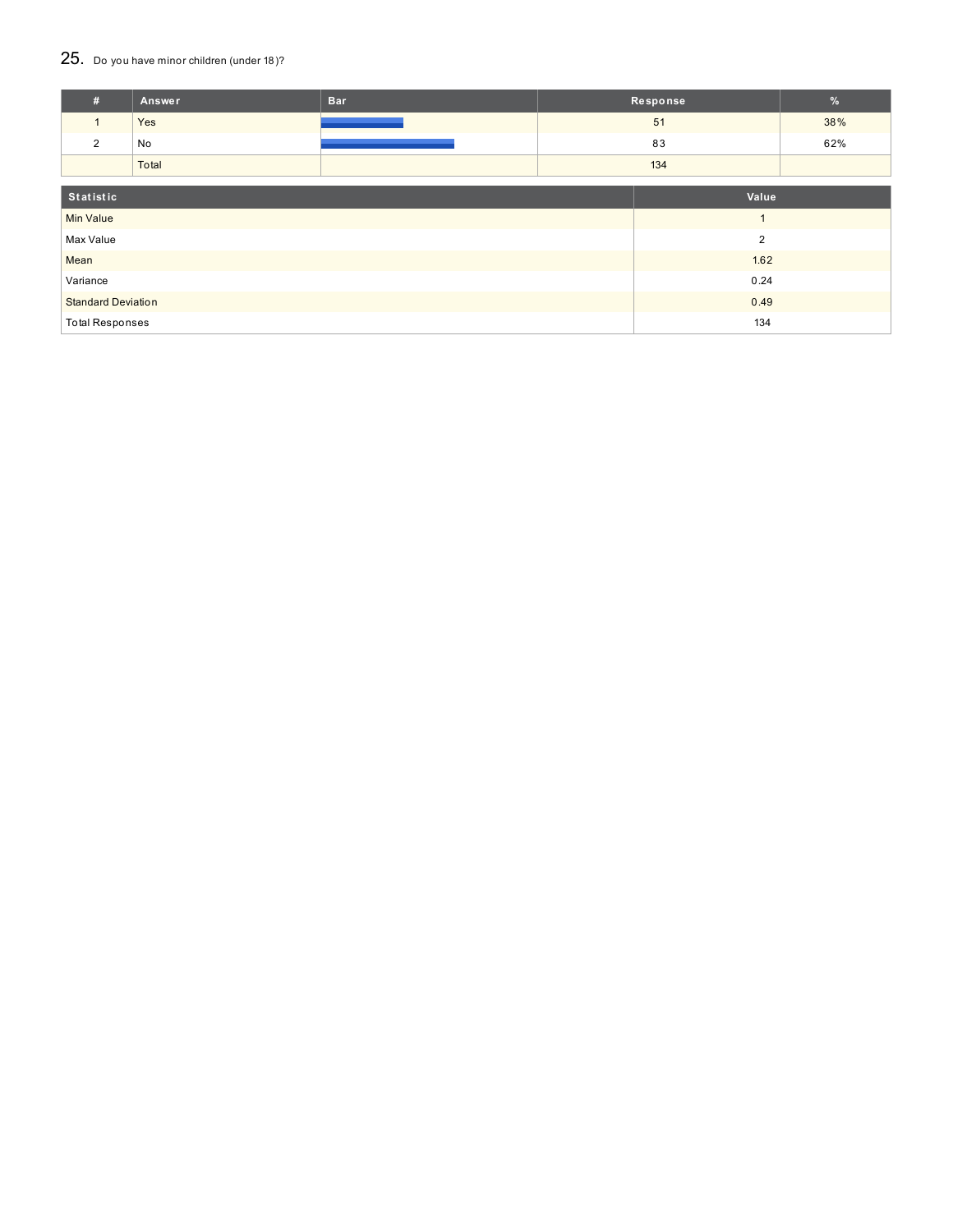## 26. Are you your child(ren)'s primary caretaker?

| #                         | Answer | <b>Bar</b> | Response       |     | $\%$ |
|---------------------------|--------|------------|----------------|-----|------|
| $\mathbf{1}$              | Yes    |            | 34             |     | 63%  |
| 2                         | No     |            |                | 37% |      |
|                           | Total  |            | 54             |     |      |
| Statistic                 |        |            | Value          |     |      |
| <b>Min Value</b>          |        |            | $\overline{A}$ |     |      |
| Max Value                 |        |            | $\overline{2}$ |     |      |
| Mean                      |        |            | 1.37           |     |      |
| Variance                  |        |            | 0.24           |     |      |
| <b>Standard Deviation</b> |        |            | 0.49           |     |      |
| <b>Total Responses</b>    |        |            |                | 54  |      |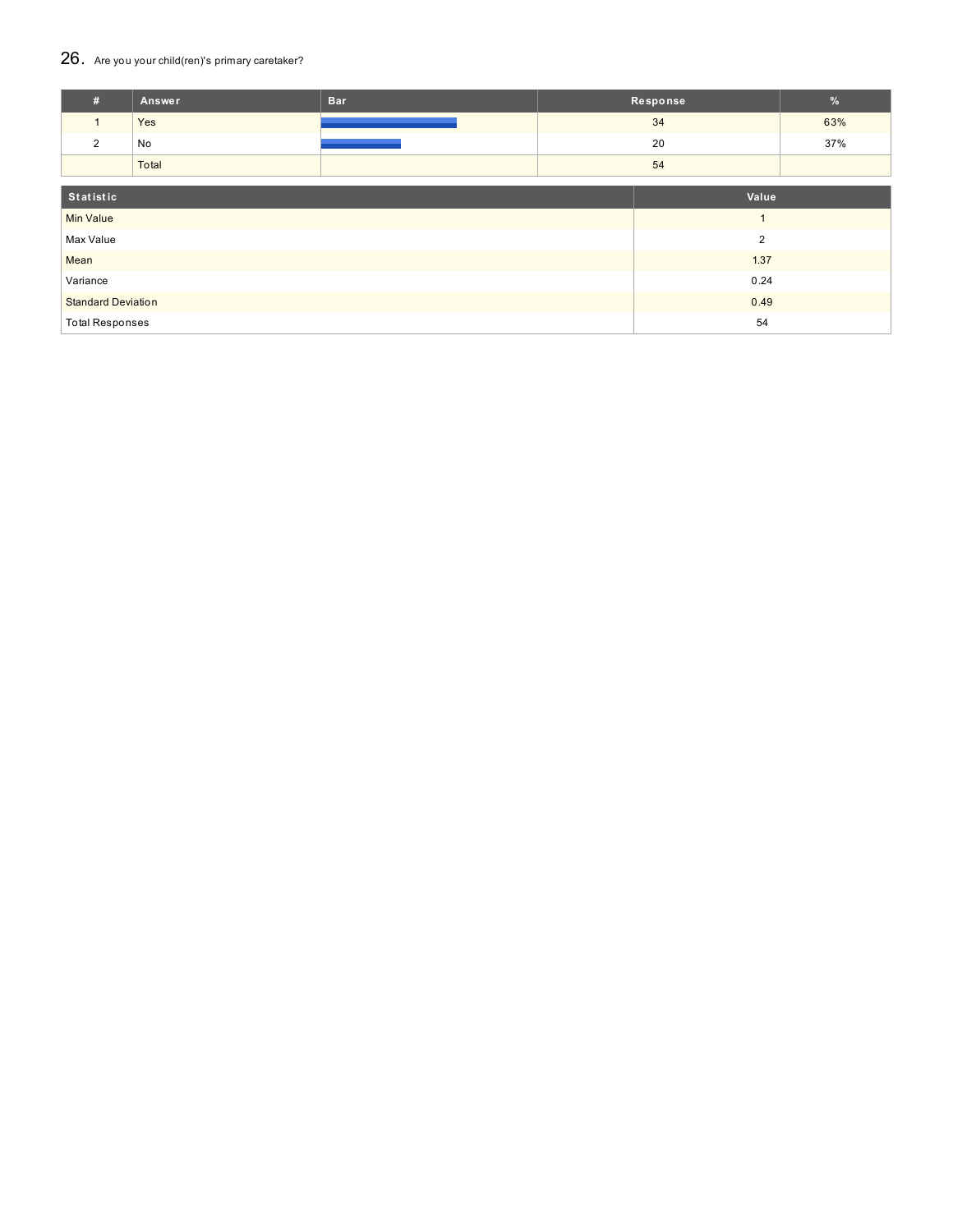27. If you have children or other dependents under your care: What is your family situation?

| #              | <b>Bar</b><br>Answer                                                      | Response       | %   |
|----------------|---------------------------------------------------------------------------|----------------|-----|
|                | Single mom                                                                | 20             | 21% |
| 2              | Single dad                                                                | 0              | 0%  |
| 3              | Two parents                                                               | 16             | 16% |
| 4              | Raising own children and children of others                               | 0              | 0%  |
| 5              | Raising children of other family members (I am a grandparent, aunt, etc.) | $\overline{4}$ | 4%  |
| 6              | Raising someone else's children, not family                               | $\Omega$       | 0%  |
| $\overline{7}$ | Foster parents                                                            | $\mathbf{0}$   | 0%  |
| 8              | Shared custody                                                            | 6              | 6%  |
| 9              | Other                                                                     | 17             | 18% |
| 10             | No children                                                               | 34             | 35% |
|                | Total                                                                     | 97             |     |

#### aunt takes care of children right now Children over age of 18 not applicable in-laws have custody, but we have interaction rights No underage children (5 over age of 18) not able to visit them older children Child lives with grandmother children grown child is ward of the state with their mom No Minor Children > 20 years old **Ot her**

| Statistic                 | Value |
|---------------------------|-------|
| <b>Min Value</b>          |       |
| Max Value                 | 10    |
| Mean                      | 6.48  |
| Variance                  | 14.02 |
| <b>Standard Deviation</b> | 3.74  |
| <b>Total Responses</b>    | 97    |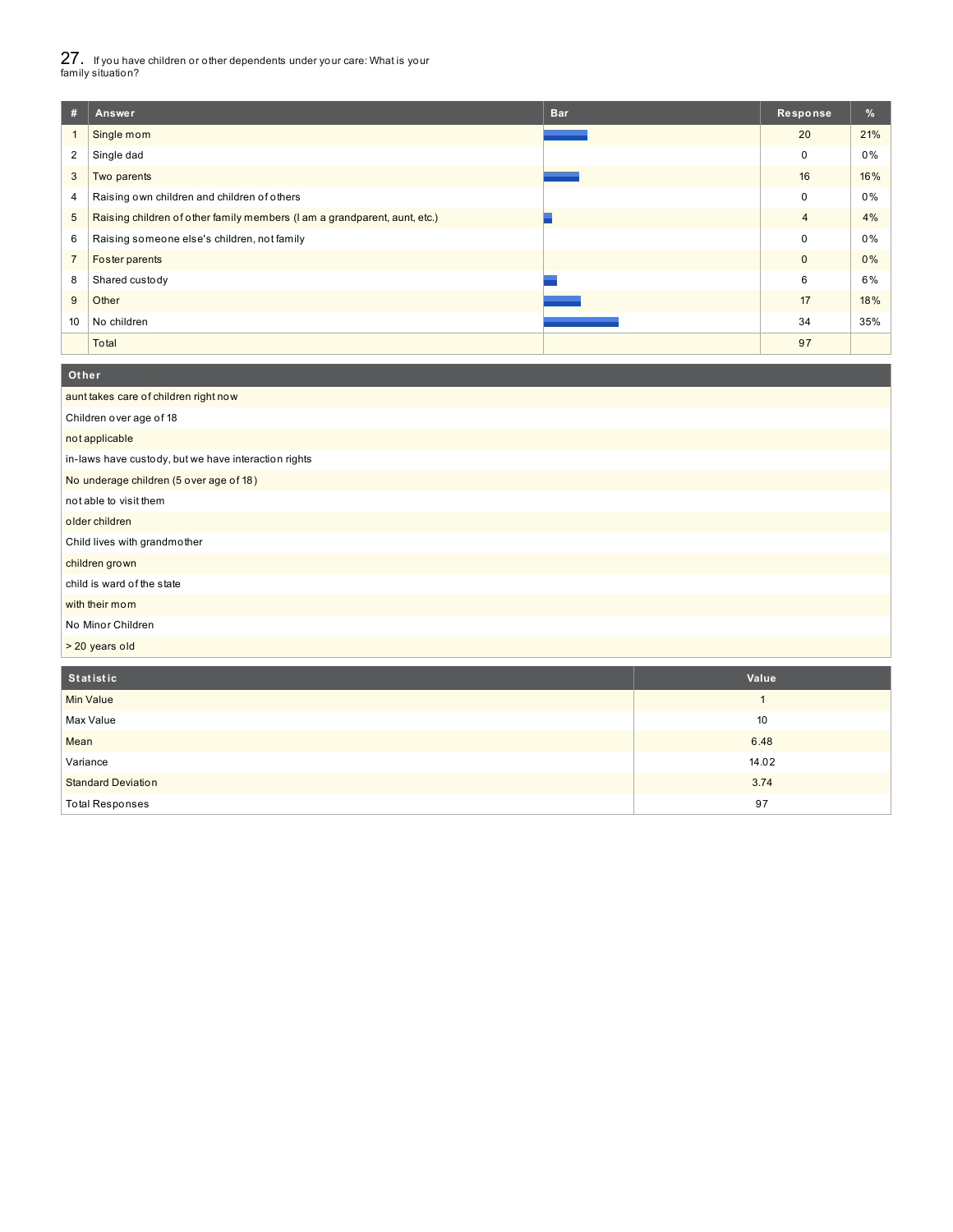## 28. Who provides your childcare? (or dependent care)? (Check all that apply)

| #              | <b>Bar</b><br>Answer                                  | Response       | $\frac{9}{6}$ |
|----------------|-------------------------------------------------------|----------------|---------------|
|                | Self                                                  | 29             | 56%           |
| 2              | Friends                                               | 6              | 12%           |
| 3              | Family                                                | 16             | 31%           |
| 4              | Church                                                | $\Omega$       | 0%            |
| 5              | Daycare                                               | 5              | 10%           |
| 6              | Have to leave children alone                          | 18             | 35%           |
| $\overline{7}$ | Before and/or after school on campus                  | $\overline{4}$ | 8%            |
| 8              | Other                                                 |                | 2%            |
| 9              | Children/dependents are old enough to stay home alone | $\Omega$       | 0%            |

**Ot her**

| Statistic              | Value |
|------------------------|-------|
| <b>Min Value</b>       |       |
| Max Value              |       |
| <b>Total Responses</b> | 52    |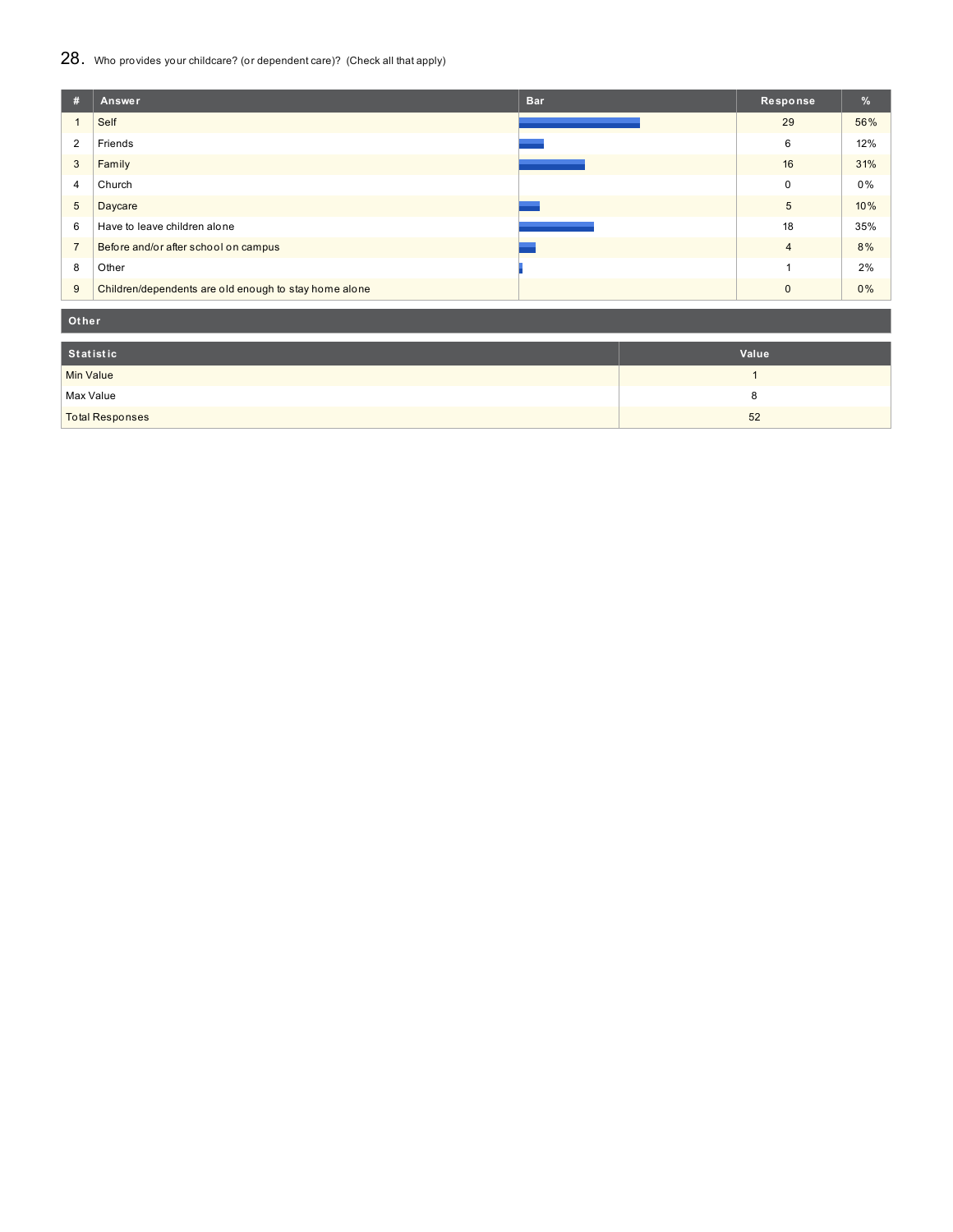## 29. Is your child (or dependent) care provider dependable?

| #                         | Answer | <b>Bar</b> | Response       |                | $\%$ |
|---------------------------|--------|------------|----------------|----------------|------|
| $\mathbf{1}$              | Yes    |            | 16             |                | 64%  |
| 2                         | No     |            | 9              |                | 36%  |
|                           | Total  |            | 25             |                |      |
| Statistic                 |        |            | Value          |                |      |
| <b>Min Value</b>          |        |            | $\overline{A}$ |                |      |
| Max Value                 |        |            |                | $\overline{2}$ |      |
| Mean                      |        |            | 1.36           |                |      |
| Variance                  |        |            | 0.24           |                |      |
| <b>Standard Deviation</b> |        |            | 0.49           |                |      |
| <b>Total Responses</b>    |        |            |                | 25             |      |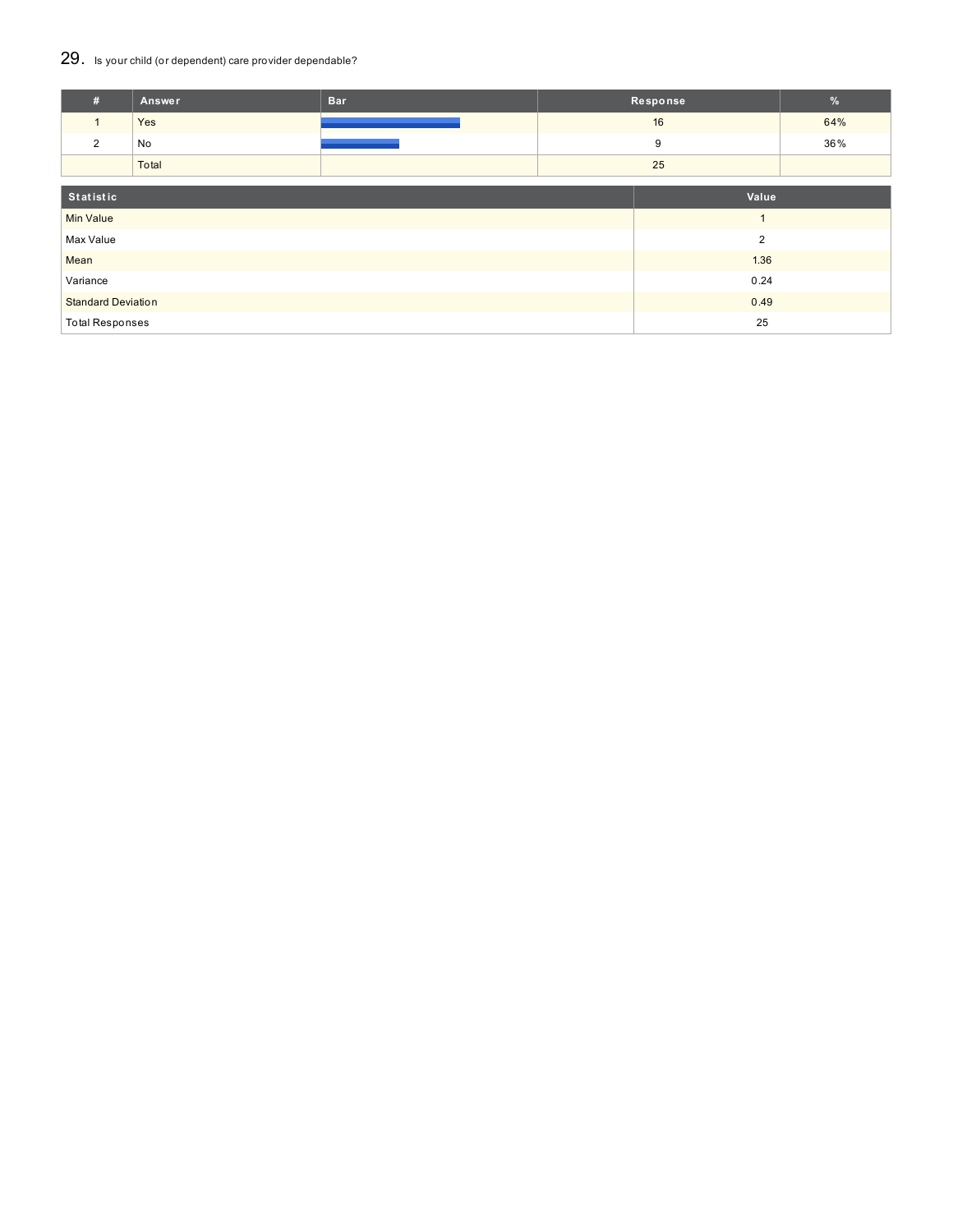## 30. Do you need different childcare (dependent care) help?

| #                         | Answer         | <b>Bar</b> |      | Response | $\%$ |  |
|---------------------------|----------------|------------|------|----------|------|--|
| $\mathbf{1}$              | Yes            |            |      | 11       | 20%  |  |
| $\overline{2}$            | No             |            |      | 43       | 80%  |  |
|                           | Total          |            |      |          |      |  |
|                           |                |            |      |          |      |  |
| Statistic                 |                |            |      | Value    |      |  |
| <b>Min Value</b>          |                |            |      |          |      |  |
| Max Value                 | $\overline{2}$ |            |      |          |      |  |
| Mean                      |                |            |      | 1.80     |      |  |
| Variance                  |                |            |      | 0.17     |      |  |
| <b>Standard Deviation</b> |                |            | 0.41 |          |      |  |
| <b>Total Responses</b>    |                |            |      | 54       |      |  |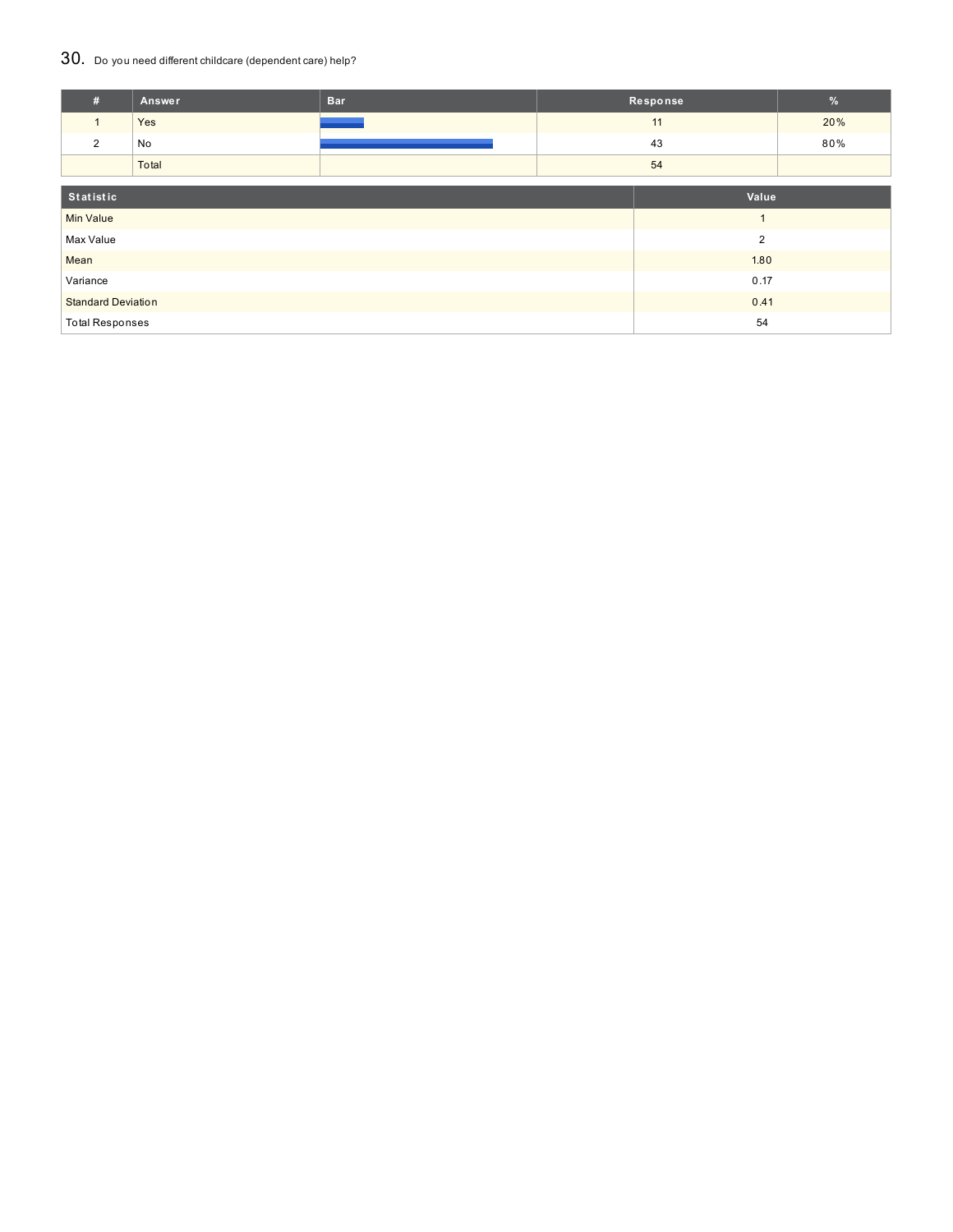## 31. What kind of childcare (dependent care) help do you need?

| #                | Answer                                   | <b>Bar</b> | Response       | $\frac{9}{6}$ |
|------------------|------------------------------------------|------------|----------------|---------------|
|                  | Daycare center                           |            | 5              | 45%           |
| $\overline{2}$   | Before/ after school care                |            | $\overline{ }$ | 64%           |
| 3                | Care for child with special needs        |            | 1              | 9%            |
| 4                | Other (please specify)                   |            | $\overline{4}$ | 36%           |
| $\overline{5}$   | Evening hours due to work shift schedule |            | $\mathbf{0}$   | 0%            |
|                  | Other (please specify)                   |            |                |               |
| <b>Statistic</b> |                                          |            | Value          |               |
| <b>Min Value</b> |                                          |            | и              |               |
| Max Value        |                                          |            | $\overline{4}$ |               |
|                  | <b>Total Responses</b>                   |            | 11             |               |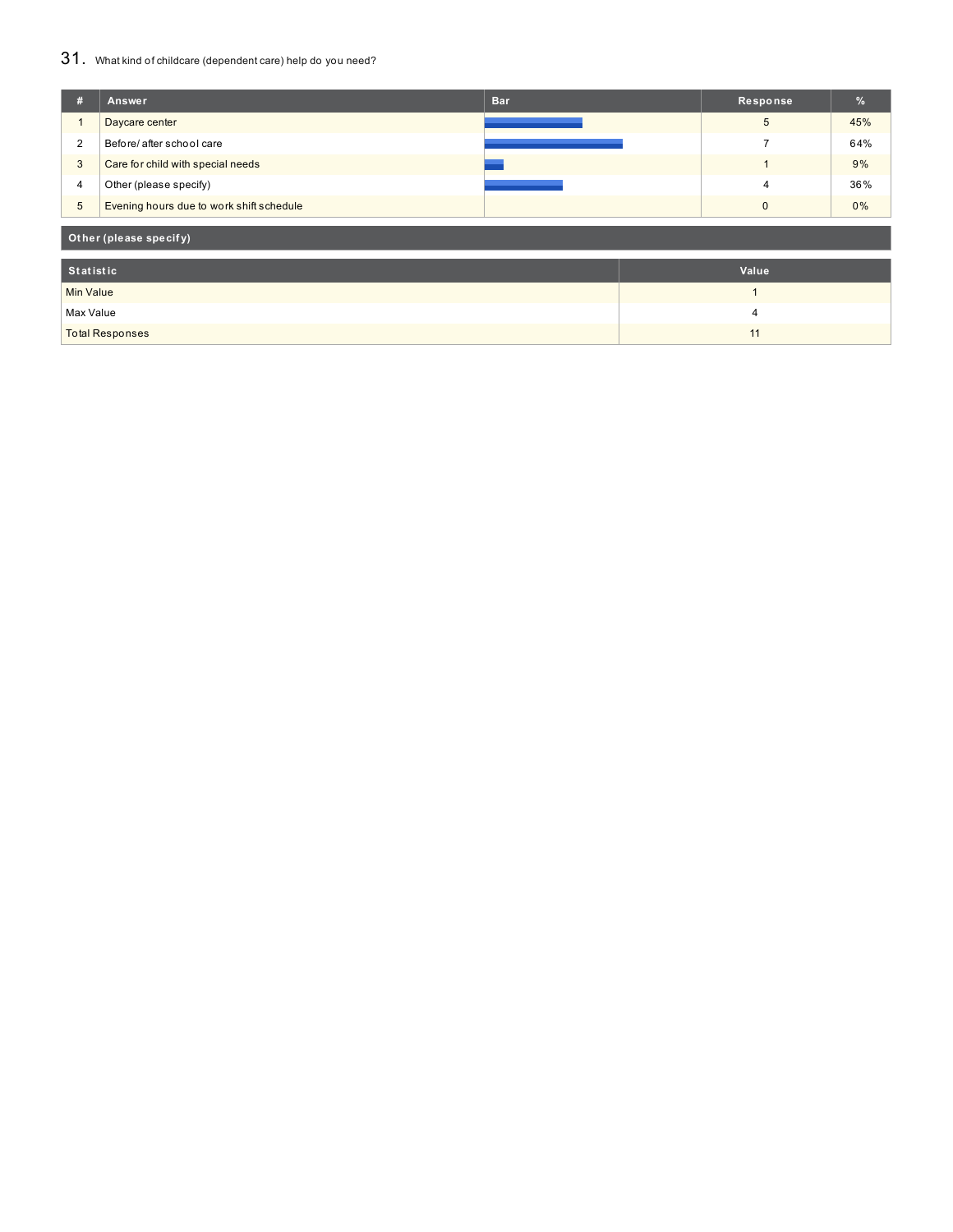# $32_\cdot\,$  Have you ever lost a job because you didn't have dependable child or<br>dependent care?

| #                         | Answer | <b>Bar</b> | Response | $\%$           |     |
|---------------------------|--------|------------|----------|----------------|-----|
| $\mathbf{1}$              | Yes    |            |          | 24%            |     |
| 2                         | No     |            | 62       |                | 76% |
|                           | Total  |            | 82       |                |     |
| Statistic                 |        | Value      |          |                |     |
| <b>Min Value</b>          |        |            |          |                |     |
| Max Value                 |        |            |          | $\overline{2}$ |     |
| Mean                      |        |            |          | 1.76           |     |
| Variance                  |        | 0.19       |          |                |     |
| <b>Standard Deviation</b> |        |            |          | 0.43           |     |
| <b>Total Responses</b>    |        |            |          | 82             |     |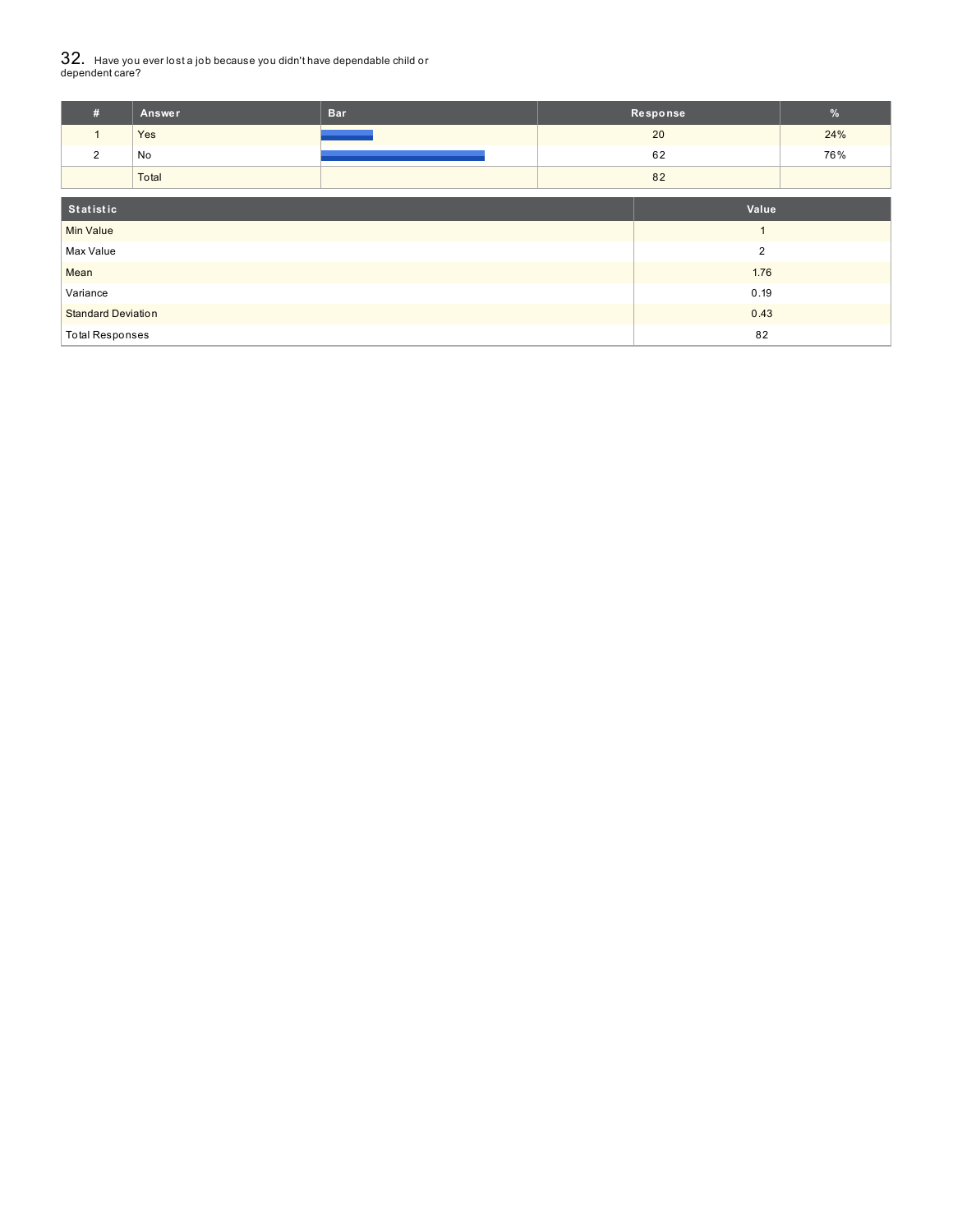# $33_\cdot$  Are you caring for adult children or adult dependents including seniors?<br>(Due to mental or physical disability)

|                    | Answer        | <b>Bar</b> | Response | $\%$ |
|--------------------|---------------|------------|----------|------|
|                    | Yes (Specify) |            | 20       | 16%  |
| $\sim$<br><u>_</u> | No            |            | 108      | 84%  |
|                    | Total         |            | 128      |      |

| Yes (Specify)                                       |                |  |  |  |  |  |
|-----------------------------------------------------|----------------|--|--|--|--|--|
| mother and father-in-law                            |                |  |  |  |  |  |
| Son is still living with parents.                   |                |  |  |  |  |  |
| Mother                                              |                |  |  |  |  |  |
| mom and dad                                         |                |  |  |  |  |  |
| takes care of elderly man                           |                |  |  |  |  |  |
| mental disability                                   |                |  |  |  |  |  |
| My husband who has bipolar and rheumatoid arthritis |                |  |  |  |  |  |
| Stepfather                                          |                |  |  |  |  |  |
| brother                                             |                |  |  |  |  |  |
| mother                                              |                |  |  |  |  |  |
| adult daughter                                      |                |  |  |  |  |  |
| Husband                                             |                |  |  |  |  |  |
| Daughter                                            |                |  |  |  |  |  |
| friend with disability                              |                |  |  |  |  |  |
| Husband                                             |                |  |  |  |  |  |
| mother                                              |                |  |  |  |  |  |
| My mom-she's 83                                     |                |  |  |  |  |  |
| Help mom to bathroom and with cleaning              |                |  |  |  |  |  |
| College-aged child                                  |                |  |  |  |  |  |
| Statistic                                           | Value          |  |  |  |  |  |
| <b>Min Value</b>                                    | $\mathbf{1}$   |  |  |  |  |  |
| Max Value                                           | $\overline{2}$ |  |  |  |  |  |
| Mean                                                | 1.84           |  |  |  |  |  |
| Variance                                            | 0.13           |  |  |  |  |  |
| <b>Standard Deviation</b>                           | 0.36           |  |  |  |  |  |
| <b>Total Responses</b>                              | 128            |  |  |  |  |  |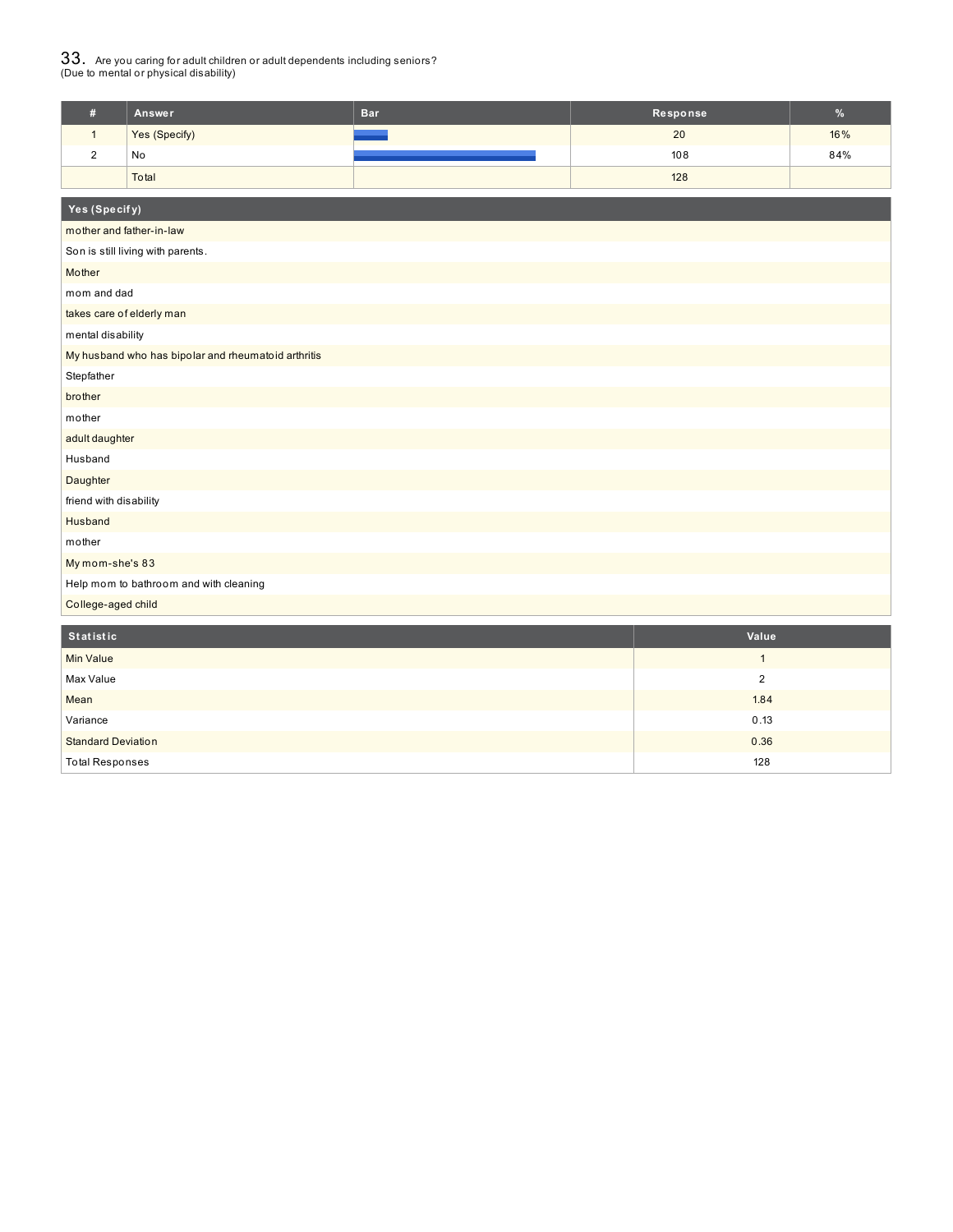${\bf 34}$  . Who provides care for the adult children or adult dependents? (Check all<br>that apply)

| #               | Answer                           | <b>Bar</b> | Response       | %   |
|-----------------|----------------------------------|------------|----------------|-----|
|                 | Self                             |            | 16             | 84% |
| $\overline{2}$  | Friends                          |            | 0              | 0%  |
| 3               | Family                           |            | $\overline{4}$ | 21% |
| 4               | Church                           |            | 2              | 11% |
| $5\phantom{.0}$ | Daycare                          |            | $\mathbf{0}$   | 0%  |
| 6               | Have to leave elder/senior alone |            | 3              | 16% |
| 8               | Other                            |            | 6              | 32% |
| 9               | Able to stay home alone          |            | 0              | 0%  |

| Other                  |       |
|------------------------|-------|
| Statistic              | Value |
| Min Value              |       |
| Max Value              | o     |
| <b>Total Responses</b> | 19    |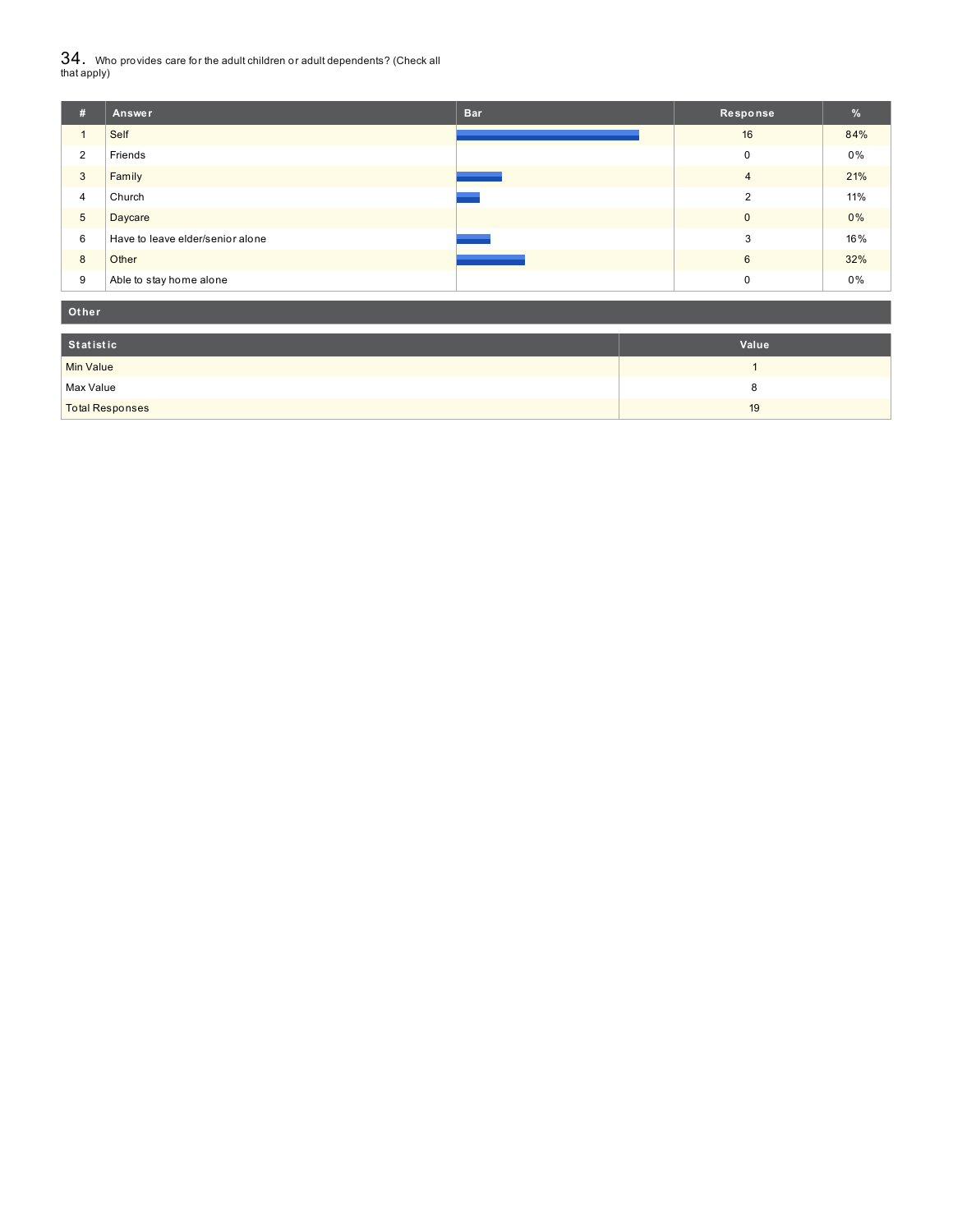## 35. How many people live where you stay?

| #              | <b>Answer</b>          | <b>Bar</b> | Response       | $\frac{9}{6}$ |
|----------------|------------------------|------------|----------------|---------------|
| $\mathbf{1}$   | $\mathbf{1}$           |            | 21             | 16%           |
| $\overline{2}$ | $\overline{2}$         |            | 35             | 26%           |
| 3              | 3                      |            | 26             | 19%           |
| $\overline{4}$ | 4                      |            | 17             | 13%           |
| $\overline{5}$ | 5                      |            | 10             | 7%            |
| 6              | 6                      |            | $\overline{7}$ | 5%            |
| $\overline{7}$ | $\overline{7}$         |            | $\mathbf{3}$   | 2%            |
| 8              | 8                      |            |                | 1%            |
| 9              | 9                      |            |                | $1\%$         |
| 10             | 10                     |            | $\overline{4}$ | 3%            |
| 11             | Other (please specify) |            | 10             | 7%            |
|                | Total                  |            | 135            |               |

| Other (please specify)          |
|---------------------------------|
| 200                             |
| Homeless                        |
| 13                              |
| live alone                      |
| Veteran's Group Home- No income |
| Homeless-shelter                |
| Group veterans home 6 max       |
| 350--? at salvation army        |
| 150-200 Salv Army               |
| Live at Salvation Army          |

| Statistic                 | Value |
|---------------------------|-------|
| Min Value                 |       |
| Max Value                 | 11    |
| Mean                      | 3.83  |
| Variance                  | 8.14  |
| <b>Standard Deviation</b> | 2.85  |
| <b>Total Responses</b>    | 135   |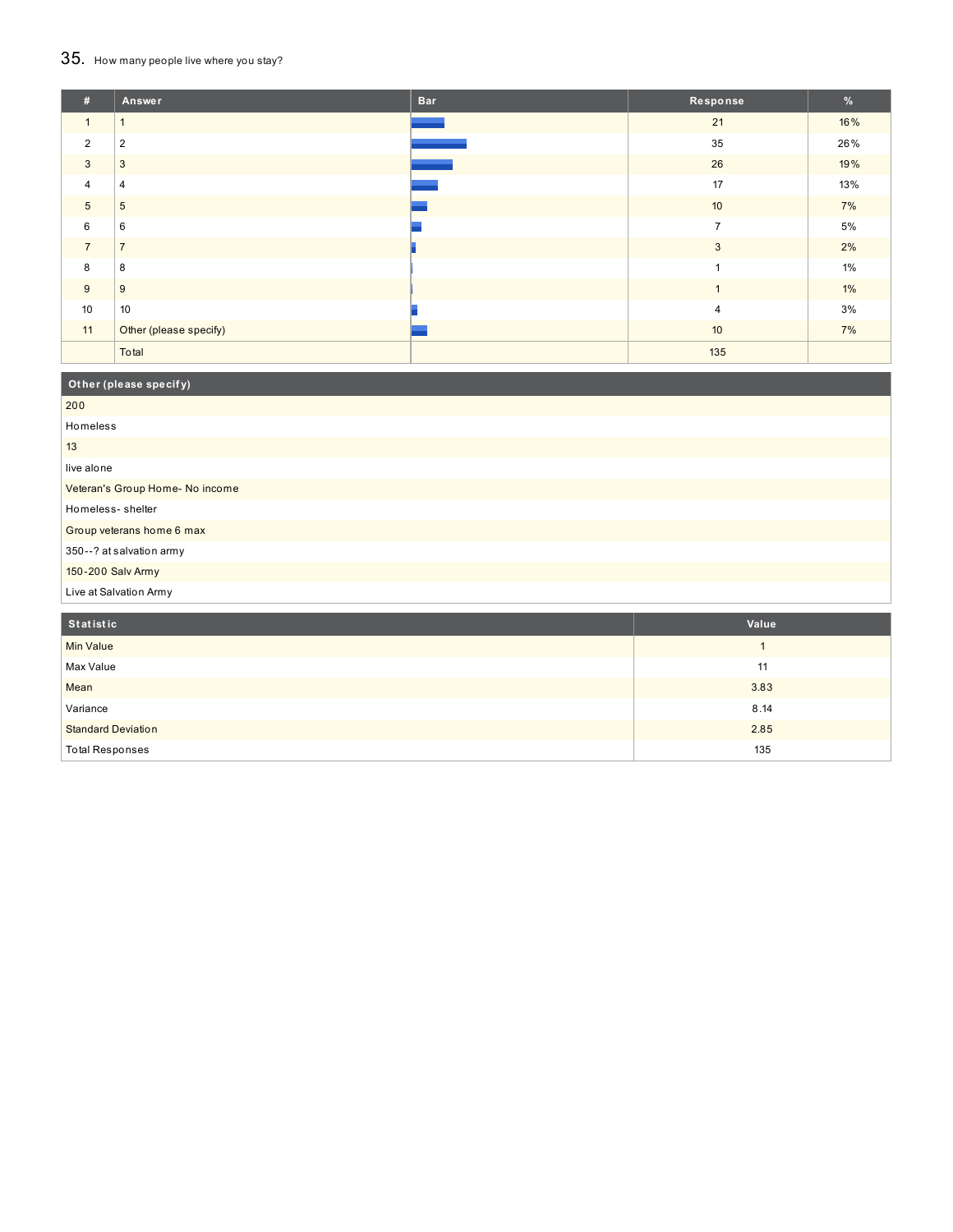# $36_\cdot$  is your household income more or less than [state response amount that<br>matches the number of people in the household from above]

| #              | Question                                       | <b>MORE than</b> | <b>LESS than</b> | <b>Total Responses</b> | Mean |
|----------------|------------------------------------------------|------------------|------------------|------------------------|------|
|                | Family of 1- \$11,490                          | $\overline{7}$   | 31               | 38                     | 1.82 |
| $\overline{2}$ | Family of 2- \$15,510                          | 11               | 20               | 31                     | 1.65 |
| 3              | Family of 3- \$19,530                          | $\overline{4}$   | 20               | 24                     | 1.83 |
| 4              | Family of 4-\$23,550                           | 5                | 11               | 16                     | 1.69 |
| 5              | Family of 5-\$27,570                           | 2                | 6                | 8                      | 1.75 |
| 6              | Family of 6-\$31,590                           | 0                | $\overline{ }$   | $\overline{ }$         | 2.00 |
| $\overline{7}$ | Family of 7-\$35,610                           | $\mathbf{0}$     | 3                | 3                      | 2.00 |
| 8              | Family of 8-\$39,630                           | $\Omega$         |                  |                        | 2.00 |
| 9              | Family of 9-\$43,650                           |                  | $\mathbf{0}$     |                        | 1.00 |
| 10             | Family of 10-\$47,670                          | 0                | $\overline{2}$   | $\overline{2}$         | 2.00 |
| 11             | For each additional Family member add: \$4,020 | $\mathbf{0}$     |                  |                        | 2.00 |

**For each addit ional Family member add: \$4,020**

| <b>Statistic</b>             | Family<br>of $1-$<br>\$11,490 | Family<br>of $2 -$<br>\$15,510 | Family<br>$of 3-$<br>\$19,530 | Family<br>of $4-$<br>\$23,550 | Family<br>of $5-$<br>\$27,570 | Family<br>of $6-$<br>\$31,590 | <b>Family</b><br>of $7-$<br>\$35,610 | Family<br>of $8-$<br>\$39,630 | Family<br>of $9-$<br>\$43,650 | Family of<br>$10 -$<br>\$47,670 | For each additional<br>Family member add:<br>\$4,020 |
|------------------------------|-------------------------------|--------------------------------|-------------------------------|-------------------------------|-------------------------------|-------------------------------|--------------------------------------|-------------------------------|-------------------------------|---------------------------------|------------------------------------------------------|
| <b>Min Value</b>             |                               | 1                              |                               |                               |                               | $\overline{2}$                | $\overline{2}$                       | $\overline{2}$                |                               | $\overline{2}$                  | 2                                                    |
| Max Value                    | 2                             | 2                              | $\overline{2}$                | $\overline{2}$                | $\overline{2}$                | $\overline{2}$                | $\overline{2}$                       | 2                             |                               | $\overline{2}$                  | 2                                                    |
| Mean                         | 1.82                          | 1.65                           | 1.83                          | 1.69                          | 1.75                          | 2.00                          | 2.00                                 | 2.00                          | 1.00                          | 2.00                            | 2.00                                                 |
| Variance                     | 0.15                          | 0.24                           | 0.14                          | 0.23                          | 0.21                          | 0.00                          | 0.00                                 | 0.00                          | 0.00                          | 0.00                            | 0.00                                                 |
| Standard<br><b>Deviation</b> | 0.39                          | 0.49                           | 0.38                          | 0.48                          | 0.46                          | 0.00                          | 0.00                                 | 0.00                          | 0.00                          | 0.00                            | 0.00                                                 |
| Total<br>Responses           | 38                            | 31                             | 24                            | 16                            | 8                             |                               | 3                                    |                               |                               | 2                               |                                                      |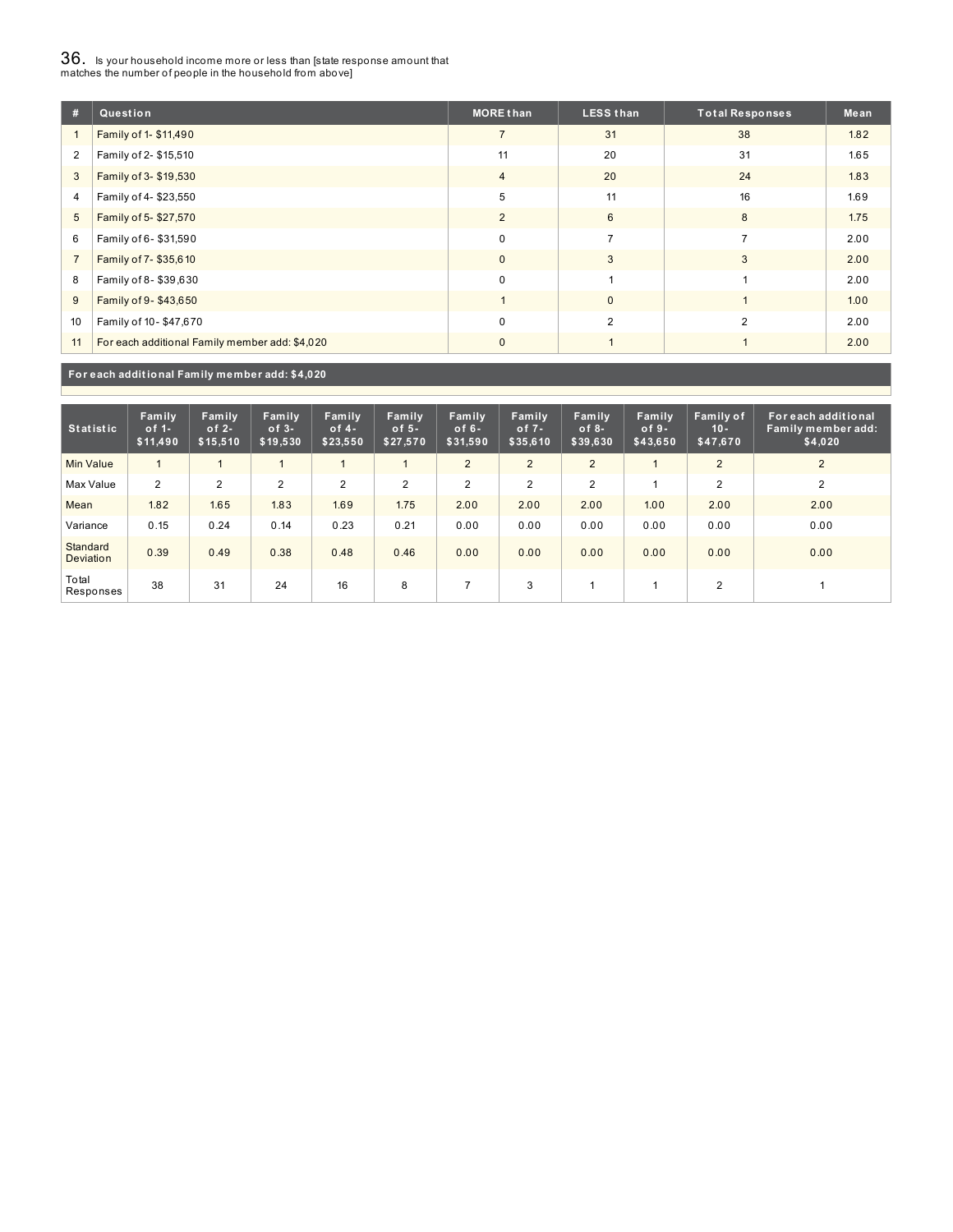$37_\cdot$  Which of these monthly bills do you pay? (Read list and check all that apply)

| #               | Answer              | <b>Bar</b> | Response        | %     |
|-----------------|---------------------|------------|-----------------|-------|
| $\mathbf{1}$    | Cable/Satellite TV  |            | 52              | 39%   |
| $\overline{2}$  | Car/Transportation  |            | 50              | 37%   |
| $\mathbf{3}$    | <b>Child Care</b>   |            | $\overline{7}$  | 5%    |
| $\overline{4}$  | Child Support       |            | 6               | 4%    |
| $5\phantom{.0}$ | <b>Credit Cards</b> |            | 26              | 19%   |
| 6               | Food                |            | $105$           | 78%   |
| $\overline{7}$  | Gasoline            |            | 87              | 64%   |
| 8               | Insurance           |            | 76              | 56%   |
| 9               | Internet            |            | 41              | 30%   |
| 10 <sup>1</sup> | Loans               |            | 18              | 13%   |
| 11              | Loans-Payday        |            | 5               | 4%    |
| 12              | Loans-School        |            | 12              | 9%    |
| 13              | Medical             |            | 48              | 36%   |
| 14              | Mortgage            |            | 14              | 10%   |
| 15              | Phone-cell          |            | 95              | 70%   |
| 16              | Phone-house         |            | 38              | 28%   |
| 17              | Rent                |            | 55              | 41%   |
| 18              | <b>Utilities</b>    |            | 82              | 61%   |
| 19              | other               |            | 10 <sup>°</sup> | 7%    |
| 20              | None                |            | 0               | $0\%$ |

| other                  |       |
|------------------------|-------|
| Statistic              | Value |
| Min Value              |       |
| Max Value              | 19    |
| <b>Total Responses</b> | 135   |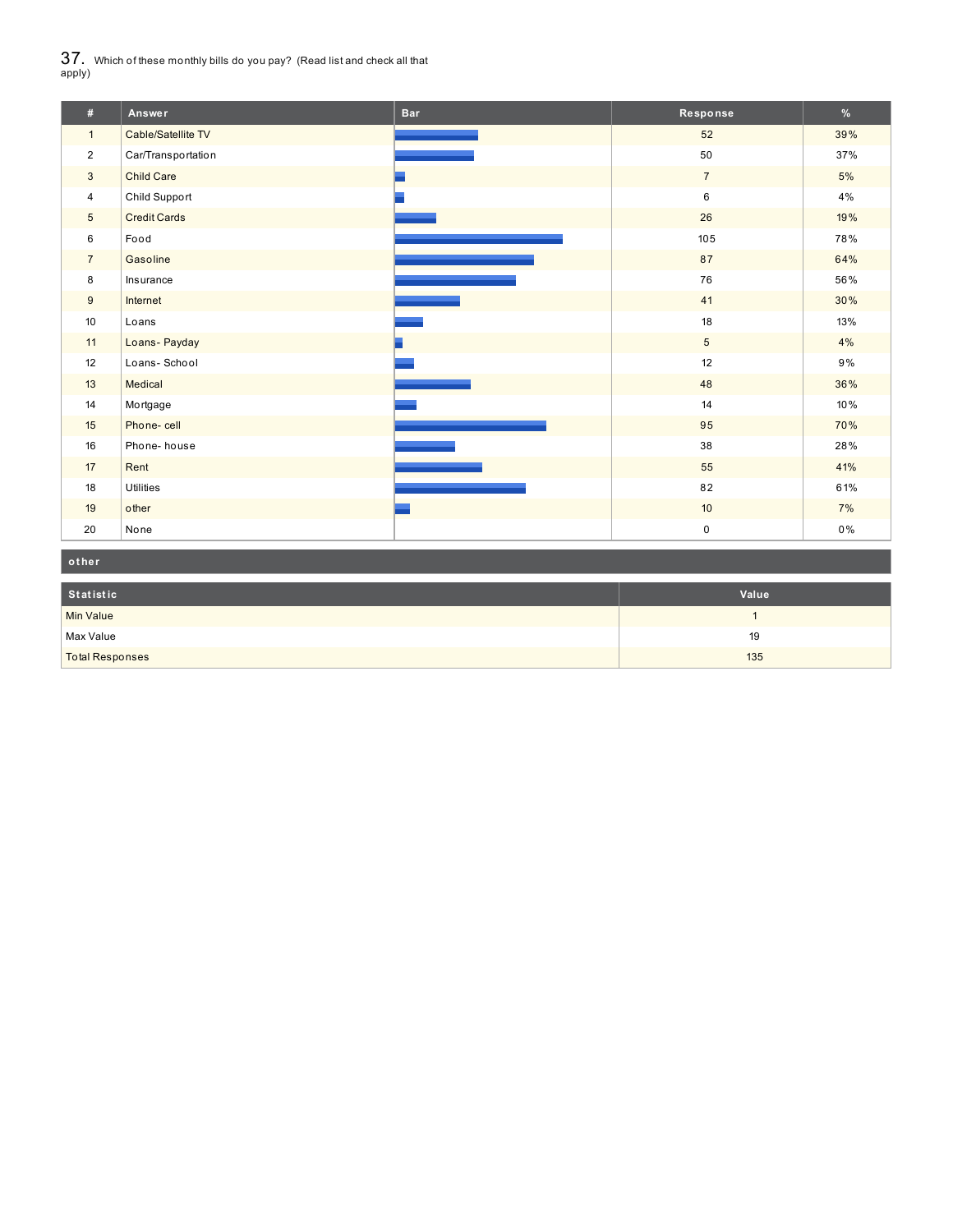38. <sup>I</sup> am going to read you <sup>a</sup> list of sources from which you might be getting income? Please tell me which ones you do receive income from. (Mark all that apply)

| #              | Answer                                         | <b>Bar</b> | Response       | %   |
|----------------|------------------------------------------------|------------|----------------|-----|
| $\mathbf{1}$   | Child support                                  |            | 13             | 11% |
| 2              | Employer wages                                 |            | 43             | 36% |
| 3              | Family/Friends                                 |            | 30             | 25% |
| 4              | Kindness of strangers                          |            | 15             | 13% |
| 5              | NO INCOME                                      |            | 10             | 8%  |
| 6              | Other (please specify)                         |            | 23             | 19% |
| $\overline{7}$ | Pension/Retirement                             |            | 3              | 3%  |
| 8              | SS                                             |            | $\overline{2}$ | 2%  |
| 9              | <b>SSI/SSDI</b>                                |            | 5              | 4%  |
| 10             | Student grants/loans                           |            | $\overline{2}$ | 2%  |
| 11             | TANF (Temporary assistance for needy families) |            | 8              | 7%  |
| 12             | Unemployment benefits                          |            | $\Omega$       | 0%  |
| 13             | <b>VA</b> benefits                             |            | 21             | 18% |
|                |                                                |            |                |     |

## **Ot her (please specif y)**

| Statistic              | Value |
|------------------------|-------|
| <b>Min Value</b>       |       |
| Max Value              | 13    |
| <b>Total Responses</b> | 119   |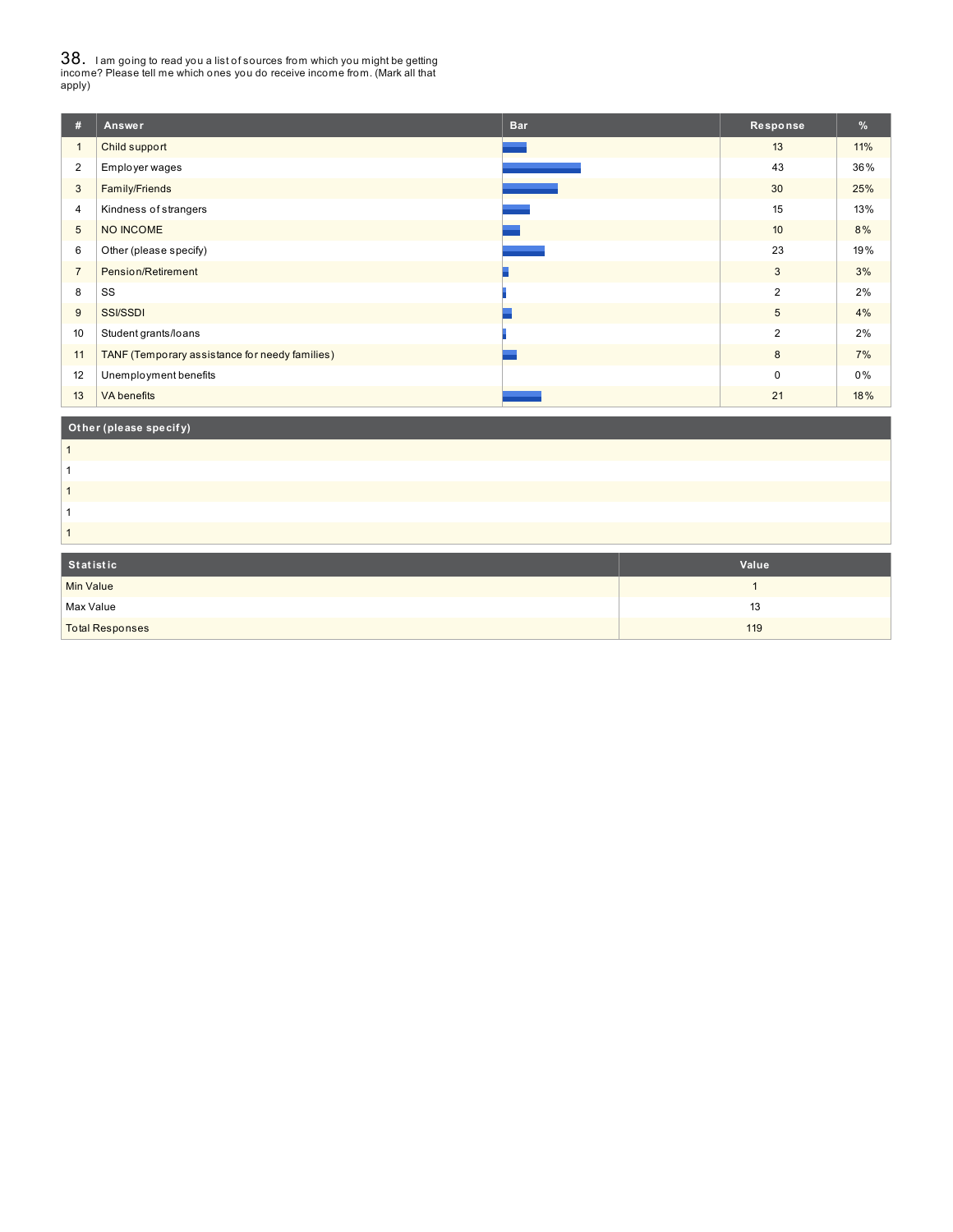# $39_\cdot$  Tell me if you or a household member receive any of these types of<br>assistance? (Read list and mark all that apply)

| #              | <b>Bar</b><br>Answer                                   | Response       | $\frac{9}{6}$ |
|----------------|--------------------------------------------------------|----------------|---------------|
|                | <b>CHIPS- Children's Medicaid</b>                      | 23             | 23%           |
| $\overline{2}$ | Department of Family and Protective Services (DFPS)    | $\overline{4}$ | 4%            |
| 3              | Dept. of Assistive and Rehabilitative Services (DARS)  | 8              | 8%            |
| 4              | Dept. of State Health Services (DSHS)                  | 5              | 5%            |
| 5              | Housing Voucher (Section 8)                            | 6              | 6%            |
| 6              | Medicaid                                               | 51             | 52%           |
| $\overline{7}$ | Medicare                                               | 42             | 43%           |
| 8              | SNAP (Food stamps)                                     | 62             | 63%           |
| 9              | TANF- Temporary Assistance for Needy Families          | $\overline{2}$ | 2%            |
| 10             | Texas Workforce Commission                             | 11             | 11%           |
| 11             | WIC- Woman, infants, and children nutrition assistance | 11             | 11%           |
| 12             | Women's Health Services                                | 8              | 8%            |
| 13             | <b>NONE</b>                                            | 3              | 3%            |
| 14             | Other                                                  | 12             | 12%           |
| 15             | Area Agency on Aging                                   | $6\phantom{1}$ | 6%            |
| 16             | Department of Aging and Disability Services (DADS)     | 0              | 0%            |

#### **Ot her**

| Statistic              | Value |
|------------------------|-------|
| <b>Min Value</b>       |       |
| Max Value              | 15    |
| <b>Total Responses</b> | 98    |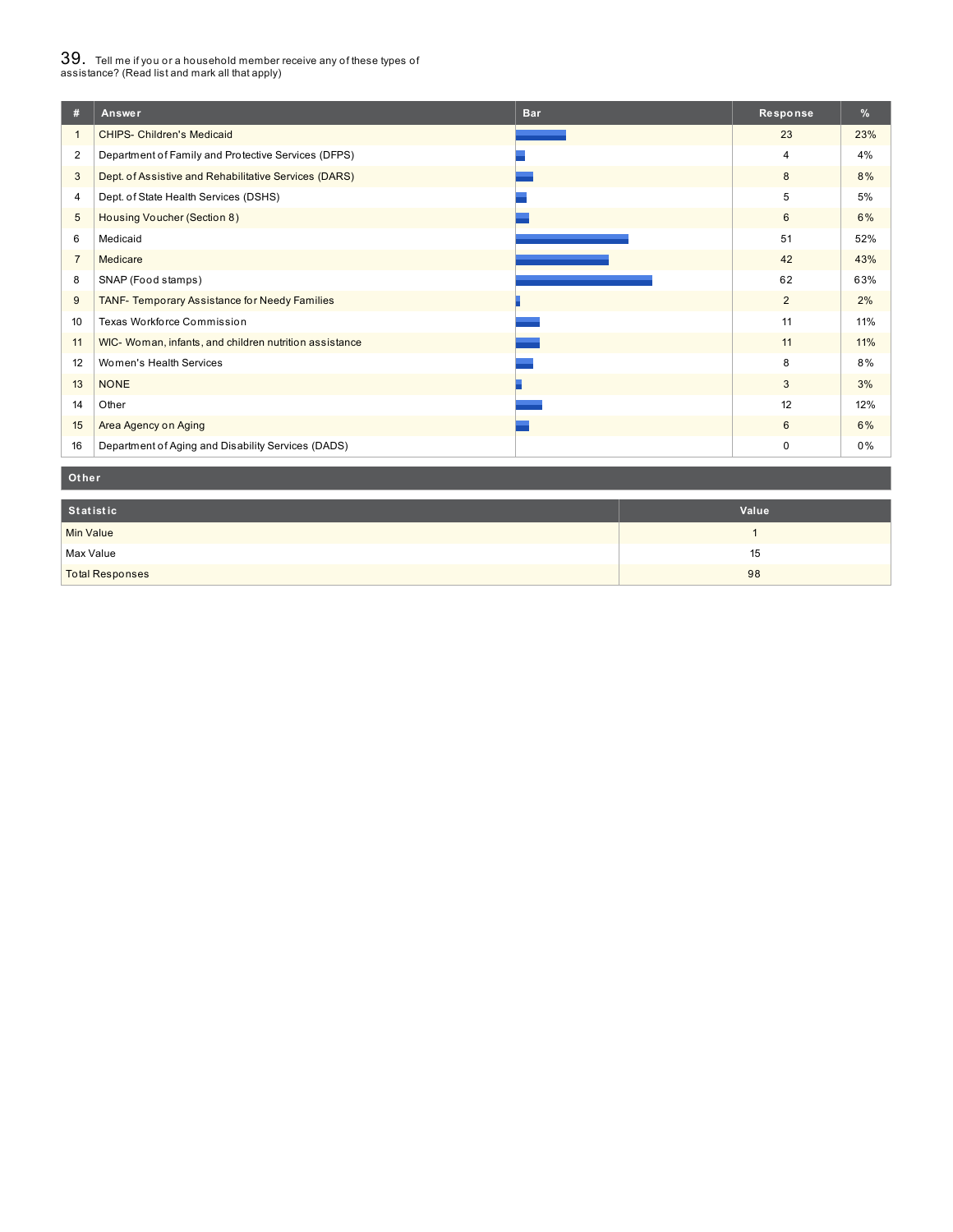### 40. Do you or someone in your household have educational needs?

| #                         | Answer                         | <b>Bar</b> | Response     | %   |
|---------------------------|--------------------------------|------------|--------------|-----|
| $\mathbf{1}$              | Yes, me                        |            | 44           | 33% |
| $\overline{2}$            | Yes, a household member        |            | 17           | 13% |
| $\mathbf{3}$              | Yes, a household member and me |            | 14           | 10% |
| 4                         | No                             |            | 60           | 44% |
|                           | Total                          |            | 135          |     |
|                           |                                |            |              |     |
| <b>Statistic</b>          |                                |            | Value        |     |
| <b>Min Value</b>          |                                |            | $\mathbf{1}$ |     |
| Max Value                 |                                |            | 4            |     |
| Mean                      |                                |            | 2.67         |     |
| Variance                  |                                |            | 1.78         |     |
| <b>Standard Deviation</b> |                                |            | 1.33         |     |
| <b>Total Responses</b>    |                                |            | 135          |     |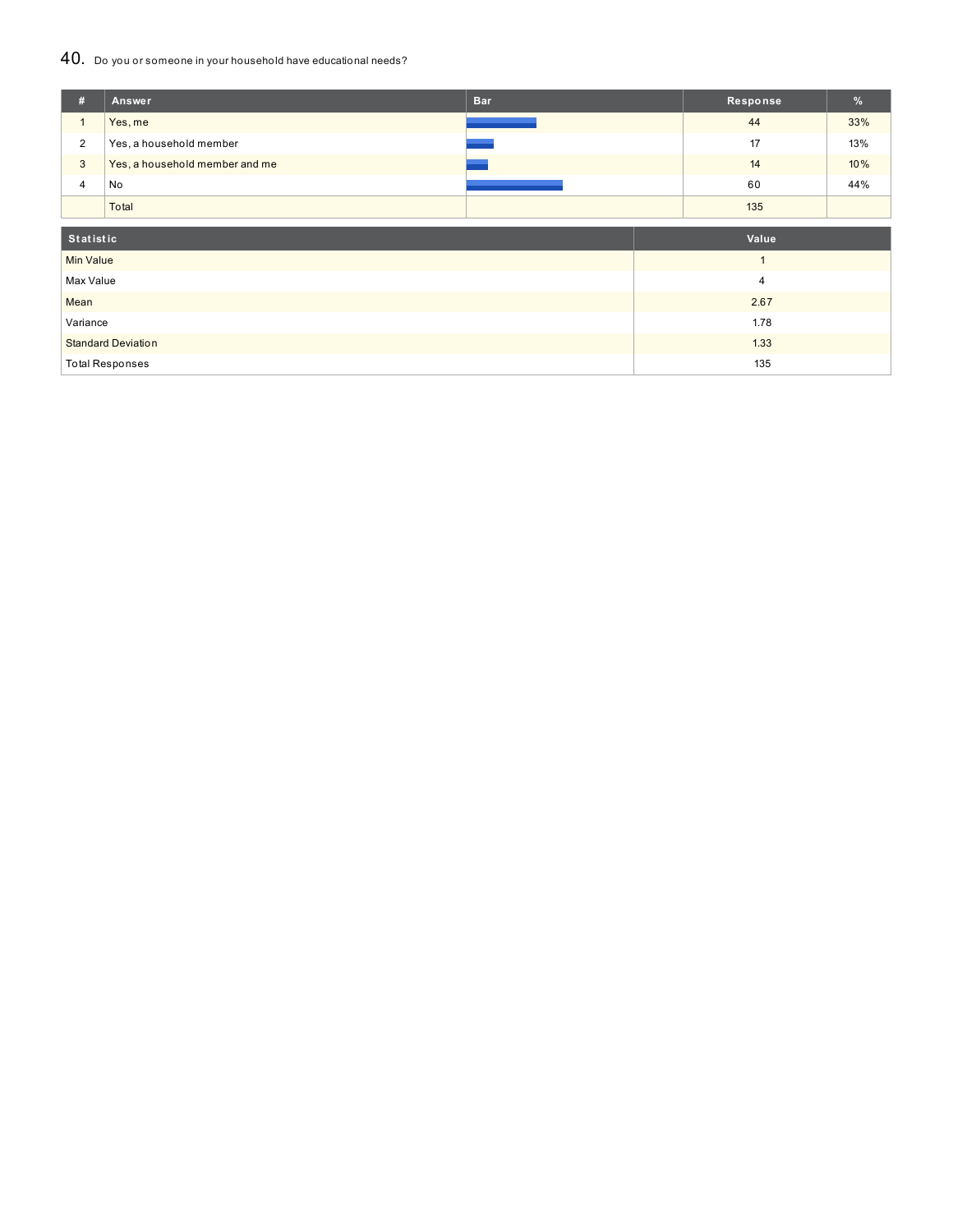# $41_\cdot$  Tell me if you have any of these School/Education related needs. (Read<br>list and check all that apply)

| #              | Answer<br><b>Bar</b>                                  | Response       | $\%$ |
|----------------|-------------------------------------------------------|----------------|------|
|                | <b>Adult Basic Education</b>                          | 25             | 34%  |
| $\overline{2}$ | Adult Education (i.e. computer classes)               | 25             | 34%  |
| 3              | ARD Assistance (Special Education services at school) | 10             | 14%  |
| 4              | Child's behavior concern                              | 6              | 8%   |
| 5              | Child's homework/schoolwork concerns                  | 8              | 11%  |
| 6              | Child's school attendance concerns                    | $\overline{2}$ | 3%   |
| $\overline{7}$ | Child's standardized exams STARR                      | $\overline{7}$ | 10%  |
| 8              | Money for tuition. (School, College, Trade School)    | 35             | 48%  |
| 9              | Difficulty reading (adult)                            | 15             | 21%  |
| 10             | Difficulty reading (child)                            | 5              | 7%   |
| 11             | English as a second language                          | 17             | 23%  |
| 12             | GED/High School Diploma                               | 31             | 42%  |
| 13             | Need clothes for school                               | 27             | 37%  |
| 14             | None                                                  | 37             | 51%  |
| 15             | Obtaining money for school supplies, books, etc.      | 11             | 15%  |
| 17             | Other                                                 | 0              | 0%   |

#### **Ot her**

| Statistic              | Value |
|------------------------|-------|
| <b>Min Value</b>       |       |
| Max Value              | 15    |
| <b>Total Responses</b> | 73    |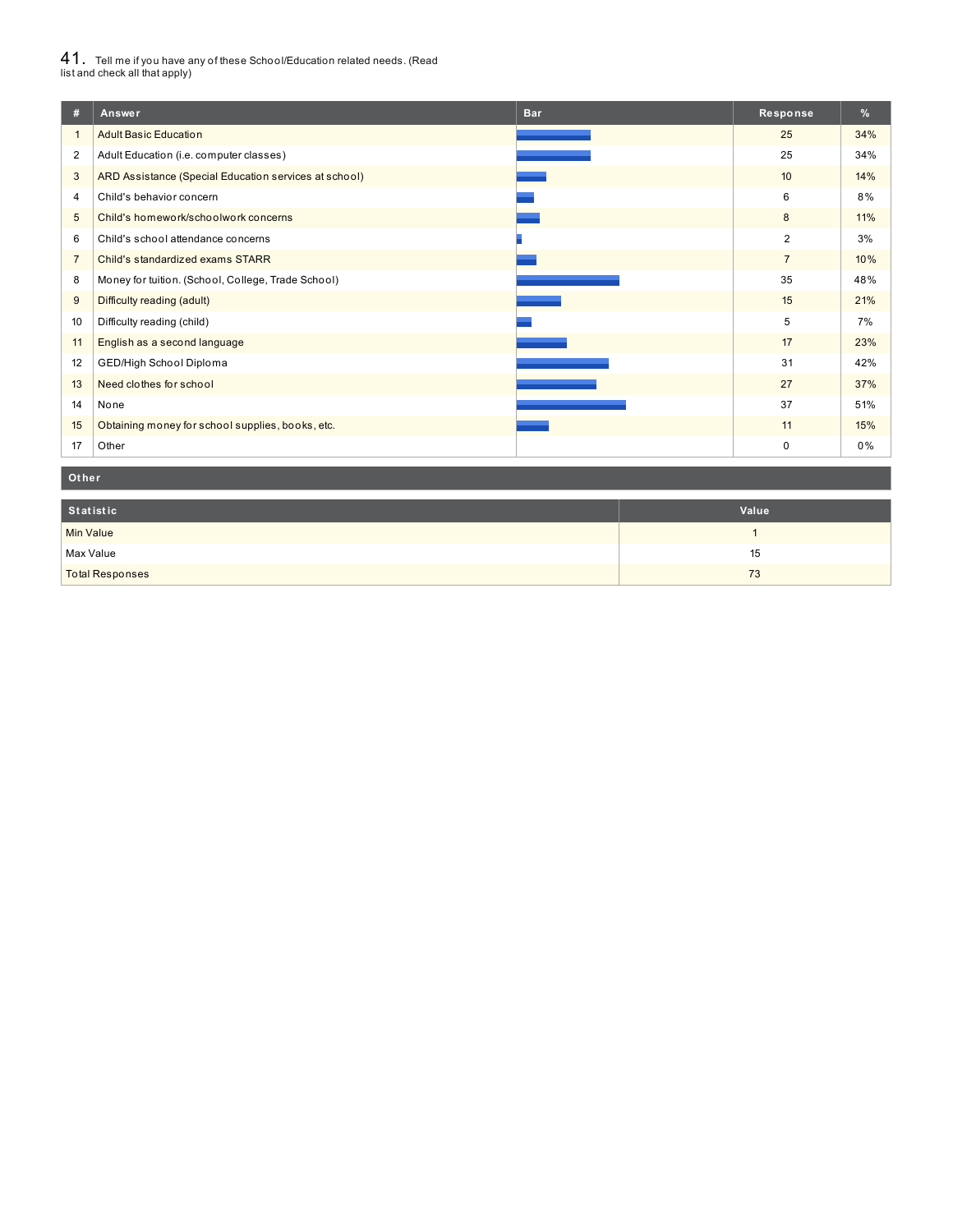42. In the past 24 months has your child had to transfer schools because you moved?

| #                         | Answer                               | <b>Bar</b> | Response | %   |
|---------------------------|--------------------------------------|------------|----------|-----|
|                           | Yes                                  |            | 16       | 13% |
| $\overline{2}$            | No                                   |            | 28       | 22% |
| 3                         | Not applicable, no school aged child |            | 83       | 65% |
|                           | Total                                |            | 127      |     |
|                           |                                      |            |          |     |
| <b>Statistic</b>          |                                      |            | Value    |     |
| <b>Min Value</b>          |                                      |            |          |     |
| Max Value                 |                                      |            | 3        |     |
| Mean                      |                                      |            | 2.53     |     |
| Variance                  |                                      |            | 0.51     |     |
| <b>Standard Deviation</b> |                                      |            | 0.71     |     |
| <b>Total Responses</b>    |                                      |            | 127      |     |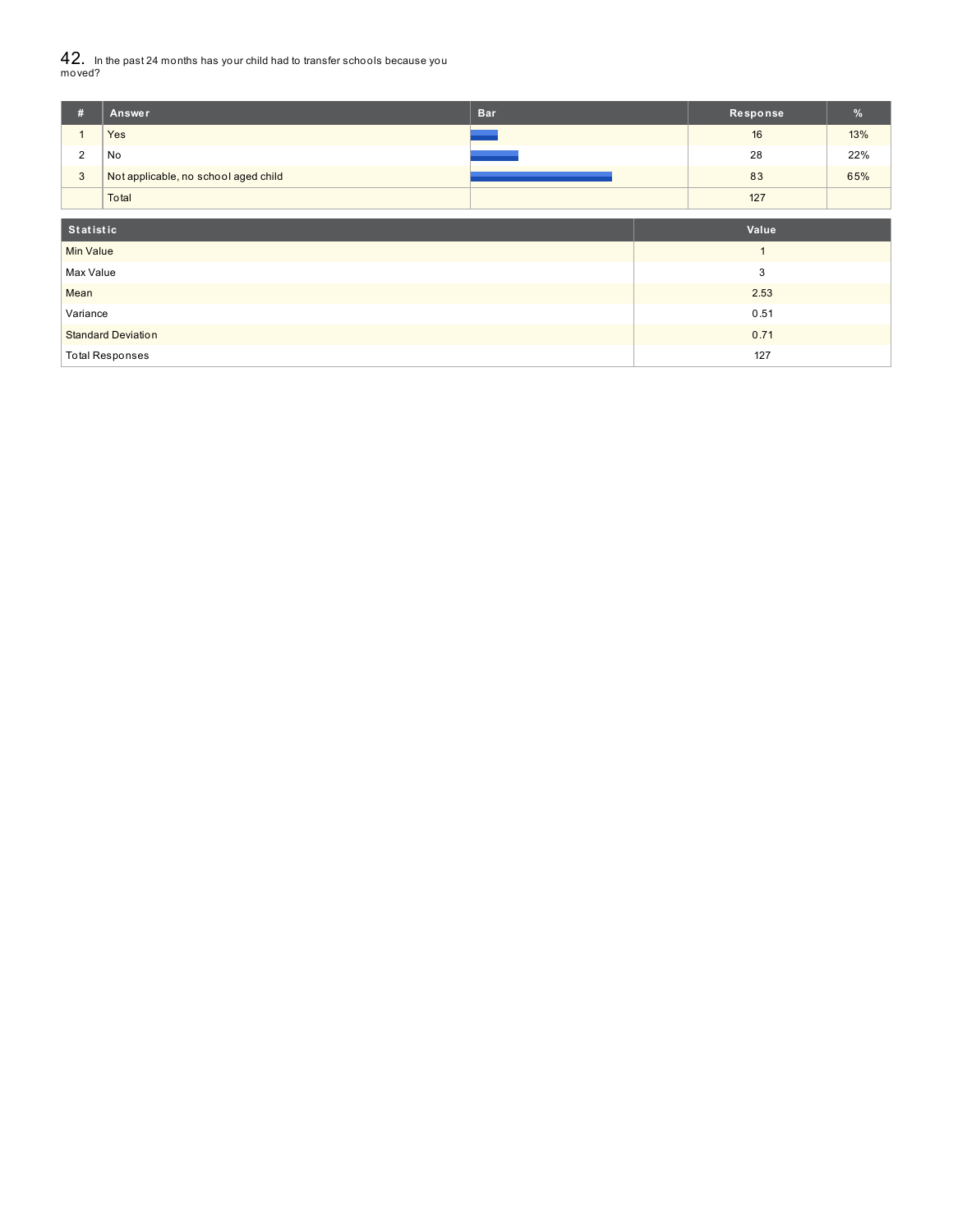#### $43.$  If yes, How many times?

Total Responses

| Text Response  |       |
|----------------|-------|
| $\sqrt{2}$     |       |
| 1              |       |
| $\overline{4}$ |       |
|                |       |
| $\mathbf{1}$   |       |
| $\overline{2}$ |       |
| $\overline{1}$ |       |
| $\overline{2}$ |       |
| $\sqrt{2}$     |       |
| $\sqrt{2}$     |       |
| $\overline{2}$ |       |
| 1              |       |
| $\mathbf{1}$   |       |
| 1              |       |
| $\mathbf{1}$   |       |
| once           |       |
| Statistic      | Value |

1 6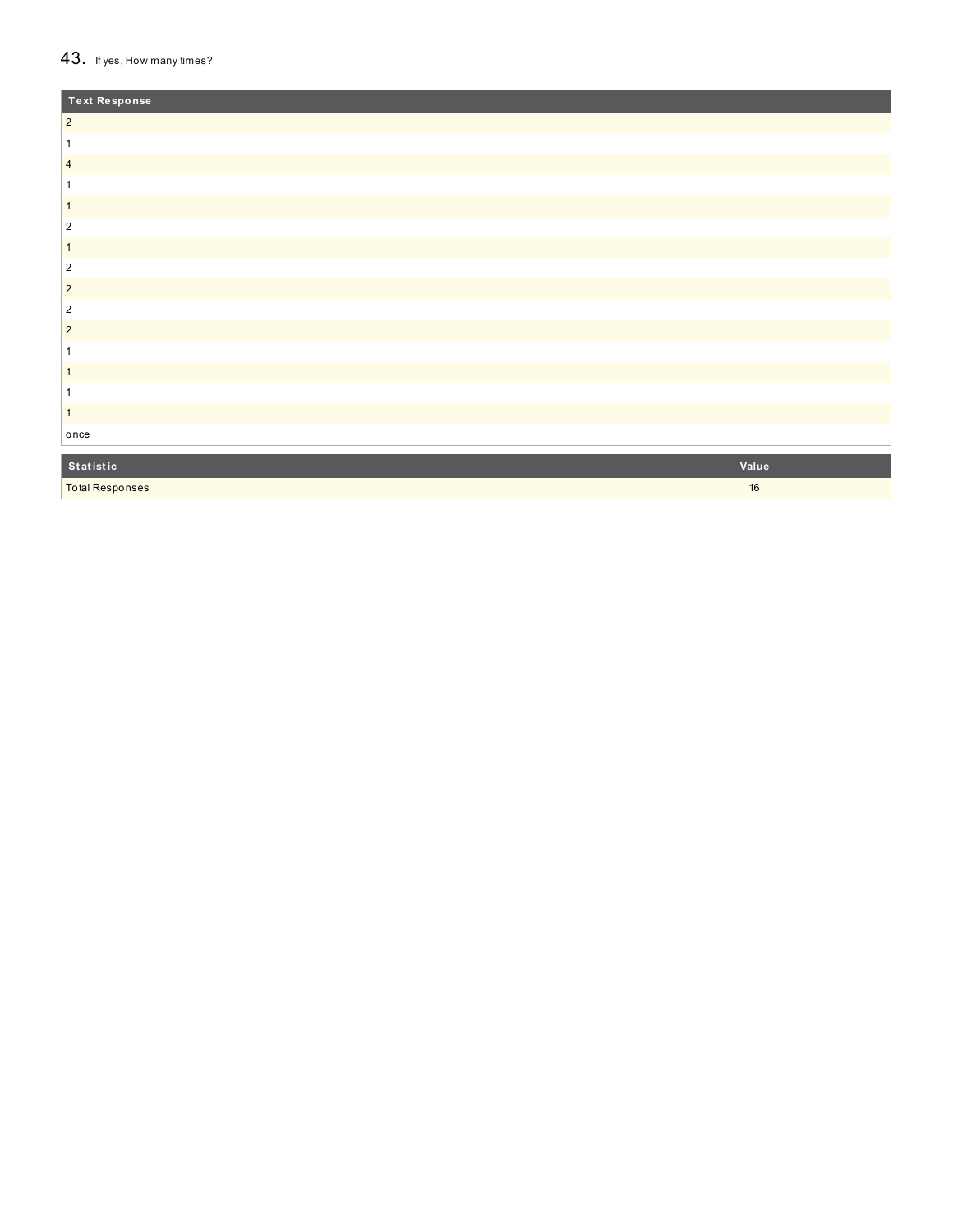# $44_\cdot$  Tell me if you have any of the following housing related needs? (Read list<br>and mark all that apply)

| 森              | Answer                               | <b>Bar</b> | Response    | %   |
|----------------|--------------------------------------|------------|-------------|-----|
| $\mathbf{1}$   | Home not safe-structure              |            | 20          | 20% |
| $\overline{2}$ | Housing not affordable               |            | 35          | 34% |
| 3              | furniture or household goods         |            | 51          | 50% |
| 4              | handicap access or modification      |            | 17          | 17% |
| 5              | mortgage or rent assistance          |            | 42          | 41% |
| 6              | other medical related accommodations |            | 19          | 19% |
| $\overline{7}$ | pet friendly environment             |            | 24          | 24% |
| 8              | repairs                              |            | 39          | 38% |
| 9              | utility assistance                   |            | 50          | 49% |
| 10             | Neighborhood not safe                |            | 23          | 23% |
| 11             | <b>NONE</b>                          |            | 16          | 16% |
| 12             | Other (Please specify)               |            | $\mathbf 0$ | 0%  |

## **Ot her (Please specif y)**

| Statistic              | Value |
|------------------------|-------|
| <b>Min Value</b>       |       |
| Max Value              | . .   |
| <b>Total Responses</b> | 102   |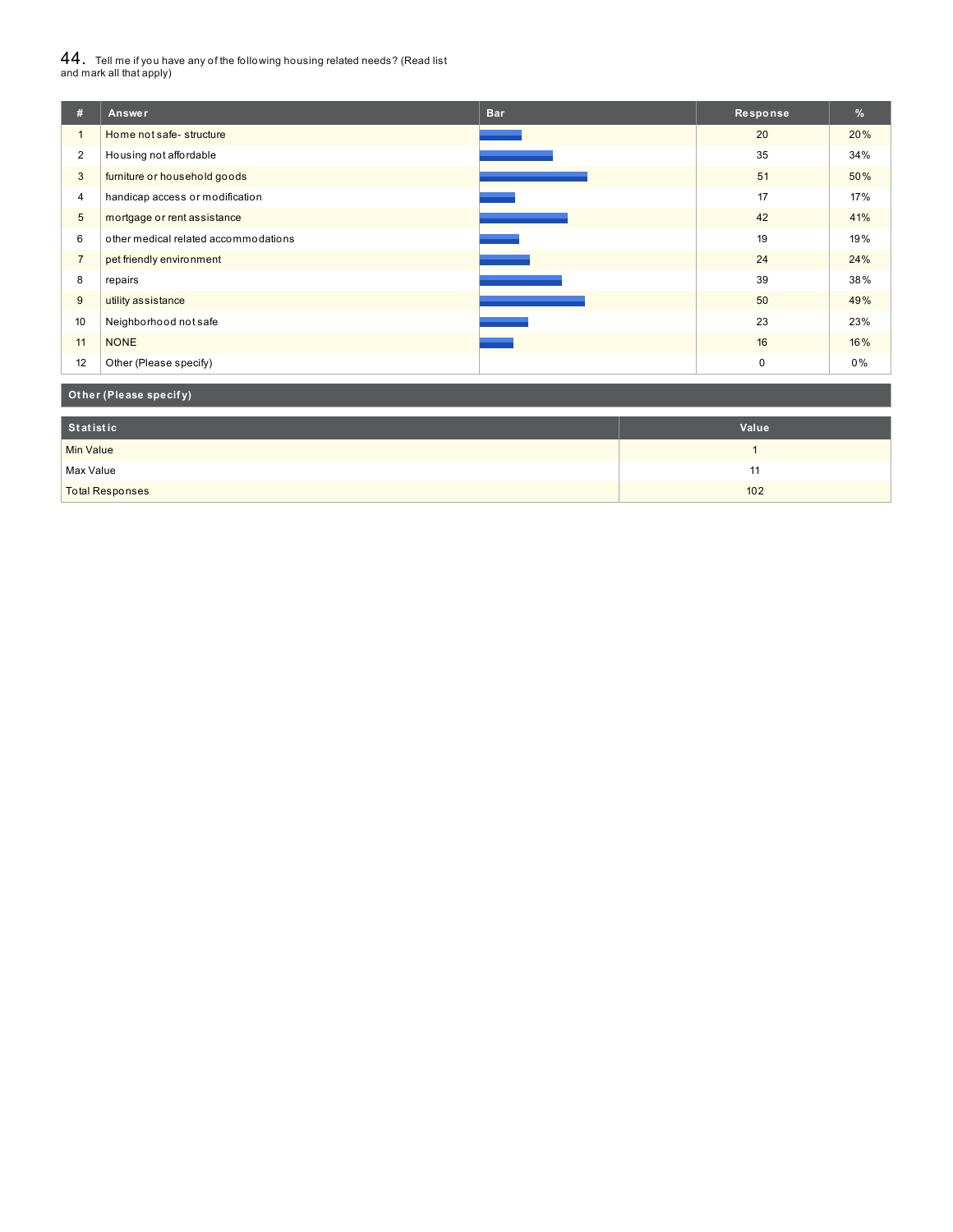$45_\cdot$  Tell me if you need any of the following transportation related help? (Mark<br>all that apply)

| #                                                           | Answer                                                          | <b>Bar</b> | Response | %   |  |  |  |
|-------------------------------------------------------------|-----------------------------------------------------------------|------------|----------|-----|--|--|--|
| $\mathbf{1}$                                                | car/truck                                                       |            | 53       | 40% |  |  |  |
| $\overline{2}$                                              | bus tickets (\$ for bus)                                        |            | 40       | 31% |  |  |  |
| 3                                                           | child safety seat(s)                                            |            | 5        | 4%  |  |  |  |
| $\overline{4}$                                              | Driver's License                                                |            | 36       | 27% |  |  |  |
| 5                                                           | gasoline                                                        |            | 75       | 57% |  |  |  |
| 6                                                           | information about bus routes/services                           |            | 24       | 18% |  |  |  |
| $\overline{7}$                                              | Insurance                                                       |            | 47       | 36% |  |  |  |
| 8                                                           | auto repairs                                                    |            | 44       | 34% |  |  |  |
| 9                                                           | vehicle inspection                                              |            | 41       | 31% |  |  |  |
| 14                                                          | Transportation for someone with disability                      |            | 14       | 11% |  |  |  |
| 10                                                          | vehicle registration                                            |            | 37       | 28% |  |  |  |
| 12                                                          | Other that I did not mention (please specify)                   |            | 5        | 4%  |  |  |  |
| 11                                                          | <b>NONE</b>                                                     |            | 28       | 21% |  |  |  |
|                                                             | Other that I did not mention (please specify)                   |            |          |     |  |  |  |
|                                                             | I have no transportation and need car or some way to get aroumd |            |          |     |  |  |  |
| if i had a vehichle, i would need assistance with the above |                                                                 |            |          |     |  |  |  |
| maintenance for vehicles                                    |                                                                 |            |          |     |  |  |  |
|                                                             | Go Bus on Weekends                                              |            |          |     |  |  |  |
| tires                                                       |                                                                 |            |          |     |  |  |  |

| Statistic              | Value |
|------------------------|-------|
| <b>Min Value</b>       |       |
| Max Value              | 14    |
| <b>Total Responses</b> | 131   |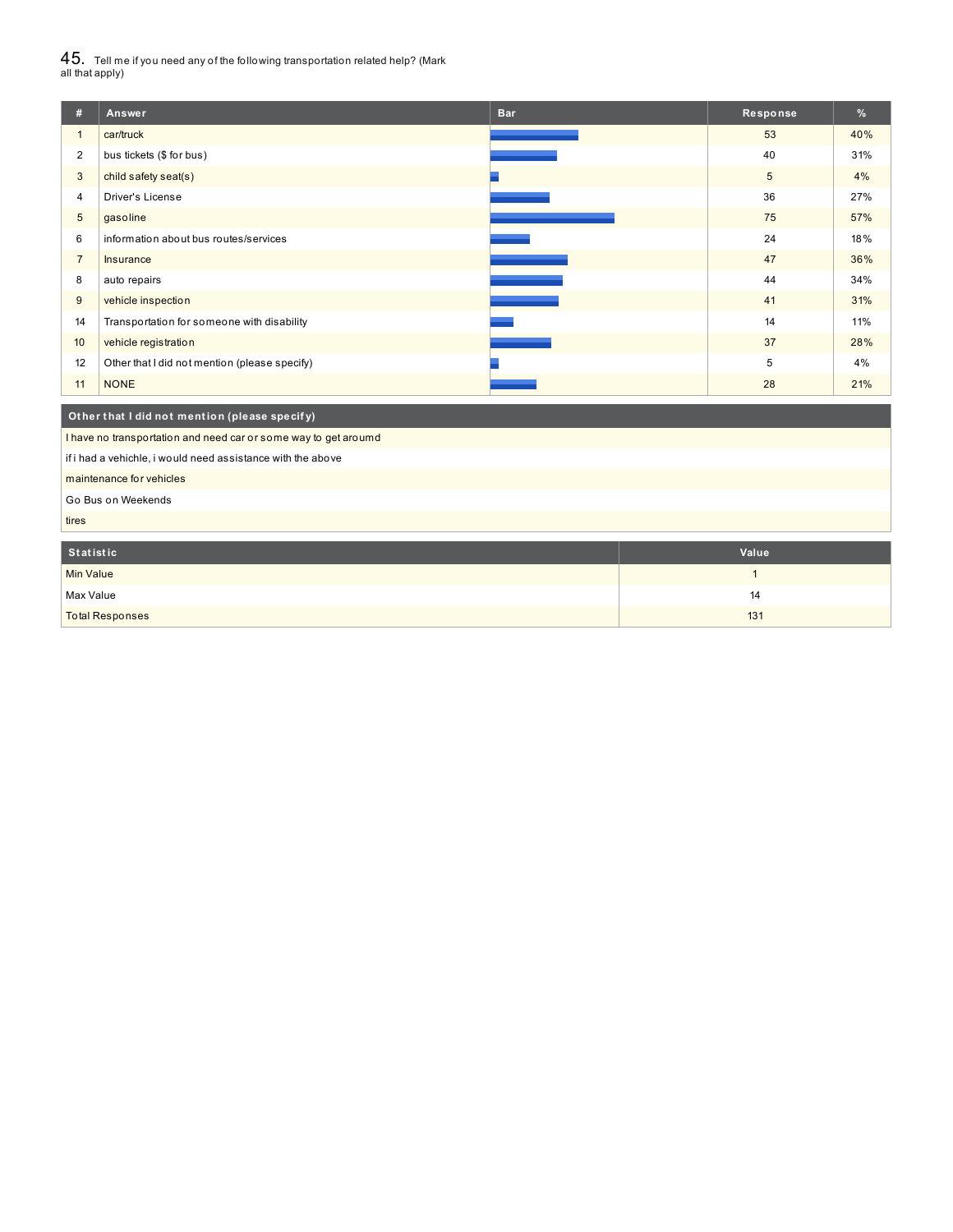# ${\bf 46}_{\cdot}$  Have you ever lost a job (or not been able to accept a job offer) because<br>of transportation issues?

| #                         | Answer | <b>Bar</b>     | Response |      | %   |
|---------------------------|--------|----------------|----------|------|-----|
| $\mathbf{1}$              | Yes    |                | 57       |      | 43% |
| $\overline{2}$            | No     |                |          | 77   | 57% |
|                           | Total  |                | 134      |      |     |
| Statistic                 |        |                | Value    |      |     |
| <b>Min Value</b>          |        |                |          |      |     |
| Max Value                 |        | $\overline{2}$ |          |      |     |
| Mean                      |        |                |          | 1.57 |     |
| Variance                  |        | 0.25           |          |      |     |
| <b>Standard Deviation</b> |        | 0.50           |          |      |     |
| <b>Total Responses</b>    |        |                | 134      |      |     |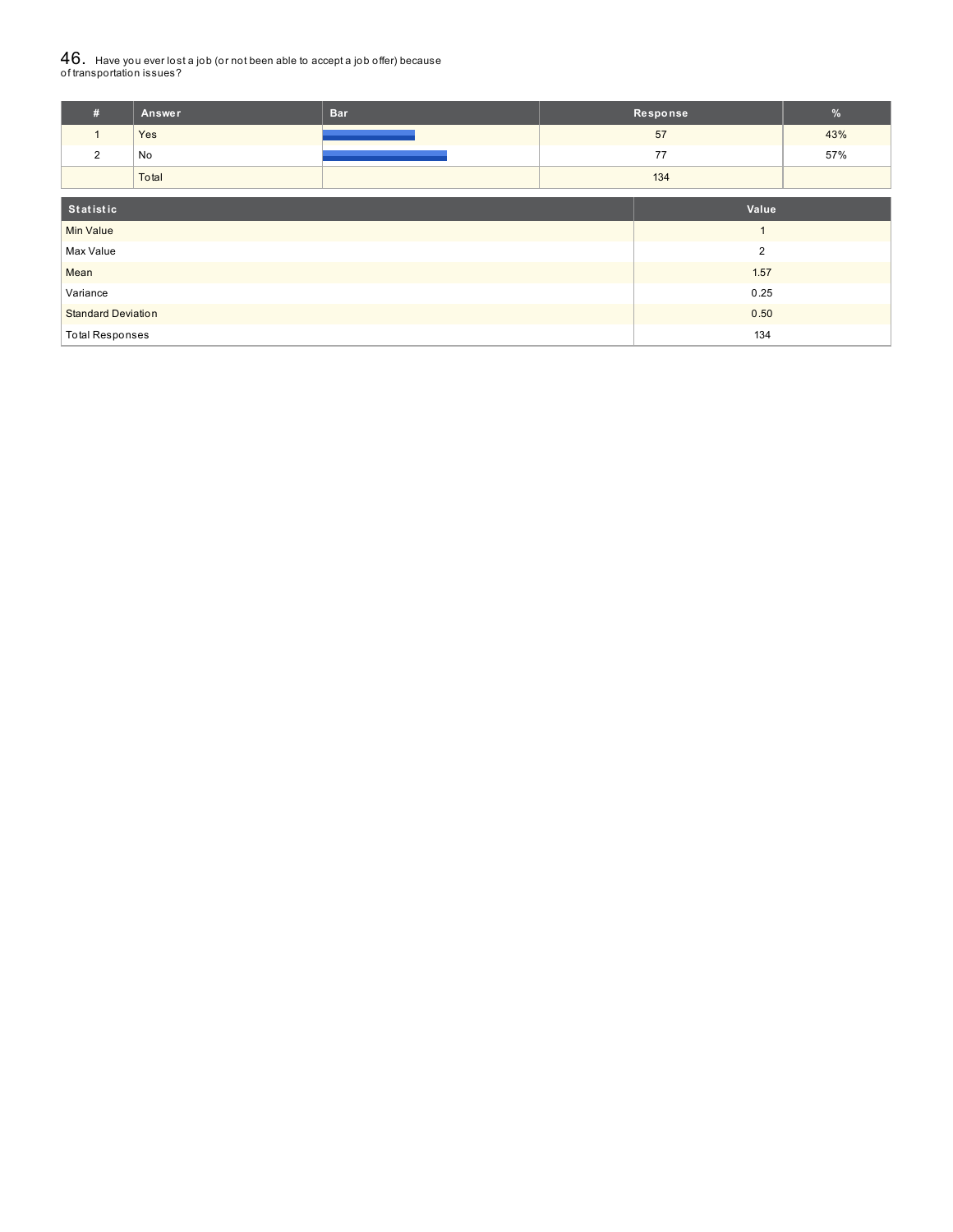$47_\cdot$  Please tell me if you are in need of help with any of these things: (Mark all<br>that apply)

| #              | Answer                                     | <b>Bar</b> | Response        | %   |
|----------------|--------------------------------------------|------------|-----------------|-----|
| $\mathbf{1}$   | Alcohol and drug abuse                     |            | 9               | 7%  |
| 2              | Anger control                              |            | 25              | 19% |
| 3              | Caregiver support                          |            | 10 <sup>°</sup> | 8%  |
| 4              | Couples communication                      |            | 17              | 13% |
| 5              | Depression                                 |            | 58              | 44% |
| 6              | Disability counseling                      |            | 26              | 20% |
| $\overline{7}$ | Elder abuse                                |            | 3               | 2%  |
| 8              | Family conflicts                           |            | 28              | 21% |
| 9              | Making decisions/problem solving           |            | 34              | 26% |
| 11             | Parenting classes                          |            | 10              | 8%  |
| 12             | Personal problems                          |            | 40              | 30% |
| 13             | Planning for the future/ Goal setting      |            | 42              | 32% |
| 14             | Post Traumatic Stress Disorder (PTSD)      |            | 24              | 18% |
| 15             | Self-esteem                                |            | 34              | 26% |
| 16             | Spouse or child abuse                      |            | 14              | 11% |
| 17             | Thoughts of suicide (in the past 6 months) |            | 14              | 11% |
| 18             | Trauma                                     |            | 24              | 18% |
| 19             | Victimization                              |            | 21              | 16% |
| 20             | other (please specify)                     |            | 8               | 6%  |
| 10             | <b>NONE</b>                                |            | 40              | 30% |

### **ot her (please specif y)**

I

| anxiety, pain                                                                                                         |       |  |  |  |  |
|-----------------------------------------------------------------------------------------------------------------------|-------|--|--|--|--|
| Victim of family violance patient at andrews center                                                                   |       |  |  |  |  |
| finding a job and a place to live                                                                                     |       |  |  |  |  |
| Senior Citizen Community Social Events                                                                                |       |  |  |  |  |
| <b>Legal Problems</b>                                                                                                 |       |  |  |  |  |
| Suspicious about roommate trying to poison or otherwise kill me and also I have thoughts about sex that I cannot stop |       |  |  |  |  |
| Panic attacks (4-5 hours each time)                                                                                   |       |  |  |  |  |
| Recovery from major accident stamina                                                                                  |       |  |  |  |  |
|                                                                                                                       |       |  |  |  |  |
| <b>Statistic</b>                                                                                                      | Value |  |  |  |  |
| <b>Min Value</b>                                                                                                      |       |  |  |  |  |
| 20<br>Max Value                                                                                                       |       |  |  |  |  |
| 132<br><b>Total Responses</b>                                                                                         |       |  |  |  |  |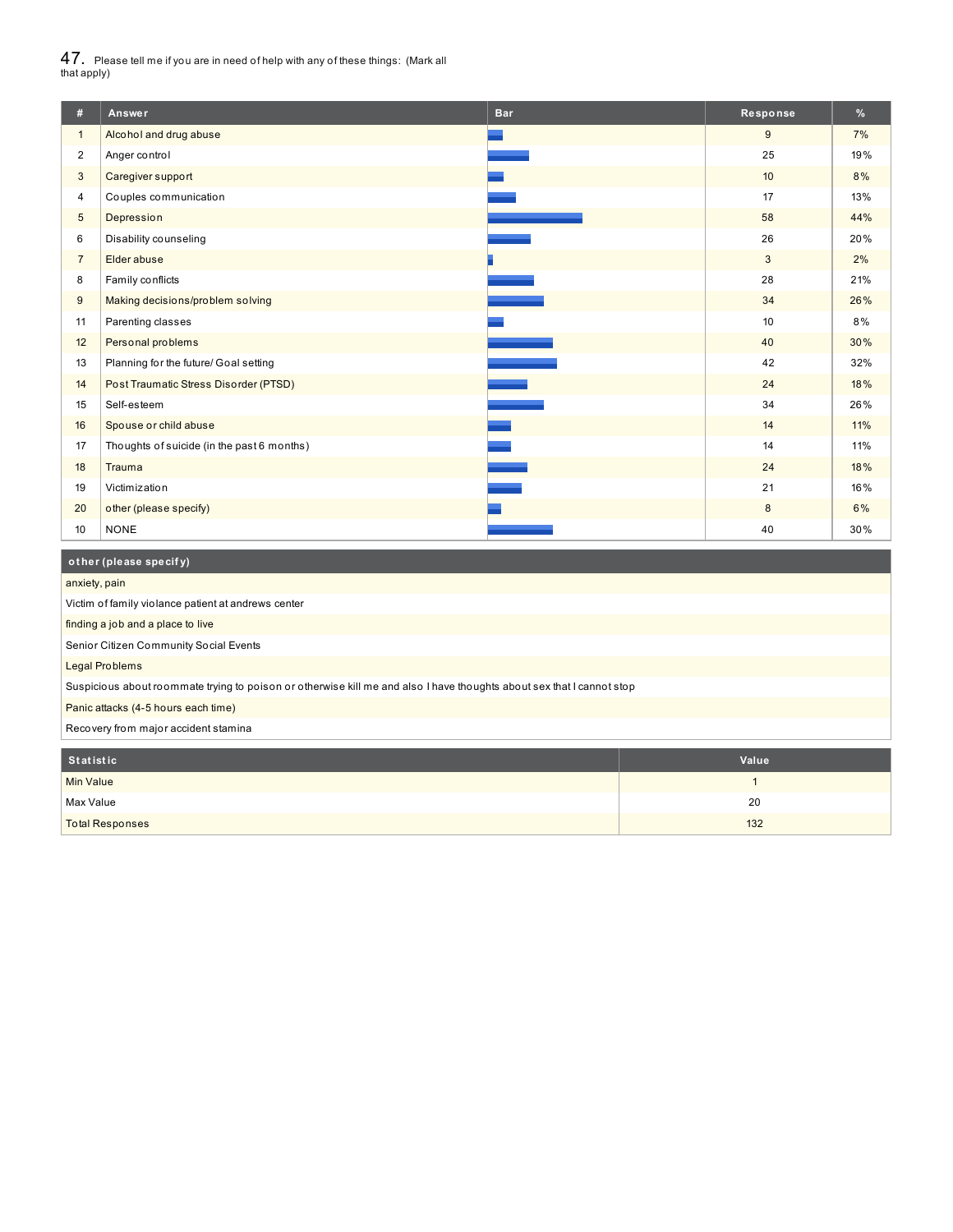## 48. Where do you usually get your food?

| <b>Text Response</b>                                                                                                    |
|-------------------------------------------------------------------------------------------------------------------------|
| Walmart, Supermercado Monterrey                                                                                         |
| Walmart                                                                                                                 |
| supermarket                                                                                                             |
| Walmart, Food Bank                                                                                                      |
| walmart or super one                                                                                                    |
| supermarket                                                                                                             |
| Walmart                                                                                                                 |
| Grocery Store                                                                                                           |
| super one                                                                                                               |
| SNAP or buy with cash at grocery store                                                                                  |
| Walmart                                                                                                                 |
| <b>PATH</b>                                                                                                             |
| Grocery store or food bank                                                                                              |
| Siper One Foods                                                                                                         |
| walmart                                                                                                                 |
| Super One Foods                                                                                                         |
| <b>Salvation Army</b>                                                                                                   |
| Super One Foods                                                                                                         |
| supermarket, churches                                                                                                   |
| supermarket                                                                                                             |
| <b>ETCC Shelter</b>                                                                                                     |
| supermarket                                                                                                             |
| grocery store                                                                                                           |
| super market                                                                                                            |
| grocery store or pantry                                                                                                 |
| super one walmart or brookshires                                                                                        |
| <b>PATH</b>                                                                                                             |
| super 1                                                                                                                 |
| super 1 and walmart                                                                                                     |
| store walmart super one                                                                                                 |
| Walmart, SuperOne                                                                                                       |
| walmart or super one                                                                                                    |
| use food stamps at grocery store                                                                                        |
| Grocery store                                                                                                           |
| salvation army                                                                                                          |
| use food stamps at super 1                                                                                              |
| super 1 and organizations                                                                                               |
| PATH or super 1                                                                                                         |
| super one                                                                                                               |
| grocery store sometimes pantry                                                                                          |
| food stamps or helping hands places such as PATH and st. vincent de paul                                                |
| PATH                                                                                                                    |
| SNAP, Grocery Stores, ETCC Shelter                                                                                      |
| super 1                                                                                                                 |
| Andrew's Center (2meals/day mon-thurs) or mother's house but often does not eat there, or brookshires/walmart/super one |
| Walmart                                                                                                                 |
| walmart                                                                                                                 |
| Food stamps-- human resource                                                                                            |
| grocery store, food pantry                                                                                              |
| Grocery store - Wal Mart                                                                                                |
| Salvation Army, Food Stamps, Loaves and Fishes, Mission Tyler                                                           |
|                                                                                                                         |

dollar tree and super 1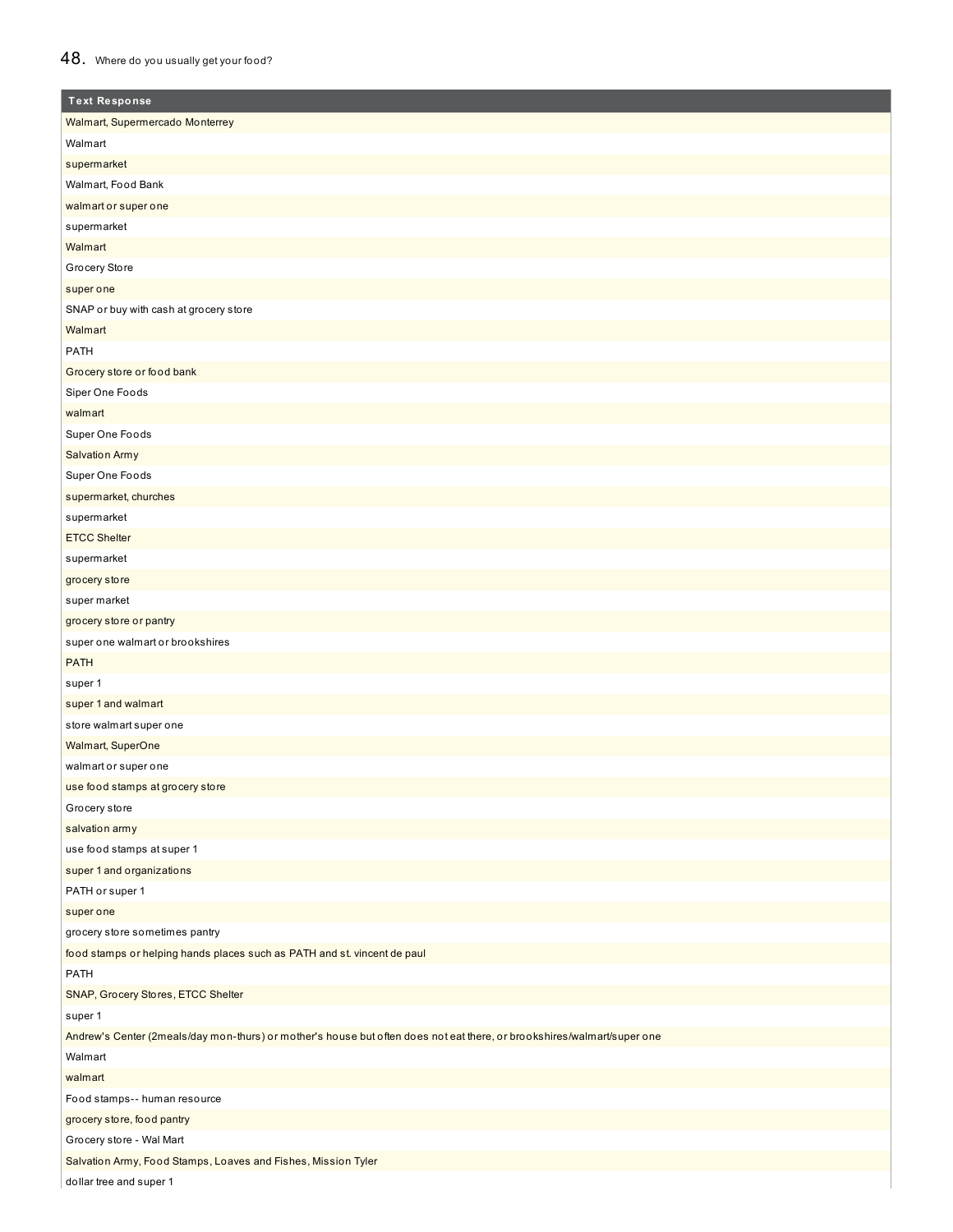| <b>ETCC Shelter</b>                                                                         |       |
|---------------------------------------------------------------------------------------------|-------|
| brookshire's or walmart                                                                     |       |
| from st. paul's, caring kitchen, and First Baptist                                          |       |
| church of christ benevolence center, PATH, episcopal church,                                |       |
| food stamps, in tyler--churches when she is in tyler                                        |       |
| mother, dollar store                                                                        |       |
|                                                                                             |       |
| Grocery store                                                                               |       |
| Salvation, eat out                                                                          |       |
| Super 1 or las Iglesias a pedir (or the churches to ask for it)                             |       |
| PATH and a church that's right up the street from PATH that I can't remember the name of    |       |
| Pantries and Super 1                                                                        |       |
| Salvation Army, Food Stamps                                                                 |       |
| PATH, Some grocery                                                                          |       |
| Path, churches, Aldridge, and sometimes grocery store                                       |       |
| SNAP, Walmart,                                                                              |       |
| Grocery Store                                                                               |       |
| Kroger                                                                                      |       |
| Grocery                                                                                     |       |
| Brookshires or Wal-Mart grocery store                                                       |       |
| grocery store                                                                               |       |
| PATH, grocery store, Salvation Army, St Vincent de Paul                                     |       |
| Grocery Store                                                                               |       |
| super 1 and walmart                                                                         |       |
| food stamps or family                                                                       |       |
| grocery store with food stamps                                                              |       |
| Brookshires, Dollar Store                                                                   |       |
| family dollar, girlfriend                                                                   |       |
| Salvation Army and uses SNAP card or church under the bridge or other churches serving food |       |
| <b>Walmart and Super 1</b>                                                                  |       |
| Food Banks/Pantries, Grocery Stores with SNAP benefits                                      |       |
| Walmart                                                                                     |       |
| Walmart                                                                                     |       |
| <b>Azleboy Ranch</b>                                                                        |       |
| Salvation Army, mission tyler, PATH, trinity, first baptist                                 |       |
| food pantry, PATH, family assistance, St Paul                                               |       |
| Salvation Army, church, or sometimes people give me food or I get it at the store.          |       |
| Super one, Food pantry,                                                                     |       |
| salvation army, churches                                                                    |       |
| Super One, misc church food banks                                                           |       |
| Grocery Store                                                                               |       |
| Friends give me food                                                                        |       |
| <b>Brookshiers</b>                                                                          |       |
| The Veteran's Home (Pegues) provides it                                                     |       |
| Salvation Army                                                                              |       |
| Walmart                                                                                     |       |
| walmart                                                                                     |       |
| SNAP, brooksshires, dollar general, PATH, baptist church in Winona                          |       |
| <b>Brookshires</b>                                                                          |       |
| This table has more than 100 rows. Click here to view all responses                         |       |
| Statistic                                                                                   | Value |
| <b>Total Responses</b>                                                                      | 129   |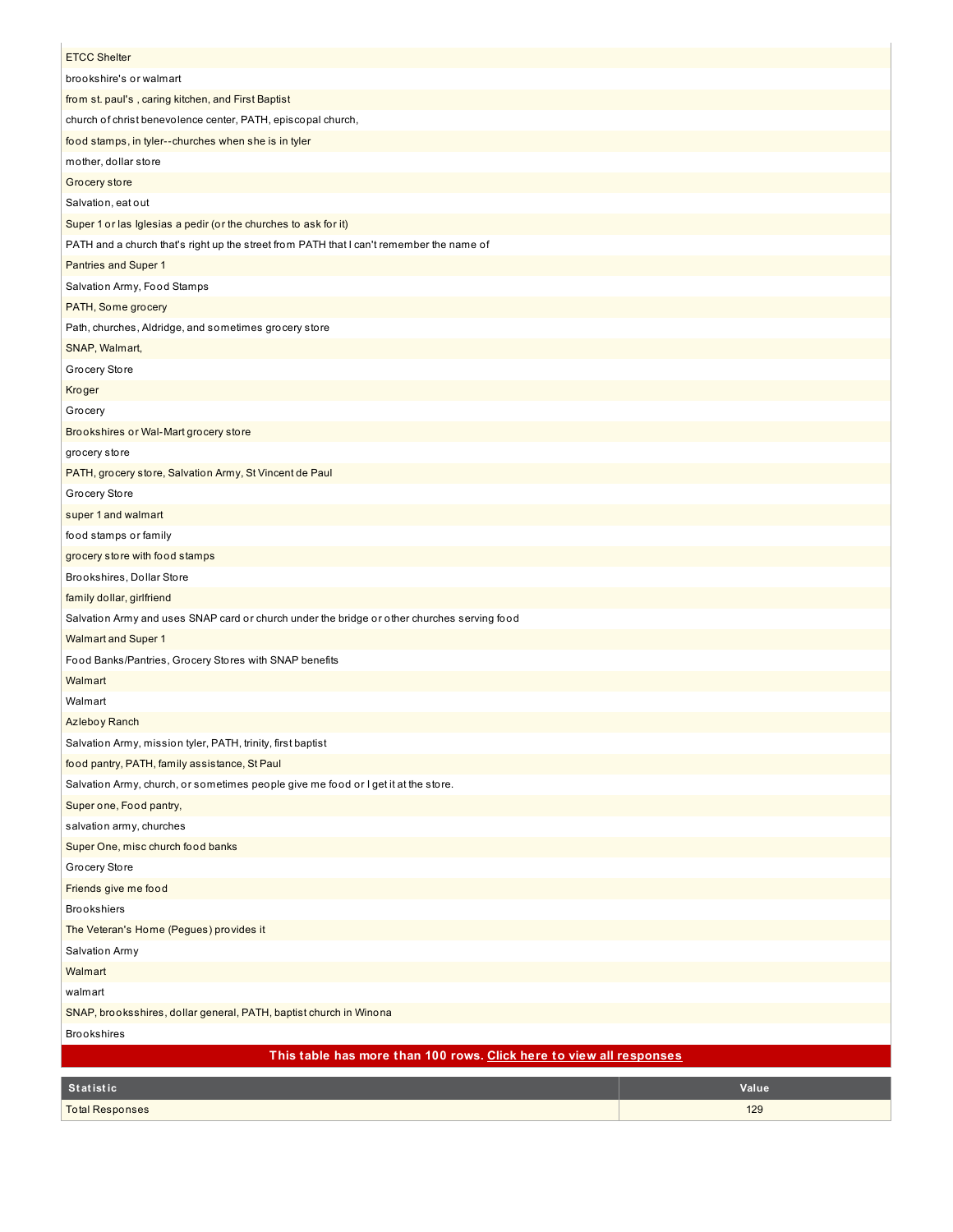# $49_\cdot$  Do you need information on how to cook food for any of these special<br>diets? (Read list and mark all that apply)

| #              | Answer                      | <b>Bar</b> | Response | %     |
|----------------|-----------------------------|------------|----------|-------|
| 1              | <b>Diabetes</b>             |            | 31       | 63%   |
| 2              | Hypertension                |            | 27       | 55%   |
| 3              | <b>Heart Disease</b>        |            | 21       | 43%   |
| $\overline{4}$ | <b>HIV/AIDS</b>             |            | C        | 4%    |
| 5              | Gluten free                 |            | 8        | 16%   |
| 6              | No, do not need information |            | 5        | 10%   |
| $\overline{ }$ | Other                       |            | $\Omega$ | $0\%$ |

#### **Ot her**

| Statistic              | Value |
|------------------------|-------|
| Min Value              |       |
| Max Value              |       |
| <b>Total Responses</b> | 49    |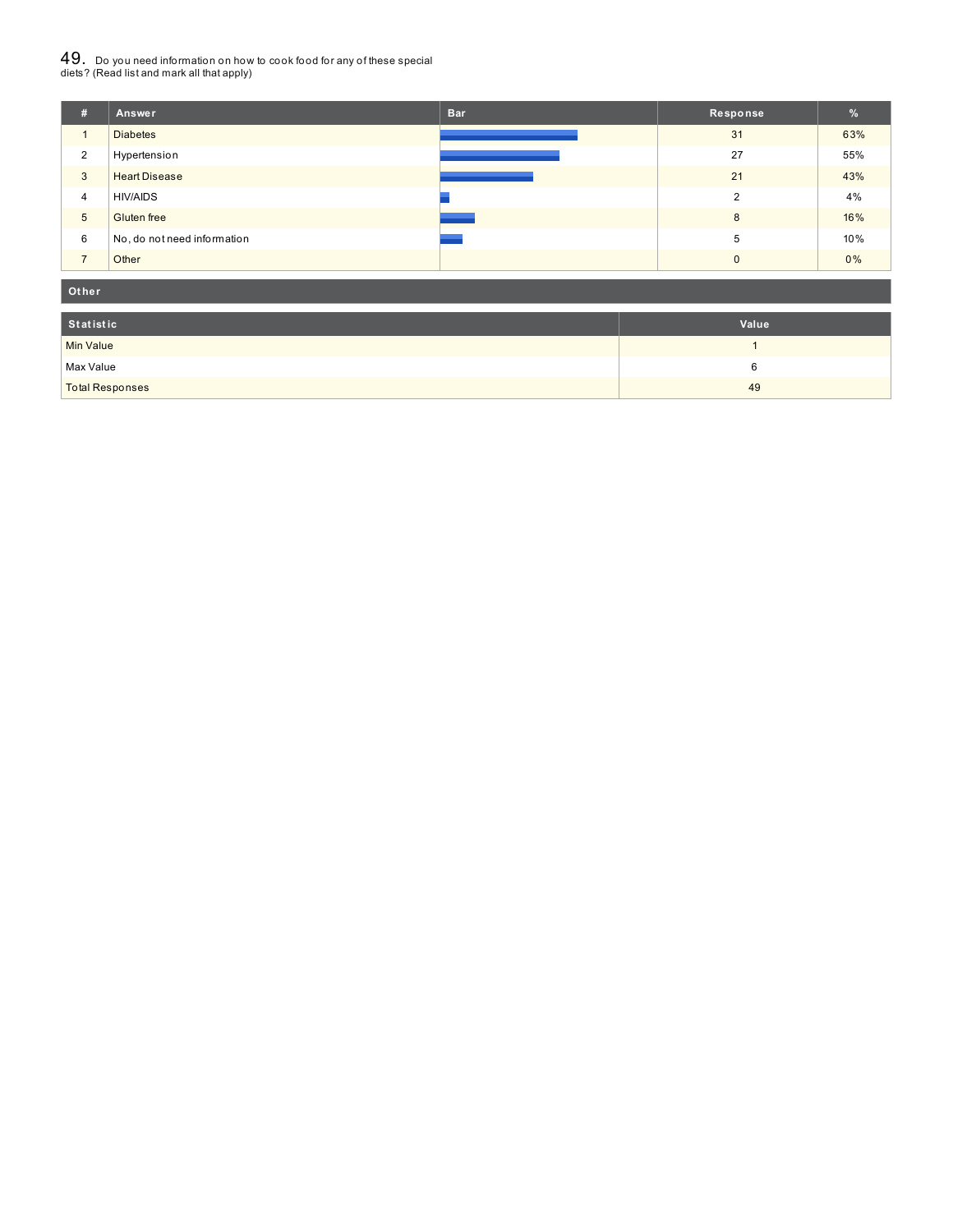### 50. Do you need information on food nutrition?

| #                         | Answer | <b>Bar</b> |                | Response       | %   |
|---------------------------|--------|------------|----------------|----------------|-----|
| $\mathbf{1}$              | Yes    |            |                | 51             | 38% |
| 2                         | No     |            |                | 83             | 62% |
|                           | Total  |            | 134            |                |     |
| Statistic<br>Value        |        |            |                |                |     |
|                           |        |            |                |                |     |
| <b>Min Value</b>          |        |            |                | $\overline{1}$ |     |
| Max Value                 |        |            | $\overline{2}$ |                |     |
| Mean                      |        |            |                | 1.62           |     |
| Variance                  |        | 0.24       |                |                |     |
| <b>Standard Deviation</b> |        | 0.49       |                |                |     |
| <b>Total Responses</b>    |        |            | 134            |                |     |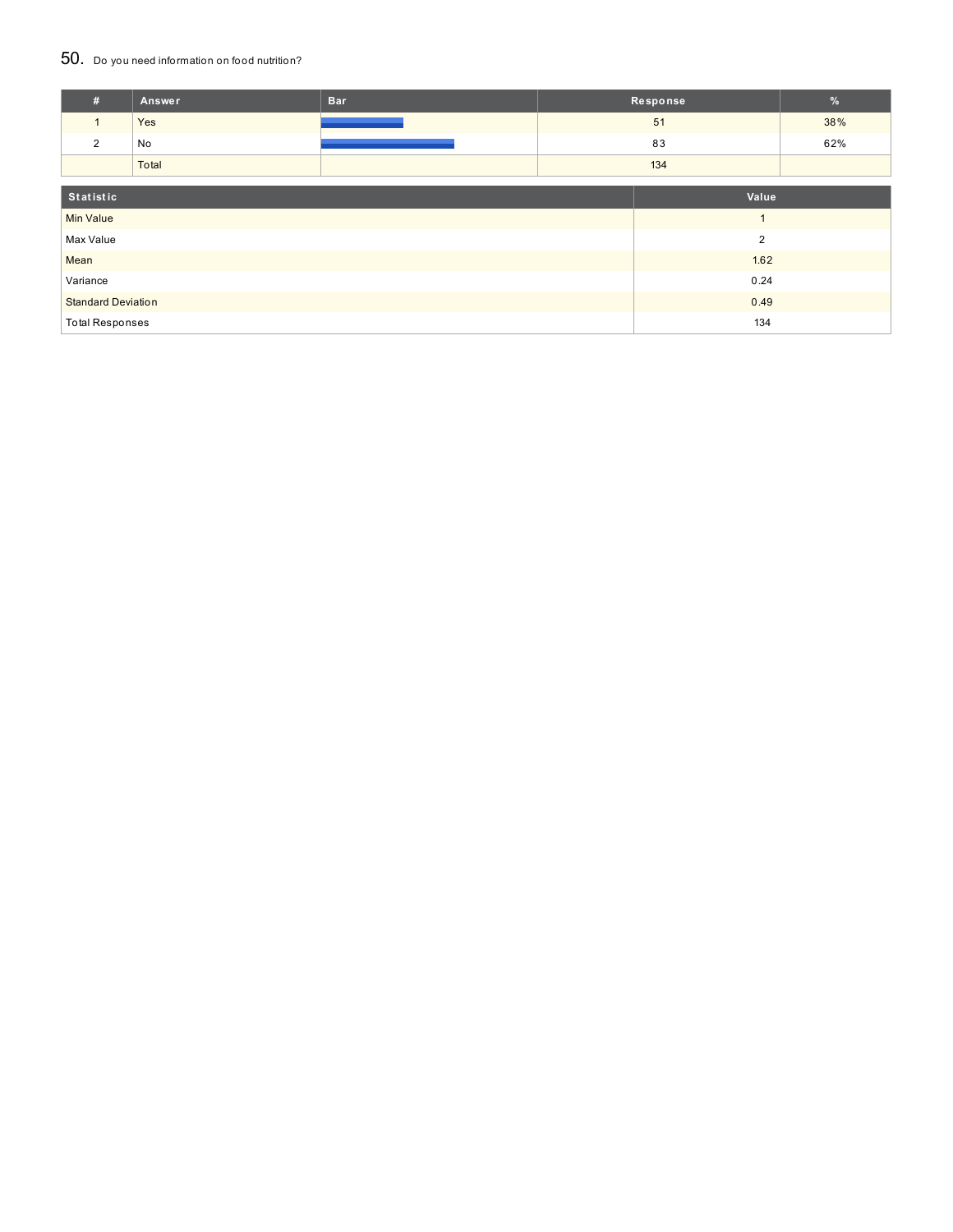## 51. Do you need to know how to store food so it will last longer?

| #                         | <b>Answer</b> | <b>Bar</b>     | Response |       | $\%$ |
|---------------------------|---------------|----------------|----------|-------|------|
|                           | Yes           |                | 40       |       | 30%  |
| $\overline{2}$            | No            |                |          | 93    | 70%  |
|                           | Total         |                |          | 133   |      |
| Statistic                 |               |                |          | Value |      |
| <b>Min Value</b>          |               | $\overline{A}$ |          |       |      |
| Max Value                 |               | $\overline{2}$ |          |       |      |
| Mean                      |               |                |          | 1.70  |      |
| Variance                  |               | 0.21           |          |       |      |
| <b>Standard Deviation</b> |               |                | 0.46     |       |      |
| <b>Total Responses</b>    |               |                | 133      |       |      |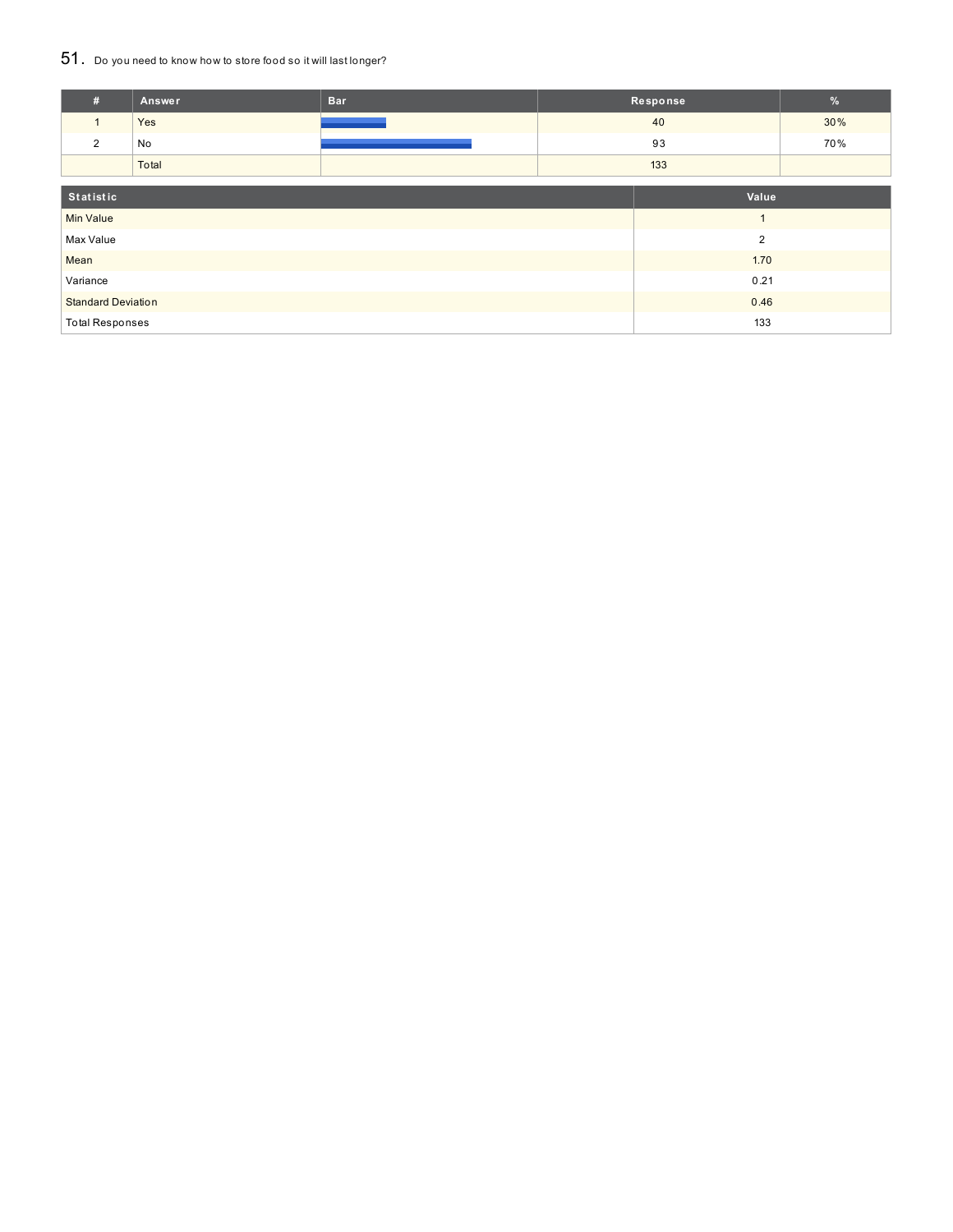# $52_\cdot$  Please tell me if you or someone in your household has any of these<br>healthcare needs. (Read list and mark all that apply)

| #               | Answer                                      | <b>Bar</b> | Response       | %     |  |  |  |  |
|-----------------|---------------------------------------------|------------|----------------|-------|--|--|--|--|
| $\mathbf{1}$    | Adult diagnosed with disability             |            | 41             | 30%   |  |  |  |  |
| 2               | AIDS/HIV risk                               |            | $\mathbf{1}$   | $1\%$ |  |  |  |  |
| 3               | Child diagnosed with disability             |            | 9              | 7%    |  |  |  |  |
| 4               | Dental care                                 |            | 96             | 71%   |  |  |  |  |
| $5\phantom{.0}$ | <b>Diabetes</b>                             |            | 43             | 32%   |  |  |  |  |
| 6               | Eye/vision care                             |            | 135            | 100%  |  |  |  |  |
| $\overline{7}$  | <b>General Medical care</b>                 |            | 79             | 59%   |  |  |  |  |
| 8               | Hearing care                                |            | 32             | 24%   |  |  |  |  |
| 9               | <b>Heart Disease</b>                        |            | 23             | 17%   |  |  |  |  |
| 10              | Hypertension                                |            | 52             | 39%   |  |  |  |  |
| 11              | Medical equipment                           |            | 23             | 17%   |  |  |  |  |
| 12              | Mental Health care                          |            | 36             | 27%   |  |  |  |  |
| 13              | <b>NONE</b>                                 |            | 65             | 48%   |  |  |  |  |
| 15              | prescription medication (\$ for)            |            | 2              | $1\%$ |  |  |  |  |
| 16              | Prosthesis                                  |            | 21             | 16%   |  |  |  |  |
| 17              | Pulmonary Disease (COPD, Emphysema, Asthma) |            | $\overline{2}$ | $1\%$ |  |  |  |  |
| 18              | STD's (Sexually transmitted diseases)       |            | $6\phantom{1}$ | 4%    |  |  |  |  |
| 19              | Substance abuse treatment                   |            | $\mathbf{1}$   | $1\%$ |  |  |  |  |
| 20              | Teen pregnancy                              |            | 49             | 36%   |  |  |  |  |
| 21              | Transportation to appointments              |            | 51             | 38%   |  |  |  |  |
| 22              | Other                                       |            | $\mathbf{1}$   | $1\%$ |  |  |  |  |
| 23              | sleep problems                              |            | $\pmb{0}$      | 0%    |  |  |  |  |
|                 | Other                                       |            |                |       |  |  |  |  |

| Statistic              | Value |
|------------------------|-------|
| <b>Min Value</b>       |       |
| Max Value              | 22    |
| <b>Total Responses</b> | 135   |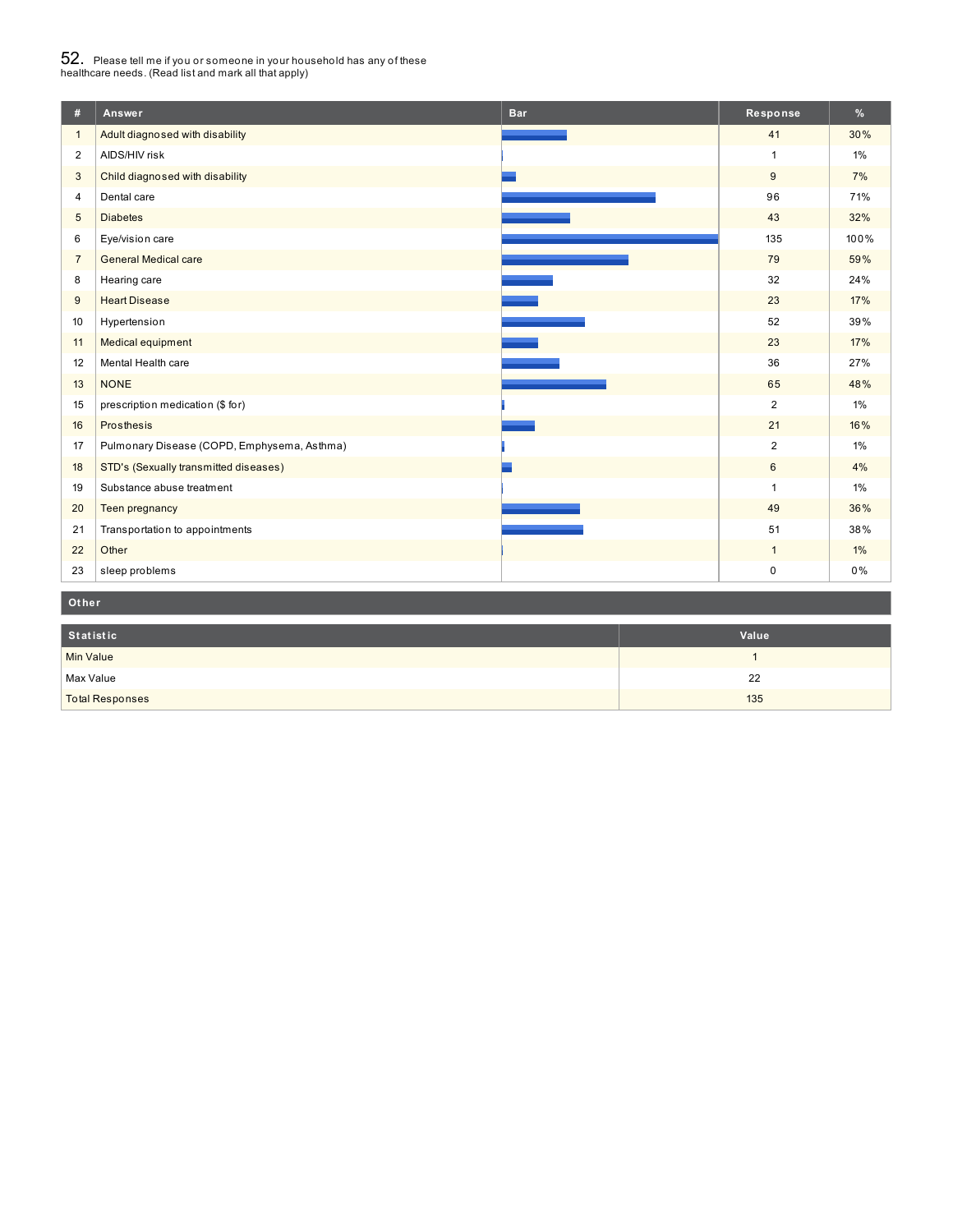### 53. Do you have health insurance or other health care coverage?

| $\#$                 | Answer                                           | <b>Bar</b> | Response | $\%$ |  |  |  |
|----------------------|--------------------------------------------------|------------|----------|------|--|--|--|
| $\mathbf{1}$         | Yes, please specify                              |            | 72       | 53%  |  |  |  |
| $\sqrt{2}$           | No                                               |            | 63       | 47%  |  |  |  |
|                      | Total                                            |            | 135      |      |  |  |  |
|                      |                                                  |            |          |      |  |  |  |
|                      | Yes, please specify                              |            |          |      |  |  |  |
|                      | Co-Pay pays a small percentage of Doctor visits. |            |          |      |  |  |  |
| Medicaid             |                                                  |            |          |      |  |  |  |
| insurance            |                                                  |            |          |      |  |  |  |
| Medicare             |                                                  |            |          |      |  |  |  |
| Medicare             |                                                  |            |          |      |  |  |  |
| Medicare             |                                                  |            |          |      |  |  |  |
|                      | <b>Blue Cross &amp; Medicare</b>                 |            |          |      |  |  |  |
|                      | Medicare and Medicaid                            |            |          |      |  |  |  |
| VA                   |                                                  |            |          |      |  |  |  |
| Medicaid             |                                                  |            |          |      |  |  |  |
| Medicare             |                                                  |            |          |      |  |  |  |
|                      | Medicare and Medicaid                            |            |          |      |  |  |  |
| Medicare             |                                                  |            |          |      |  |  |  |
| Idigent care         |                                                  |            |          |      |  |  |  |
| Medicare             |                                                  |            |          |      |  |  |  |
| Medicaid             |                                                  |            |          |      |  |  |  |
| Aflac                |                                                  |            |          |      |  |  |  |
| Medicaid             |                                                  |            |          |      |  |  |  |
| blue cross           |                                                  |            |          |      |  |  |  |
|                      | <b>Blue Cross Blue Shield</b>                    |            |          |      |  |  |  |
| Amerigroup Medicaid  |                                                  |            |          |      |  |  |  |
| Medicaid             |                                                  |            |          |      |  |  |  |
| Medicare             |                                                  |            |          |      |  |  |  |
| Medicare             |                                                  |            |          |      |  |  |  |
| united healthcare    |                                                  |            |          |      |  |  |  |
| medicaid             |                                                  |            |          |      |  |  |  |
| possible MEDICAID,   |                                                  |            |          |      |  |  |  |
| <b>Health Spring</b> |                                                  |            |          |      |  |  |  |
| Medicaid             |                                                  |            |          |      |  |  |  |
|                      | Parkland Servicio de caridad                     |            |          |      |  |  |  |
| Medicare             |                                                  |            |          |      |  |  |  |
| Medicaire Advantage  |                                                  |            |          |      |  |  |  |
| Medicare             | Medicare United Healthcare Plan Care Improvement |            |          |      |  |  |  |
|                      |                                                  |            |          |      |  |  |  |
| <b>TML</b>           |                                                  |            |          |      |  |  |  |
|                      | TML and Medicaid for kids                        |            |          |      |  |  |  |
|                      | Cigna                                            |            |          |      |  |  |  |
|                      | Medicare; Medicaid                               |            |          |      |  |  |  |
|                      | MDCR/MDCD                                        |            |          |      |  |  |  |
|                      | Medicare Supplment                               |            |          |      |  |  |  |
| Medicaid             | Medicare/UT BCBS                                 |            |          |      |  |  |  |
| Medicaid             |                                                  |            |          |      |  |  |  |
| Medicare Medicaid    |                                                  |            |          |      |  |  |  |
| Medicaid             |                                                  |            |          |      |  |  |  |
| Medicaid             |                                                  |            |          |      |  |  |  |
| tricare              |                                                  |            |          |      |  |  |  |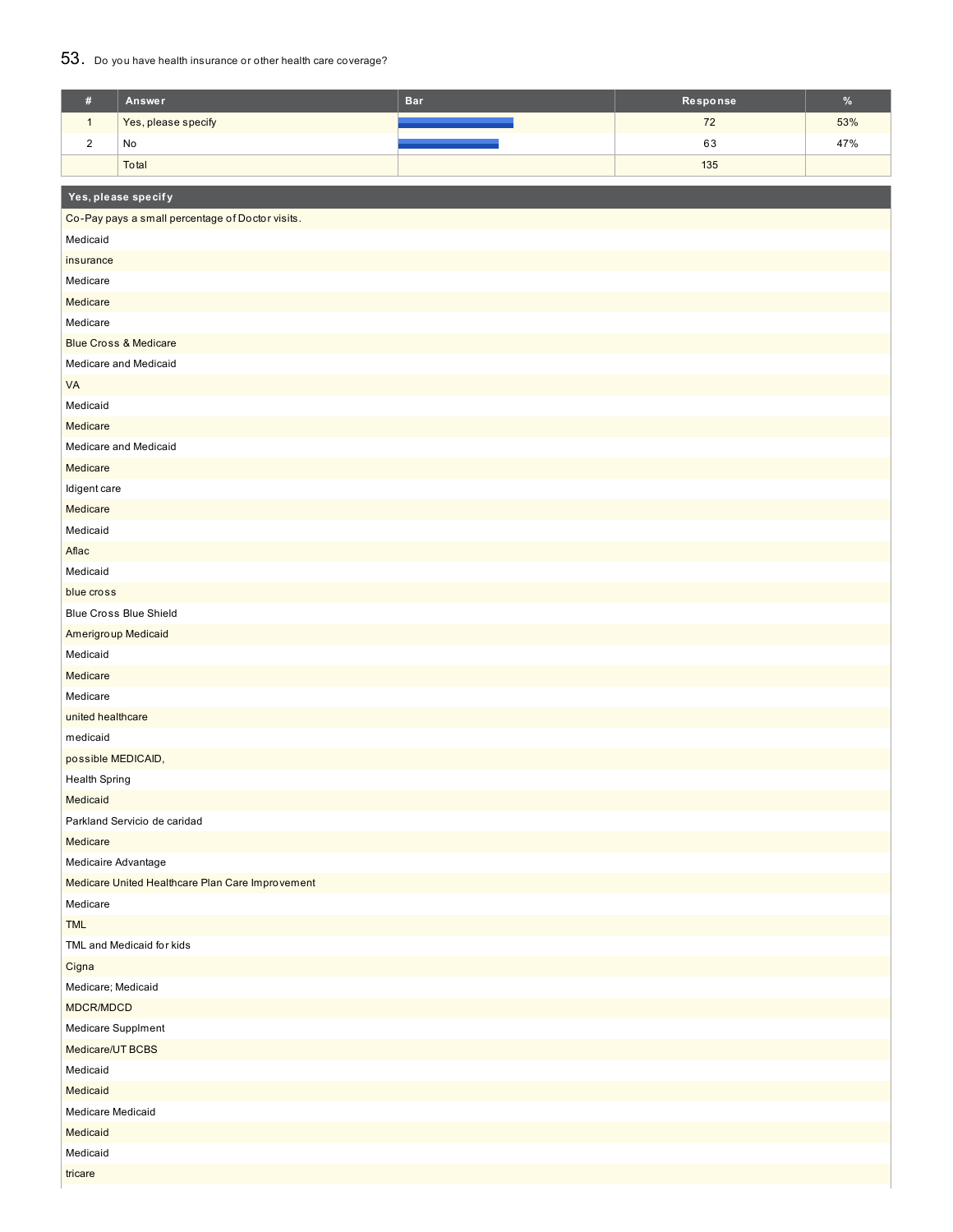| Medicaid                      |
|-------------------------------|
| Employer Insurance            |
| Medicaid                      |
| on mother's policy            |
| Medcare                       |
| Medicaid                      |
| Medicaid                      |
| Medicaid and medicare         |
| Medicare                      |
| Medicaid and medicare         |
| Employer                      |
| blue shield                   |
| Medicaid                      |
| state                         |
| <b>Blue Cross Blue Shield</b> |
| <b>US Military Services</b>   |
| Medicare                      |
| Medicare and ARP              |
| Medicaid                      |
| Medicaid                      |
|                               |

| Statistic                 | Value |
|---------------------------|-------|
| <b>Min Value</b>          |       |
| Max Value                 | റ     |
| Mean                      | 1.47  |
| Variance                  | 0.25  |
| <b>Standard Deviation</b> | 0.50  |
| <b>Total Responses</b>    | 135   |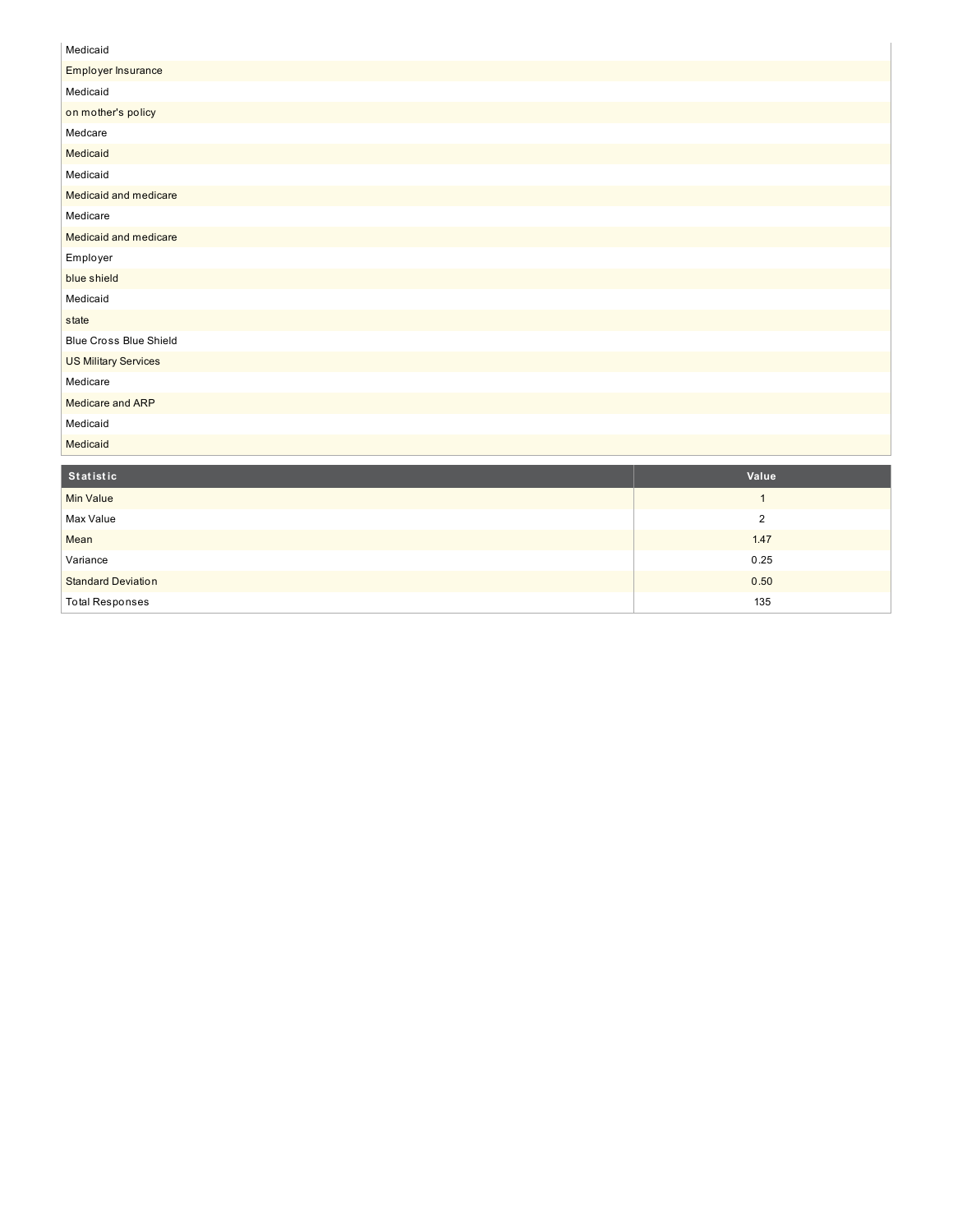## 54. Are there others in your household who are uninsured?

| #                         | Answer                                 | <b>Bar</b> | Response | %   |  |
|---------------------------|----------------------------------------|------------|----------|-----|--|
| $\overline{2}$            | Yes                                    |            | 23       | 32% |  |
|                           | No, others in household have insurance |            | 28       | 39% |  |
| $\mathbf{3}$              | No others in my household              |            | 20       | 28% |  |
|                           | Total                                  |            | 71       |     |  |
| Statistic                 |                                        |            |          |     |  |
| <b>Min Value</b>          |                                        |            |          |     |  |
| Max Value                 |                                        |            | 3        |     |  |
| Mean                      |                                        |            | 1.89     |     |  |
| Variance                  |                                        |            | 0.67     |     |  |
| <b>Standard Deviation</b> |                                        |            | 0.82     |     |  |
|                           | <b>Total Responses</b>                 |            | 71       |     |  |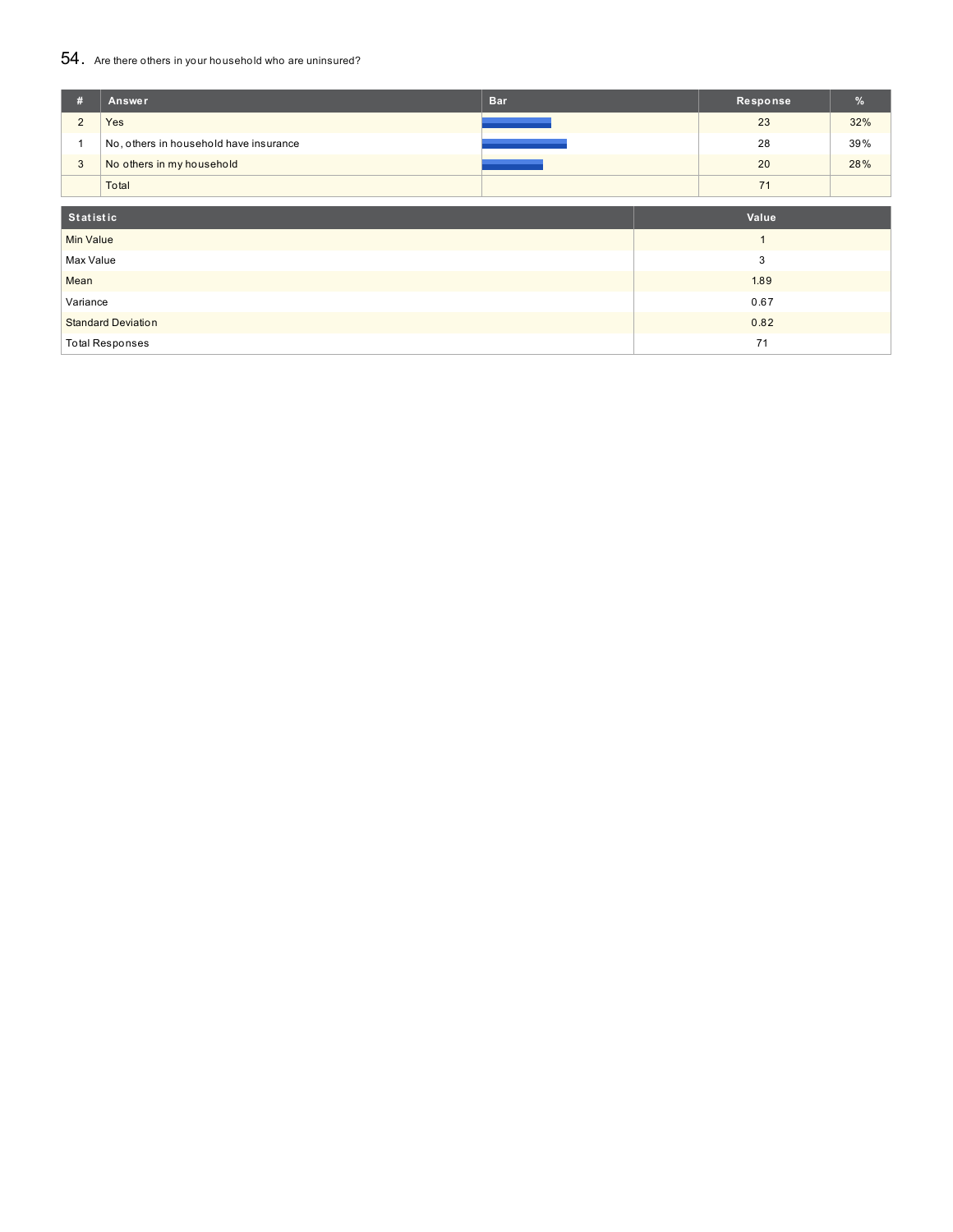## 55. Who provides your health insurance?

| Ŧ. | Answer     | <b>Bar</b> | Response | $\%$ |
|----|------------|------------|----------|------|
|    | Self       |            |          | 10%  |
|    | Employer   |            | 11       | 15%  |
| 3  | Government |            | 46       | 64%  |
| 4  | Other      |            | о<br>Ö   | 11%  |
|    | Total      |            | 72       |      |

| Other                               |              |  |  |
|-------------------------------------|--------------|--|--|
| Medicaid                            |              |  |  |
| previous employer and governement   |              |  |  |
| Medicare                            |              |  |  |
| husband's employment and government |              |  |  |
| Parkland                            |              |  |  |
| Parents                             |              |  |  |
| mother                              |              |  |  |
| <b>Health Spring</b>                |              |  |  |
| Statistic                           | Value        |  |  |
|                                     |              |  |  |
| <b>Min Value</b>                    | $\mathbf{1}$ |  |  |
| Max Value                           | 4            |  |  |
| Mean                                | 2.76         |  |  |
| Variance                            | 0.61         |  |  |
| <b>Standard Deviation</b>           | 0.78         |  |  |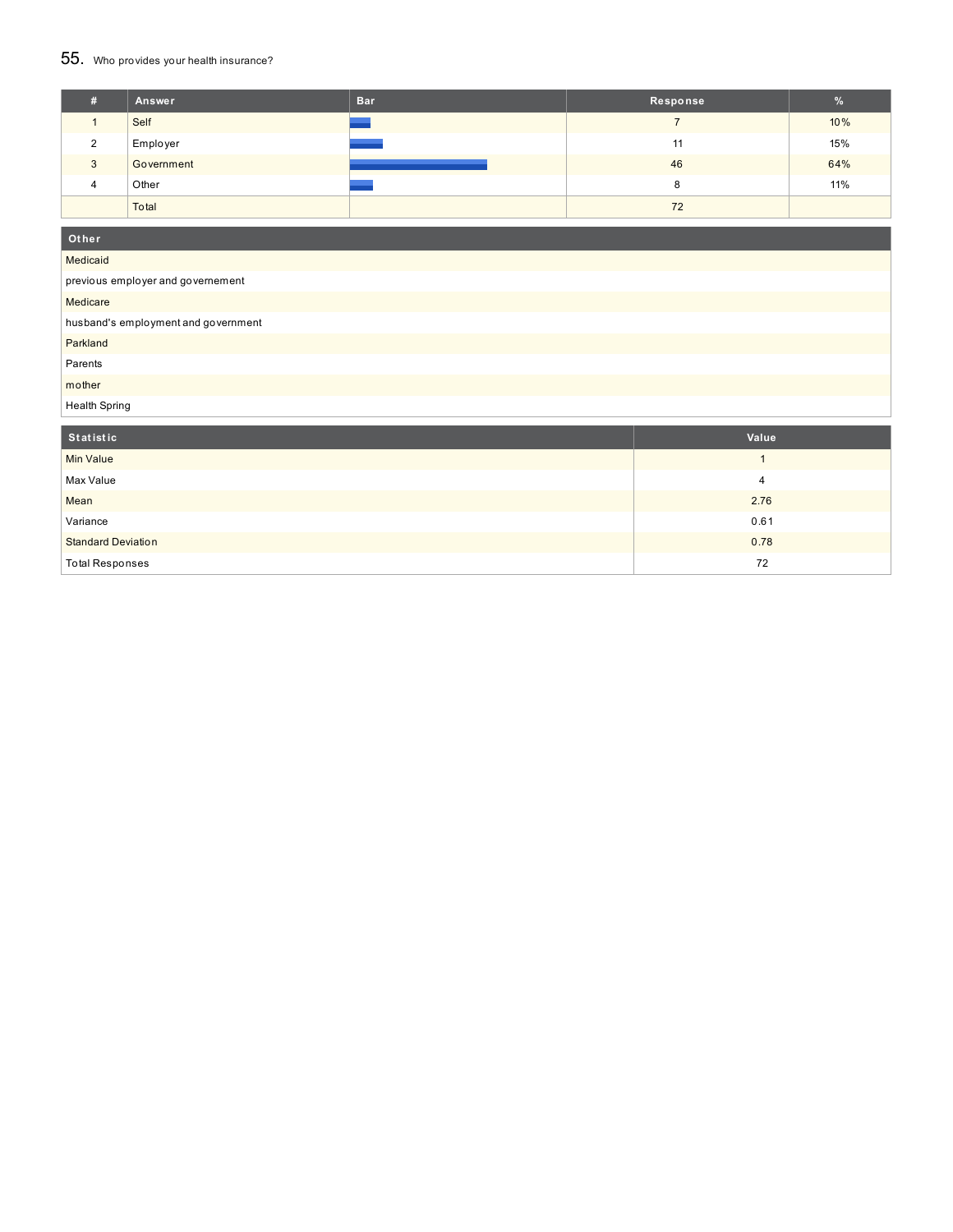# $56_\cdot$  Tell me if you have any of these financial needs or problems. (Read list<br>and mark all that apply)

| #               | Answer                                                                                                                                           | <b>Bar</b> | Response       | %   |
|-----------------|--------------------------------------------------------------------------------------------------------------------------------------------------|------------|----------------|-----|
|                 | Achieving a "living wage" of income (if you achieve a "living wage" it means you don't need help<br>from social services or government programs) |            | 80             | 59% |
| 2               | Health insurance                                                                                                                                 |            | 75             | 56% |
| 3               | Car insurance                                                                                                                                    |            | 46             | 34% |
| $\overline{4}$  | Home/Renter insurance                                                                                                                            |            | 38             | 28% |
| 5               | Need help collecting child support                                                                                                               |            | $\overline{7}$ | 5%  |
| 6               | Need TANF (temporary assistance for needy families)                                                                                              |            | 19             | 14% |
|                 | Budgeting-getting the most from your money & prioritizing                                                                                        |            | 36             | 27% |
| 8               | Bank account                                                                                                                                     |            | 25             | 19% |
| 9               | <b>NONE</b>                                                                                                                                      |            | 55             | 41% |
| 10              | Have bad credit rating                                                                                                                           |            | 57             | 42% |
| 11 <sup>1</sup> | Have past due bills                                                                                                                              |            | 44             | 33% |
| 12              | Currently in collections                                                                                                                         |            | 19             | 14% |
|                 |                                                                                                                                                  |            |                |     |

| Statistic              | Value |
|------------------------|-------|
| <b>Min Value</b>       |       |
| Max Value              | 12    |
| <b>Total Responses</b> | 135   |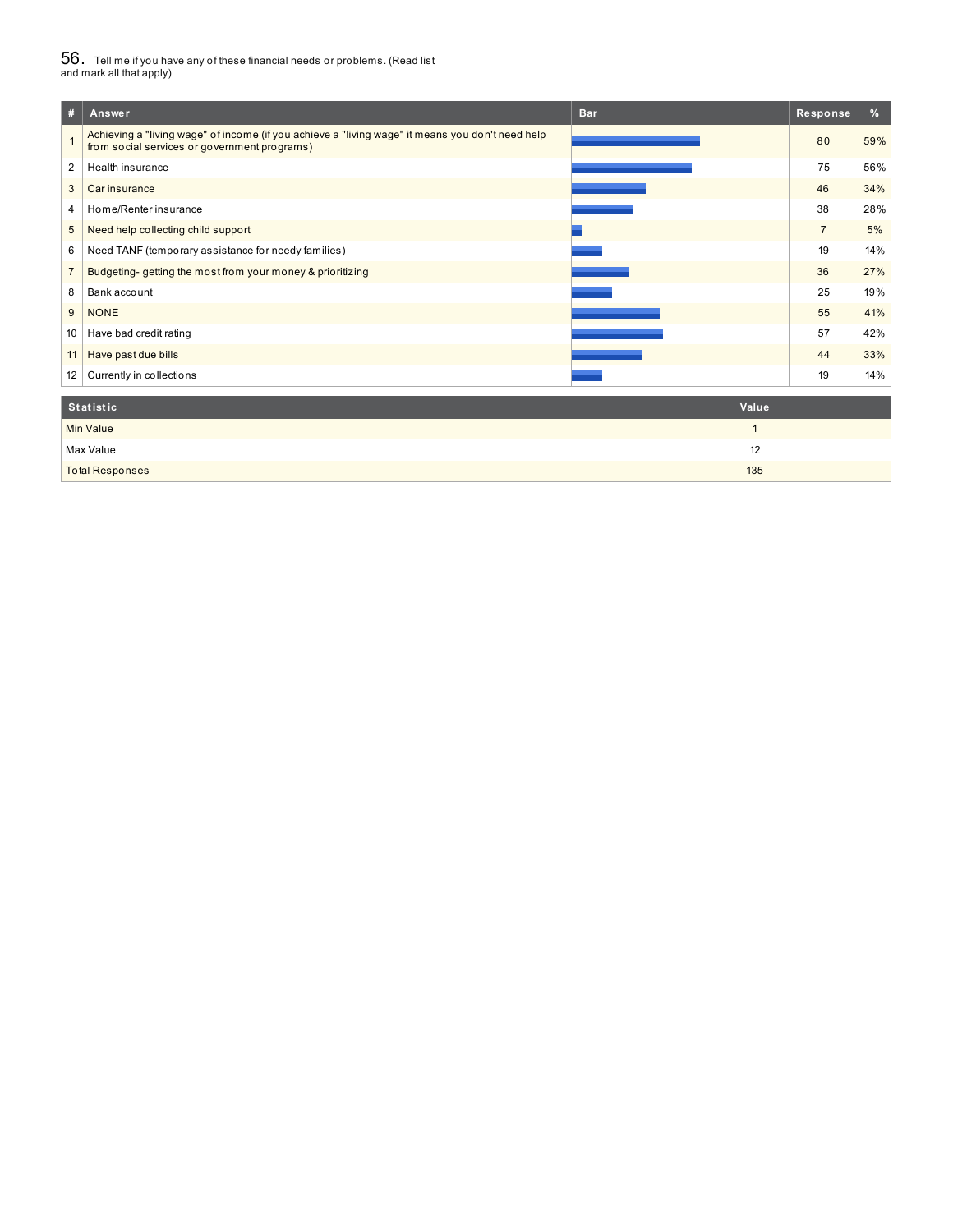### $57.$  Are you a US veteran?

| #                         | Answer | <b>Bar</b> | Response | $\%$ |
|---------------------------|--------|------------|----------|------|
| $\mathbf{1}$              | Yes    |            | 13       | 10%  |
| 2                         | No     |            | 122      | 90%  |
|                           | Total  |            | 135      |      |
|                           |        |            |          |      |
| Statistic<br>Value        |        |            |          |      |
| <b>Min Value</b>          |        |            | и        |      |
| Max Value                 |        |            | 2        |      |
| Mean                      |        |            | 1.90     |      |
| Variance                  |        |            | 0.09     |      |
| <b>Standard Deviation</b> |        |            | 0.30     |      |
| <b>Total Responses</b>    |        |            | 135      |      |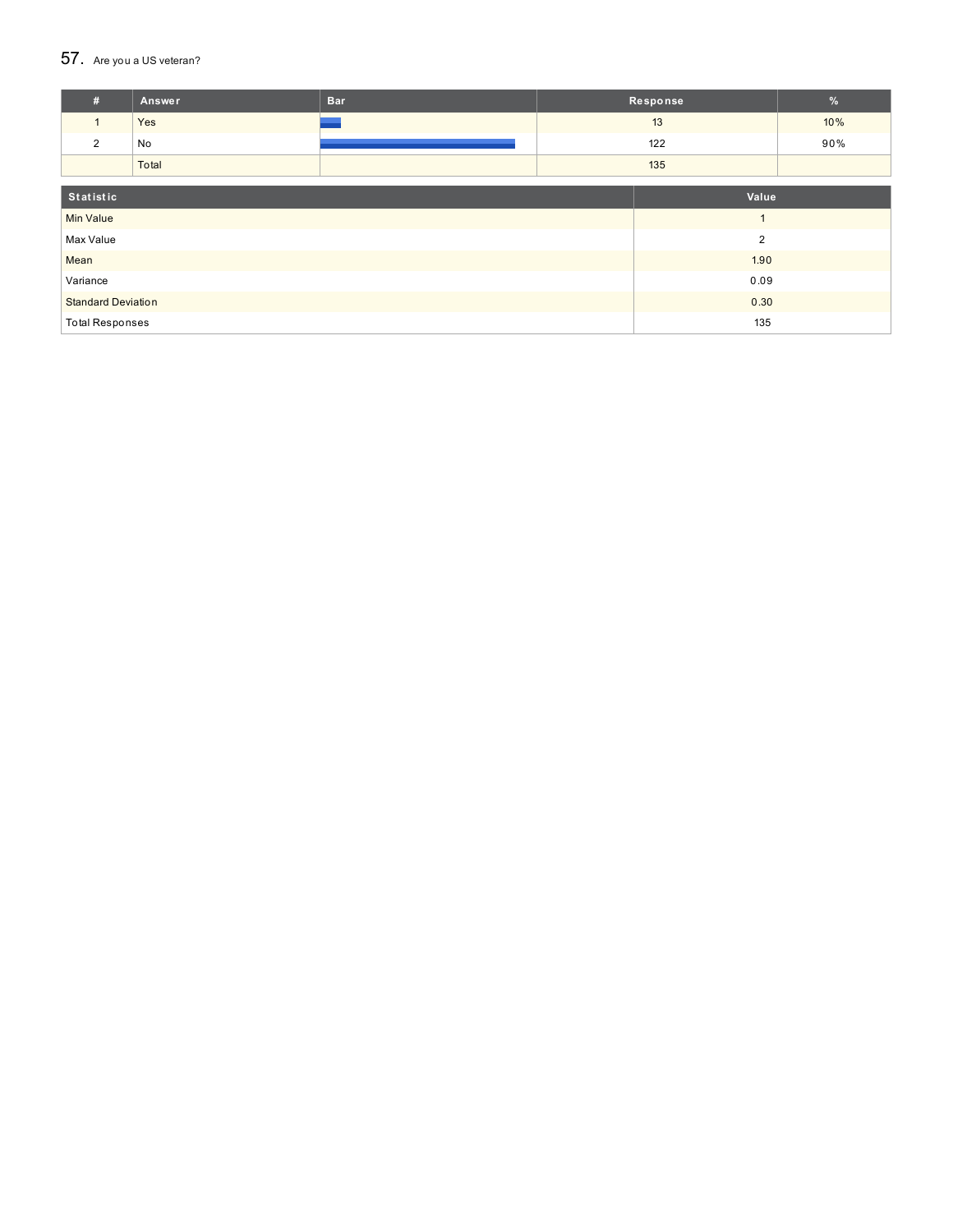### 58. If you are, are you receiving veteran's benefits?

| #                         | Answer | <b>Bar</b> |      | Response       | $\%$ |
|---------------------------|--------|------------|------|----------------|------|
|                           | Yes    |            |      | 3              | 23%  |
| $\overline{2}$            | No     |            | 10   |                | 77%  |
|                           | Total  |            |      | 13             |      |
| Statistic<br>Value        |        |            |      |                |      |
| <b>Min Value</b>          |        |            |      | $\overline{A}$ |      |
| Max Value                 |        |            |      | $\overline{2}$ |      |
| Mean                      |        |            | 1.77 |                |      |
| Variance                  |        |            | 0.19 |                |      |
| <b>Standard Deviation</b> |        |            | 0.44 |                |      |
| <b>Total Responses</b>    |        |            |      | 13             |      |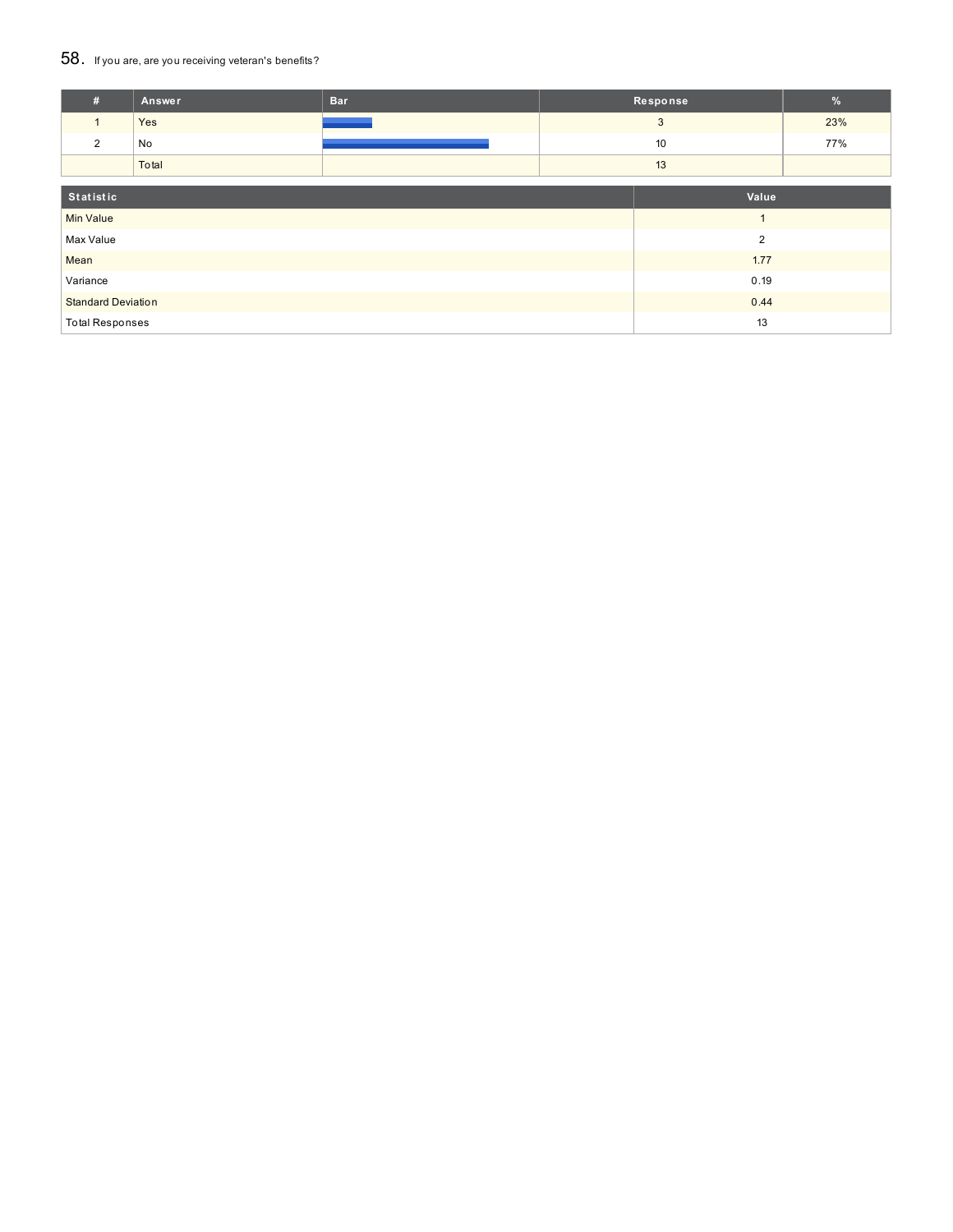### 59. If you are not receiving veteran's benefits, do you need help getting them?

| #                         | <b>Answer</b> | <b>Bar</b> | Response        |       | $\%$ |
|---------------------------|---------------|------------|-----------------|-------|------|
|                           | Yes           |            | $6\phantom{1}6$ |       | 60%  |
| 2                         | No            |            | 4               |       | 40%  |
|                           | Total         |            | 10              |       |      |
| Statistic                 |               |            |                 | Value |      |
|                           |               |            |                 |       |      |
| <b>Min Value</b>          |               |            |                 |       |      |
| Max Value                 |               |            | $\overline{2}$  |       |      |
| Mean                      |               |            | 1.40            |       |      |
| Variance                  |               |            | 0.27            |       |      |
| <b>Standard Deviation</b> |               |            | 0.52            |       |      |
| <b>Total Responses</b>    |               |            | 10              |       |      |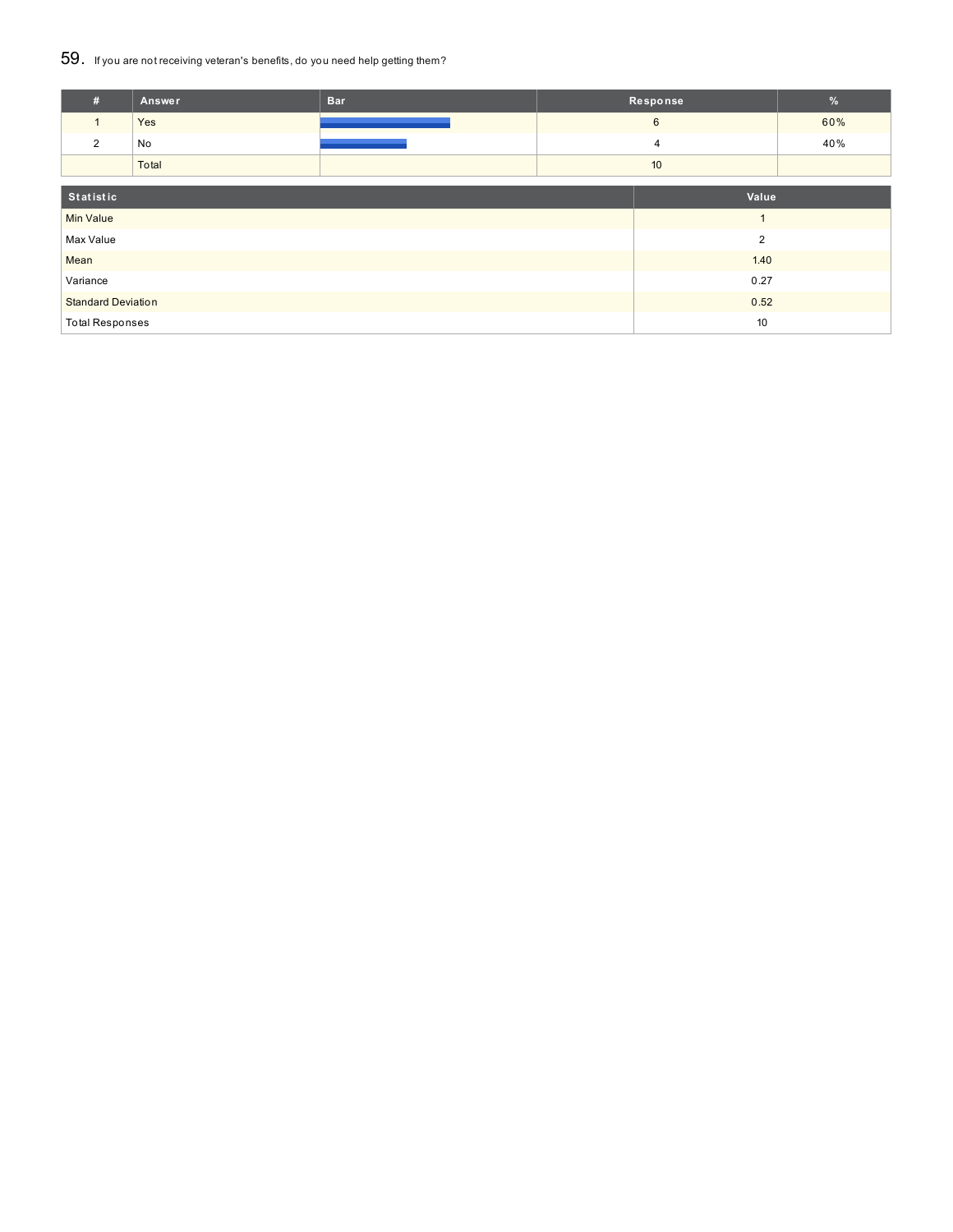# $60_\cdot$  If you are a veteran or dependent, do you need assistance with any of the<br>following? (Read list and mark all that apply)

| #              | Answer                              | <b>Bar</b> | Response       | $\frac{9}{6}$ |
|----------------|-------------------------------------|------------|----------------|---------------|
| $\mathbf{1}$   | <b>Burial and Memorial</b>          |            | 3              | 21%           |
| $\overline{2}$ | Connecting to Veteran Organization  |            | $\overline{2}$ | 14%           |
| 3              | <b>Disability</b>                   |            | $\overline{4}$ | 29%           |
| $\overline{4}$ | <b>Education and Training</b>       |            | 3              | 21%           |
| $\sqrt{5}$     | Employment                          |            | $\overline{4}$ | 29%           |
| 6              | <b>Health Care</b>                  |            | 6              | 43%           |
| $\overline{7}$ | Healthcare for family members       |            | 3              | 21%           |
| 8              | Housing                             |            | 5              | 36%           |
| 9              | Life Insurance                      |            | $\overline{4}$ | 29%           |
| 10             | Medals and records                  |            | $\overline{1}$ | 7%            |
| 11             | <b>Medical benefits</b>             |            | $\overline{4}$ | 29%           |
| 12             | Mental Health Care                  |            | 3              | 21%           |
| 13             | Pension                             |            | $\mathbf{0}$   | 0%            |
| 14             | Reserve and Guard                   |            | $\mathbf 0$    | 0%            |
| 15             | <b>Special and Limited Benefits</b> |            | $\mathbf{0}$   | 0%            |
| 16             | <b>Transition Assistance</b>        |            | $\pmb{0}$      | 0%            |
| 17             | Transportation                      |            | $\mathbf 0$    | 0%            |
| 18             | VA claim Appeals                    |            | $\overline{2}$ | 14%           |
| 19             | Women Veteran Health Services       |            | $\mathbf 0$    | $0\%$         |
| 20             | Other                               |            | $\mathbf 0$    | 0%            |
| 21             | None                                |            | $\,6\,$        | 43%           |

**Ot her**

| Statistic              | Value |
|------------------------|-------|
| <b>Min Value</b>       |       |
| Max Value              | 21    |
| <b>Total Responses</b> | 14    |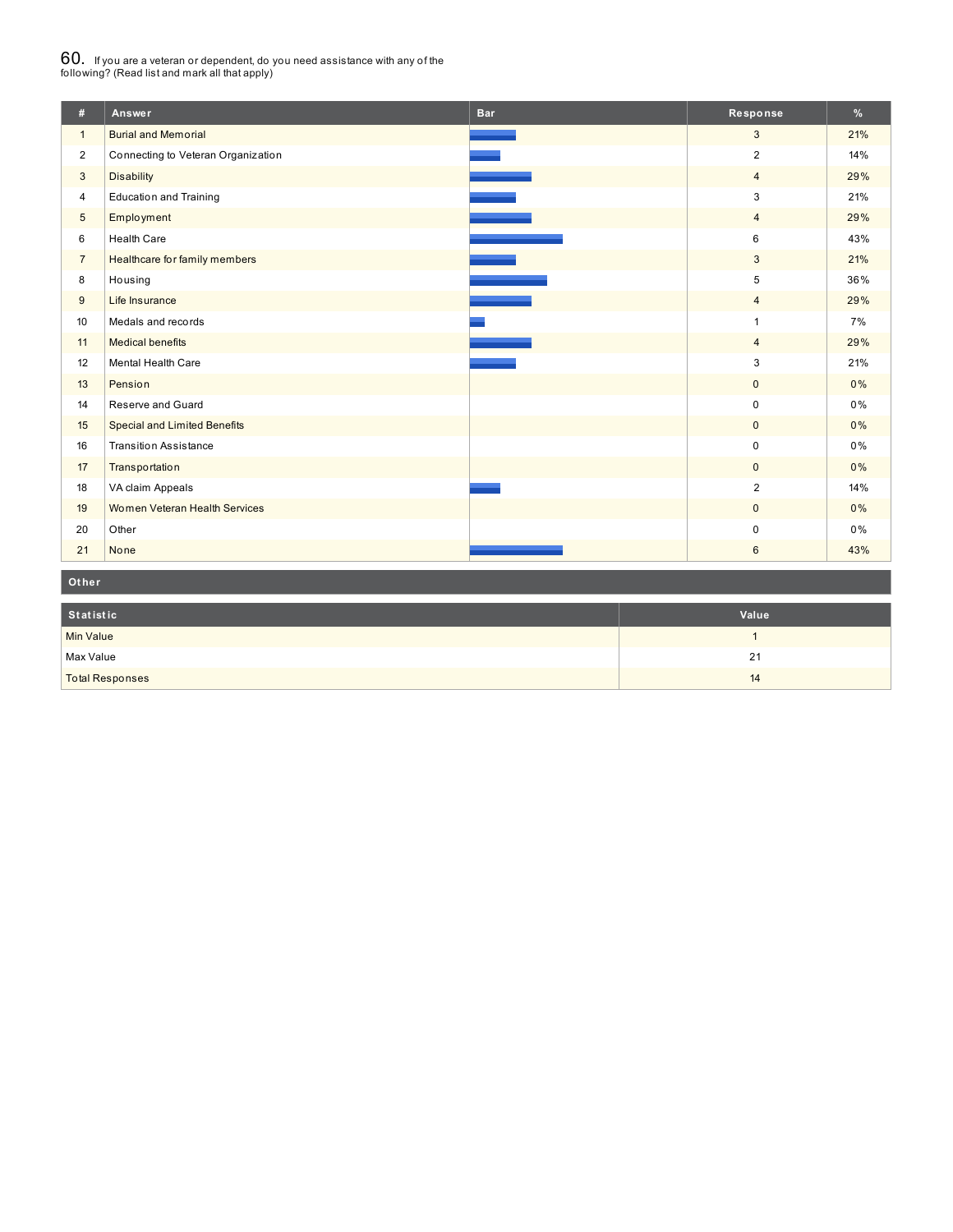#### $61.$  Do you have any legal needs?

| #                         | Answer | <b>Bar</b> | Response       |  | $\%$ |
|---------------------------|--------|------------|----------------|--|------|
| $\mathbf{1}$              | Yes    |            | 25             |  | 19%  |
| $\overline{2}$            | No     |            | 108            |  | 81%  |
|                           | Total  |            | 133            |  |      |
|                           |        |            |                |  |      |
| Statistic                 |        |            | Value          |  |      |
| <b>Min Value</b>          |        |            |                |  |      |
| Max Value                 |        |            | $\overline{2}$ |  |      |
| Mean                      |        |            | 1.81           |  |      |
| Variance                  |        |            | 0.15           |  |      |
| <b>Standard Deviation</b> |        |            | 0.39           |  |      |
| <b>Total Responses</b>    |        |            | 133            |  |      |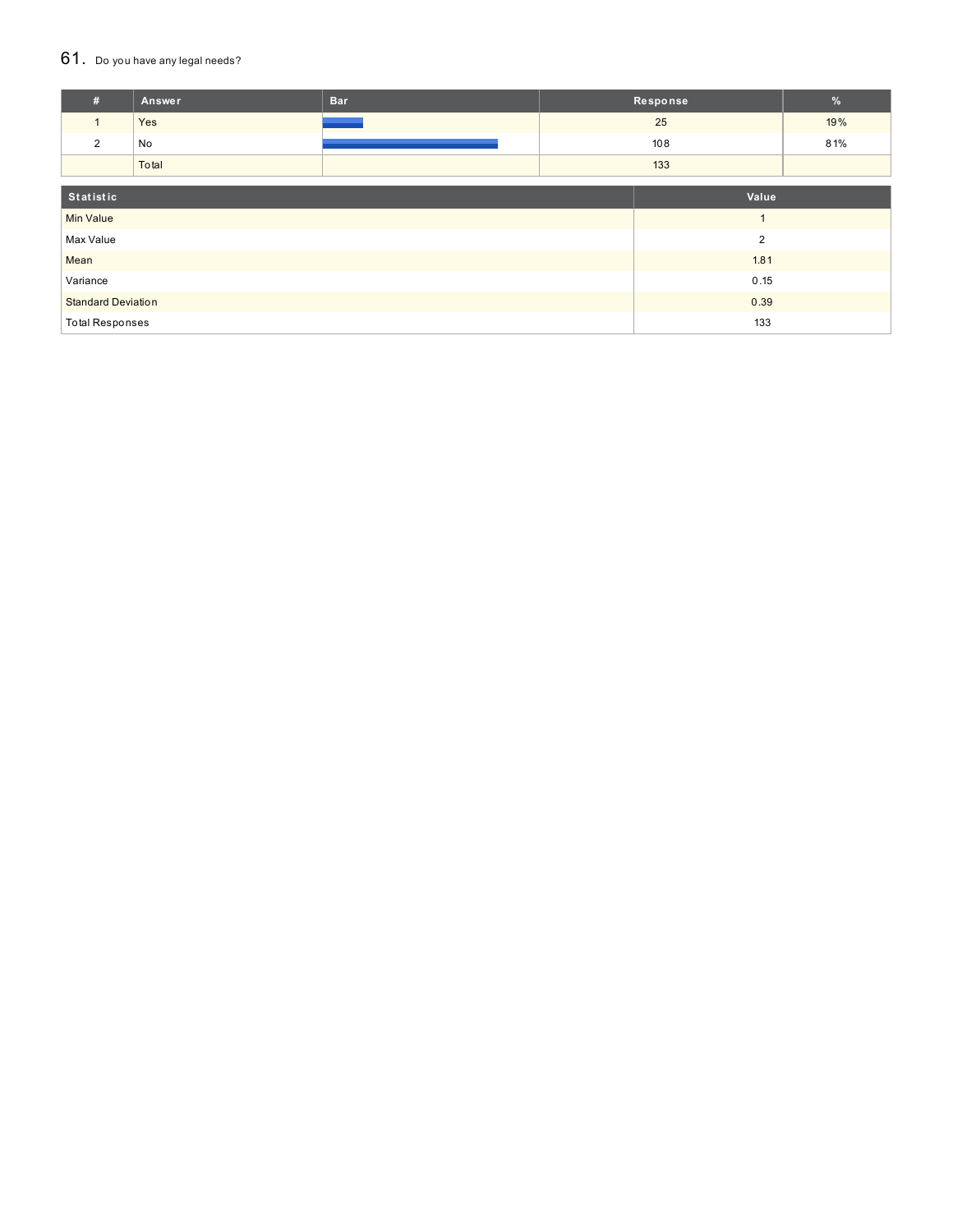## 62. If yes, what kind of legal needs?

| #              | Answer                                                    | <b>Bar</b> | Response       | %     |
|----------------|-----------------------------------------------------------|------------|----------------|-------|
| $\mathbf{1}$   | Children's schooling                                      |            | $\mathbf{0}$   | $0\%$ |
| $\overline{2}$ | Civil Rights/Liberties                                    |            | 0              | 0%    |
| 3              | Community/Regional                                        |            | $\mathbf 0$    | 0%    |
| 4              | Discrimination related to Americans with Disabilities Act |            | 3              | 12%   |
| 5              | Family/Domestic                                           |            | 14             | 56%   |
| 6              | <b>Health Related</b>                                     |            | 2              | 8%    |
| $\overline{7}$ | Housing/Property                                          |            | 6              | 24%   |
| 8              | Immigration                                               |            | 2              | 8%    |
| 9              | Personal Economic/Injury                                  |            | $\overline{2}$ | 8%    |
| 10             | Personal Finance/Consumer                                 |            | 2              | 8%    |
| 11             | <b>Public Benefits</b>                                    |            | $\overline{4}$ | 16%   |
| 12             | Small Business/Farm                                       |            |                | 4%    |
| 13             | Veteran                                                   |            | $\overline{2}$ | 8%    |
| 14             | Wills, Estates, Advanced Directives                       |            | 2              | 8%    |
| 15             | <b>Work Related</b>                                       |            | $\mathbf{0}$   | 0%    |
| 16             | Other                                                     |            | 3              | 12%   |

### **Ot her**

unfair justice Child Custody

divorce

| Statistic | Value |
|-----------|-------|
| Min Value |       |

| Max Value              | 16              |
|------------------------|-----------------|
|                        |                 |
| <b>Total Responses</b> | 25<br><u>Lu</u> |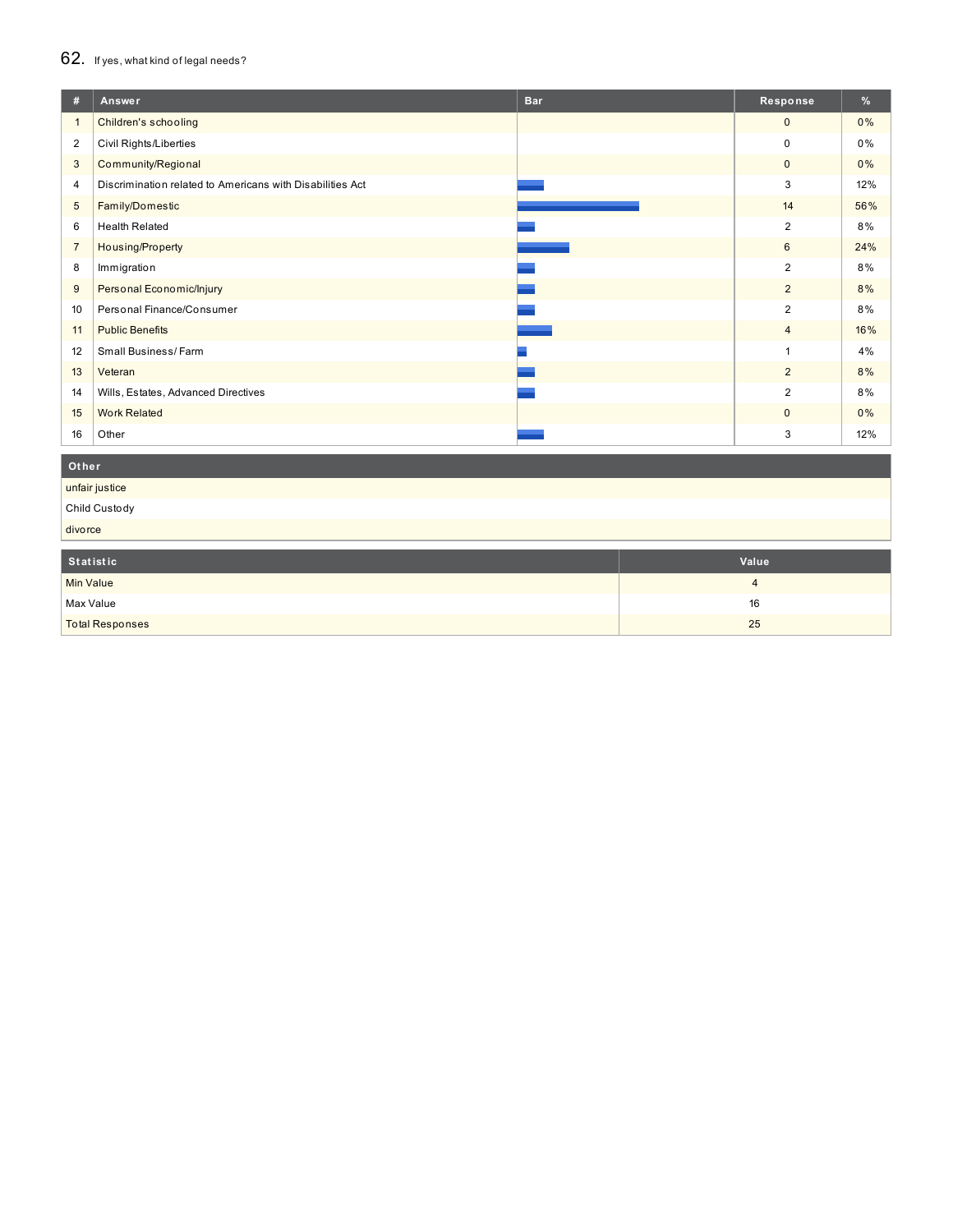## 63. What have we not asked you about that you feel is important?

| <b>Text Response</b>                                                                                                                                         |
|--------------------------------------------------------------------------------------------------------------------------------------------------------------|
| There is nothing.                                                                                                                                            |
| No                                                                                                                                                           |
| How to get help with career and funding for career                                                                                                           |
| Resources for children's clothes.                                                                                                                            |
| <b>No</b>                                                                                                                                                    |
| Food assistance and being transported to the places that give people food.                                                                                   |
| Being able to pay the deposit for utilities. Section 8 housing needed in Smith county.                                                                       |
| No                                                                                                                                                           |
| <b>No</b>                                                                                                                                                    |
| none                                                                                                                                                         |
| <b>No</b>                                                                                                                                                    |
| Seeking medical attention                                                                                                                                    |
| Can't think of anything that was not covered                                                                                                                 |
| what do I plan to do with my future                                                                                                                          |
| That even though i said Im working I still live with my mother I only work 8hrs a week taking care of mom. I am disable myself and can't do much             |
| nothing                                                                                                                                                      |
| about immigration                                                                                                                                            |
| nothing                                                                                                                                                      |
| nothing                                                                                                                                                      |
| I know there is help out there, but I don't know how to go about getting it.                                                                                 |
| I think you've covered most everything.                                                                                                                      |
| Where dio we go to get the assistance we need when needed. I have been to agencies for utility help and never got it because they said they dont have funds. |
| No, I just need housing, transportation and another job but you asked me about all those things.                                                             |
| That's all.                                                                                                                                                  |
| Mental health services.                                                                                                                                      |
| I don't know                                                                                                                                                 |
| cant think of anything right offhand                                                                                                                         |
| I don't think any                                                                                                                                            |
| <b>No</b>                                                                                                                                                    |
| I can't think of anything.                                                                                                                                   |
| I think that the county ought to offer more mental assistance to people with mental disabilities.                                                            |
| Place to live, place to receive mail and phone and transportation.                                                                                           |
| I think you covered it all.                                                                                                                                  |
| Nothing                                                                                                                                                      |
| Oversight to help people in medium to low-medium income levels. //Labor standards regulation and legislation needs also exist.                               |
| I don't know.                                                                                                                                                |
| Nothing                                                                                                                                                      |
| N/A                                                                                                                                                          |
| nothing really                                                                                                                                               |
| More information and services for people when they need medical help.                                                                                        |
| <b>Nothing Really</b>                                                                                                                                        |
| I don't know.                                                                                                                                                |
| Nothing, you covered everything                                                                                                                              |
| You asked me about everything.                                                                                                                               |
| Nothing                                                                                                                                                      |
| none                                                                                                                                                         |
| Nothing you have asked everything                                                                                                                            |
| Better food banks with unexpired food. / Lack of transportation bus routes, single parents don't have anyone to watch kids during appts.                     |
| Nothing.                                                                                                                                                     |
| Help with school supplies and clothing                                                                                                                       |
| I got to find my daughter to see if she's alive and doing alright.                                                                                           |
| How is my well-being.                                                                                                                                        |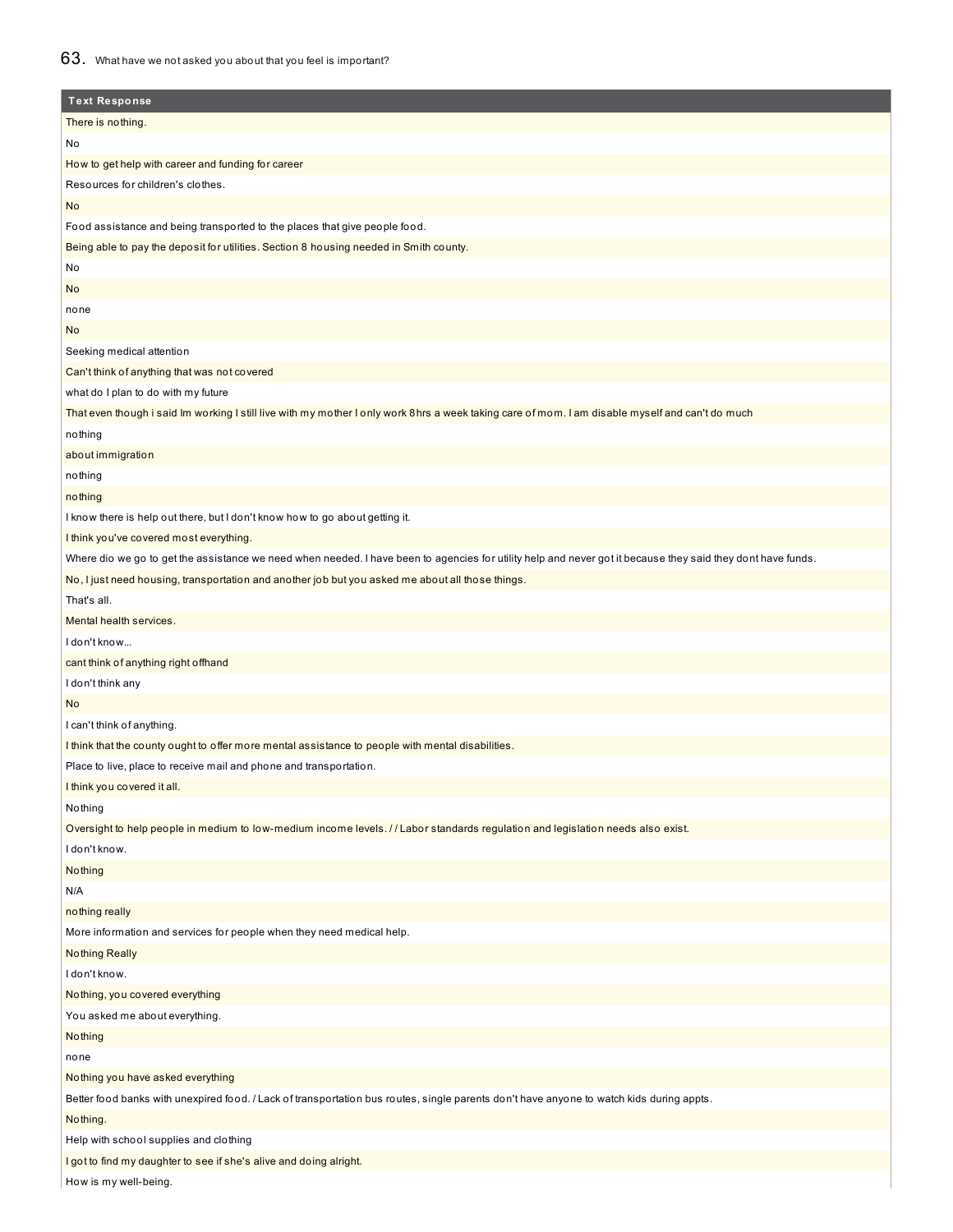| How about access to healthcare. Do people feel like the can get into the doctor and access healthcare. |       |
|--------------------------------------------------------------------------------------------------------|-------|
| About my probation because a lot of people with mental illness are on probation.                       |       |
| Nothing really. Everything's on there.                                                                 |       |
| I can't think of anything.                                                                             |       |
| It's good you covered it all                                                                           |       |
| Support groups and how they help with things like getting out of the house when I can't do it alone.   |       |
| pretty well covered                                                                                    |       |
| I think you pretty much covered everything                                                             |       |
| help with my so-called relationship                                                                    |       |
| Nothing                                                                                                |       |
| you covered the bases                                                                                  |       |
| More specific about medical care.                                                                      |       |
| I think you just about covered everything.                                                             |       |
| No ya'll are pretty good                                                                               |       |
| No you coveted everything                                                                              |       |
| You coveted it all                                                                                     |       |
| None                                                                                                   |       |
| Help for people after they get out of prison / Free medical care until I can get work or disability    |       |
| Nothing                                                                                                |       |
| <b>Statistic</b>                                                                                       | Value |

÷

**Total Responses 71 Total Responses 71**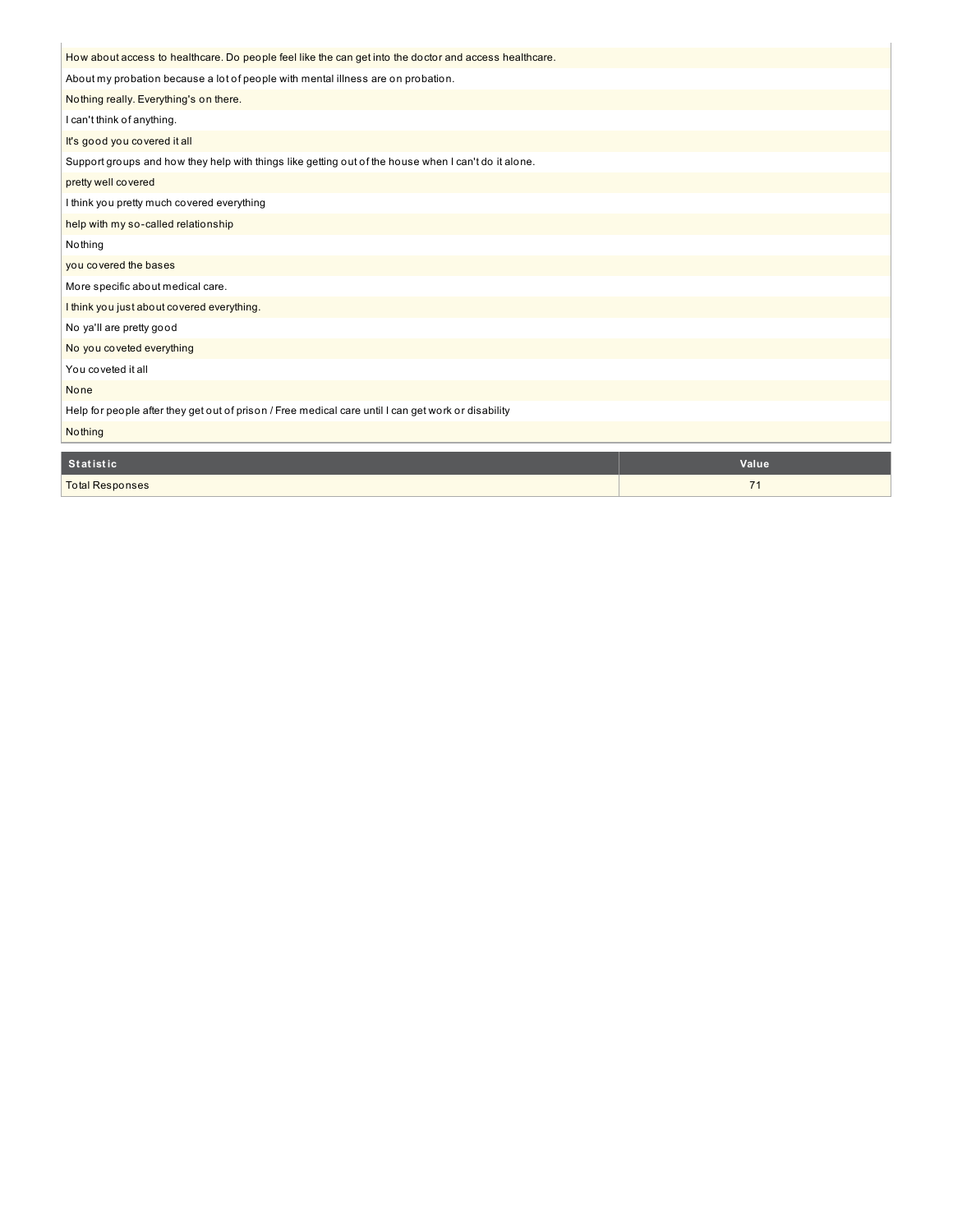## 64. What need do you have that we have not asked you about?

| <b>Text Response</b>                                                                                                                                           |
|----------------------------------------------------------------------------------------------------------------------------------------------------------------|
| There is no need.                                                                                                                                              |
| homeless getting food stamps, getting a mailing address for the homeless                                                                                       |
| Obtaining access to owning a computer                                                                                                                          |
| No                                                                                                                                                             |
| obaining better umployment schedule in order that person may be home more with children                                                                        |
| Resources for children's clothes.                                                                                                                              |
| <b>No</b>                                                                                                                                                      |
| Gas vouchers. Home furnishings.                                                                                                                                |
| No                                                                                                                                                             |
| No                                                                                                                                                             |
| none                                                                                                                                                           |
| No                                                                                                                                                             |
| ayuda de un ginecologo para saber si puedo quedar embarazada                                                                                                   |
| Locate medical provider                                                                                                                                        |
| Help people with diabetes, especially with getting food to fit their diet. Need more money on food stamps to be able to buy food for this diet.                |
| Can't think of anything at this moment                                                                                                                         |
| how to prepare for college                                                                                                                                     |
| nothing                                                                                                                                                        |
| <b>Housing Legal Assistance</b>                                                                                                                                |
| survey did not ask about need for citizenship                                                                                                                  |
| Need help paying for insulin for diabetes.                                                                                                                     |
| information about steps for college                                                                                                                            |
| none                                                                                                                                                           |
| None                                                                                                                                                           |
| Nothing that I can think of.                                                                                                                                   |
| nothing                                                                                                                                                        |
| You said it all.                                                                                                                                               |
| More counseling resources and needs and costs associated with mental health services.                                                                          |
| 211 wouldn't helpjust a computertrying to renew food stampsit was not successful                                                                               |
| can't think of any needs that haven't been asked about                                                                                                         |
| need information about local housing                                                                                                                           |
| Justice system needs to work on the reasons of why they take some people to jail. Example: walking on the wrong side of the street.                            |
| No                                                                                                                                                             |
| I need life insurance that's cheap.                                                                                                                            |
| Nothing, I'm doing pretty well. If I could find affordable housing or rent assistance, I'd be just fine where I'm at.                                          |
| Need help finding job for someone who is able and well, but was injured in the past. Also need shelters where you do not have to provide an ID to be accepted. |
| None                                                                                                                                                           |
| Nothing                                                                                                                                                        |
| General money issues.                                                                                                                                          |
| Nothing that I can think of.                                                                                                                                   |
| Social Groups                                                                                                                                                  |
| Scholarship money                                                                                                                                              |
| N/A                                                                                                                                                            |
| same                                                                                                                                                           |
| Tyler transit would have bus services to the industrial area, so more people would have the opportunity to get jobs there.                                     |
| Help with neighbor. House is a mess.                                                                                                                           |
| A housing need cause I don't wanna live with my momma forever.                                                                                                 |
| You have asked everything                                                                                                                                      |
| Nothing                                                                                                                                                        |
| Nine                                                                                                                                                           |
| none                                                                                                                                                           |
|                                                                                                                                                                |

Nothing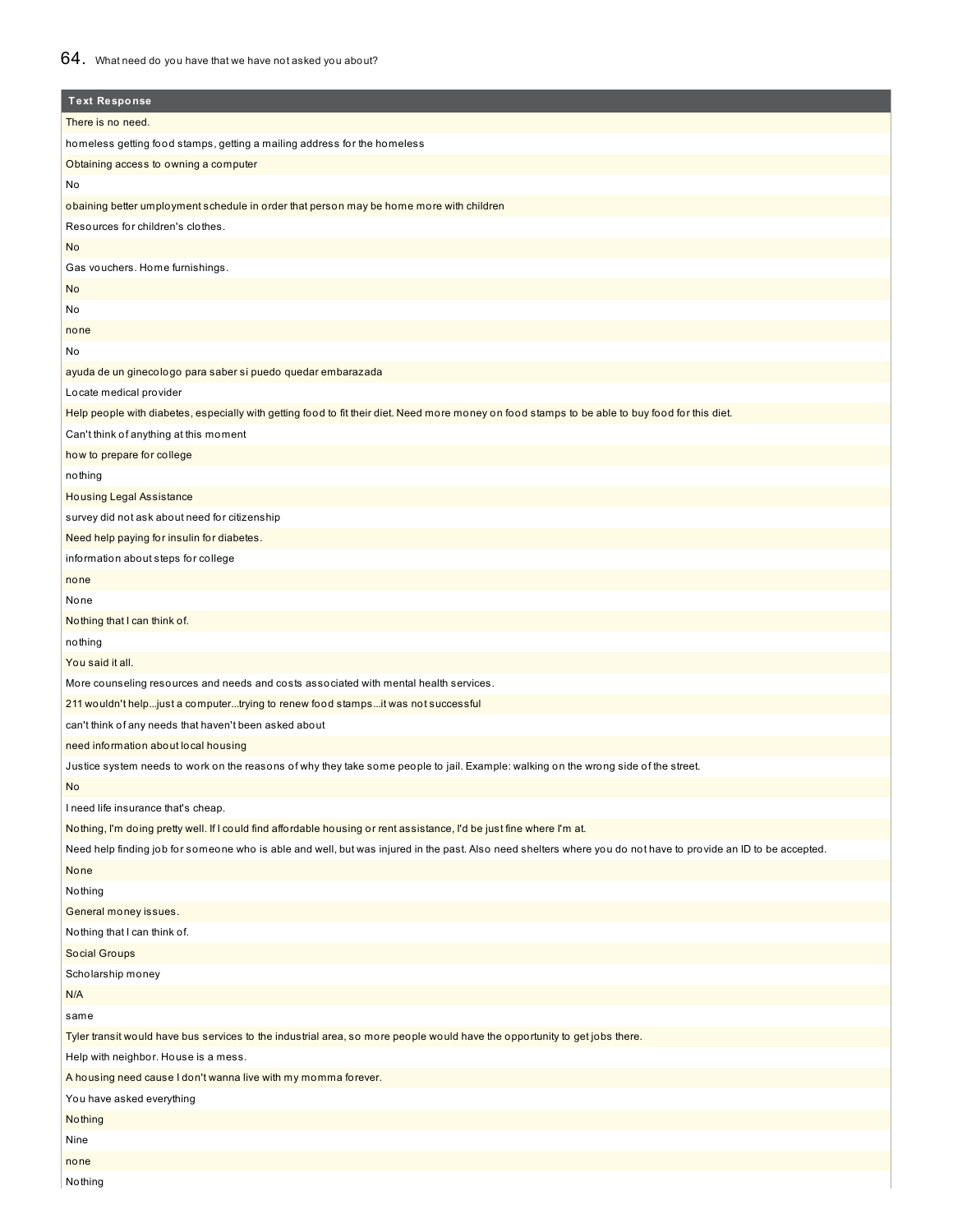| Affordable childcare                                                                                                                                                                         |       |
|----------------------------------------------------------------------------------------------------------------------------------------------------------------------------------------------|-------|
| You asked about everything.                                                                                                                                                                  |       |
| More info abput services available.                                                                                                                                                          |       |
| I need information about different medical problems/symptoms like diabetes and hypertension.                                                                                                 |       |
| My biggest need would probably be a bus.                                                                                                                                                     |       |
| Need to pass out more commodities.                                                                                                                                                           |       |
| none                                                                                                                                                                                         |       |
| A room in the Andrews center where people can go to cool off and relax. A quiet, private room.                                                                                               |       |
| You didn't ask about support groups and I need them in my life to help get by day to day.                                                                                                    |       |
| Nothing.                                                                                                                                                                                     |       |
| None.                                                                                                                                                                                        |       |
| You covered all my needs                                                                                                                                                                     |       |
| Help getting gifts for my grand kids on Christmas and help with getting other basic things. I used to have a caseworker that helped with that but she got cancer and had to<br>stop working. |       |
| Clothing for children                                                                                                                                                                        |       |
| spirtitual needs                                                                                                                                                                             |       |
| for that lady to quit accusing me all the time                                                                                                                                               |       |
| Nothing                                                                                                                                                                                      |       |
| you covered all                                                                                                                                                                              |       |
| Nothing                                                                                                                                                                                      |       |
| Nothing                                                                                                                                                                                      |       |
| Cant think of any                                                                                                                                                                            |       |
| None                                                                                                                                                                                         |       |
|                                                                                                                                                                                              |       |
| <b>Statistic</b>                                                                                                                                                                             | Value |

| <b>Statistic</b>       | Value |
|------------------------|-------|
| <b>Total Responses</b> | -     |